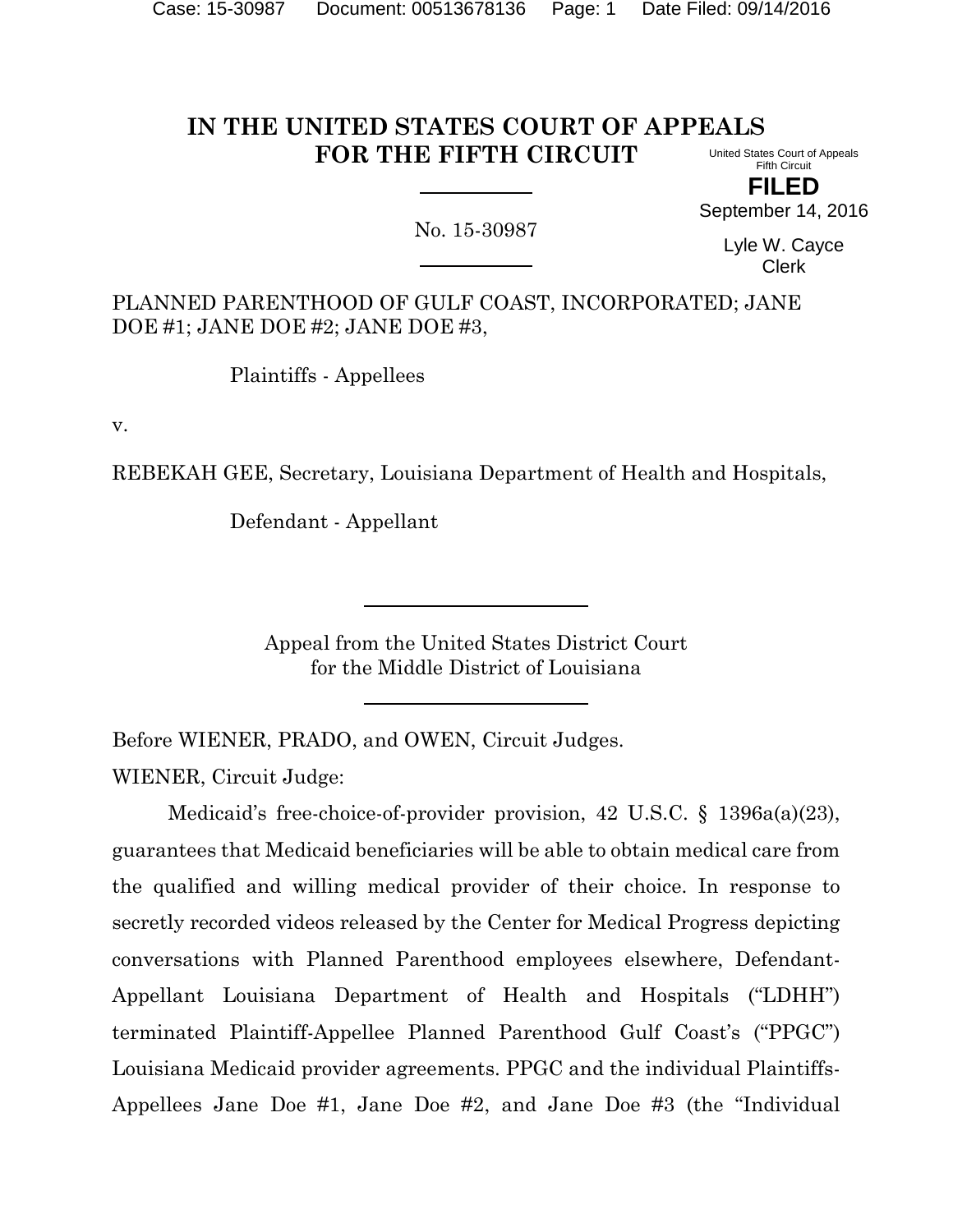Plaintiffs")—women who receive care at one of PPGC's Louisiana facilities— (collectively "the Plaintiffs") filed this suit against LDHH under 42 U.S.C. § 1983, alleging violations of 42 U.S.C. § 1396a(a)(23) and the First and Fourteenth Amendments of the U.S. Constitution. The Individual Plaintiffs are three women who are Medicaid beneficiaries and who receive medical care from one of PPGC's Louisiana facilities. They seek to continue receiving care from PPGC's facilities. They specifically contend that LDHH's termination action will deprive them of access to the qualified and willing provider of their choice, PPGC, in violation of Medicaid's free-choice-of-provider provision. The district court entered a preliminary injunction against LDHH's termination of PPGC's Medicaid provider agreements. LDHH appeals.

#### **I.**

#### **FACTS**

PPGC is a non-profit corporation domiciled in Texas and licensed to do business in Louisiana. It operates two clinics in Louisiana: the Baton Rouge Health Center and the New Orleans Health Center. Both centers participate in Louisiana's Medicaid program. PPGC's two clinics provide care to over 5200 Medicaid beneficiaries, which comprise more than half of the patients they serve in Louisiana. Those clinics offer physical exams, contraception and contraceptive counseling, screening for breast cancer, screening and treatment for cervical cancer, testing and treating specified sexually transmitted diseases, pregnancy testing and counseling, and other listed procedures, including colposcopy. Neither clinic performs abortions, nor have they ever participated in a fetal tissue donation program.

Doe #1 relies on PPGC's health center in Baton Rouge for her annual examinations. According to Doe #1, PPGC also helped her obtain treatment for cancer in December 2013. Her cancer is now in remission, but it has rendered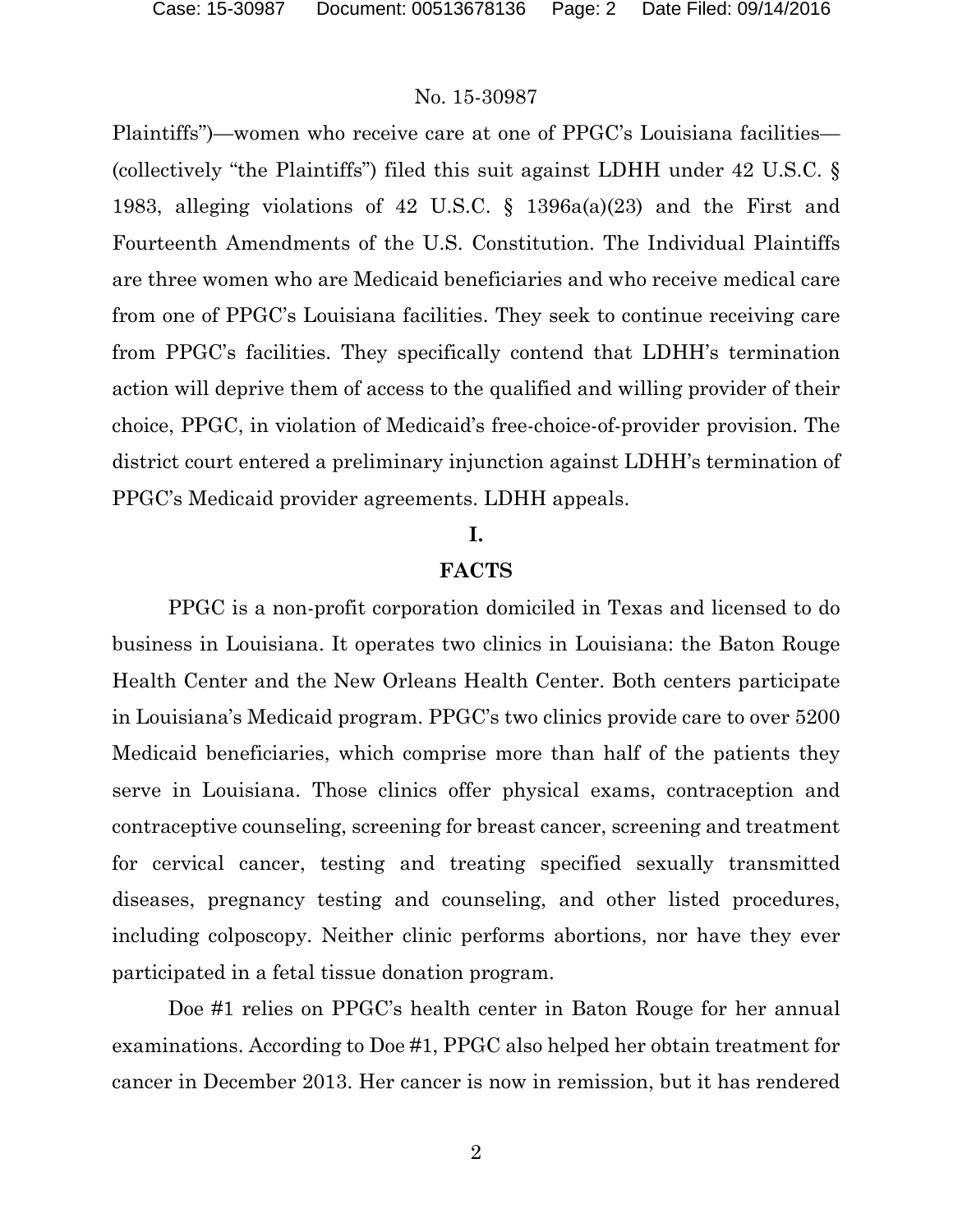$\overline{a}$ 

### No. 15-30987

her unable to take birth control pills. She does not wish to have any more children and continues to rely on PPGC to advise her on future contraception options. Doe #1 wishes to continue receiving health care at PPGC because she does not know of any other providers that will take her insurance. She prefers to receive care at PPGC because she is comfortable with the staff, trusts the providers, and is easily able to make appointments.

Doe #2 is enrolled in Louisiana's Take Charge Plus program<sup>[1](#page-2-0)</sup> and has received care at PPGC's health center in New Orleans since 2012. Until health issues left her unable to work full time, at which point she lost her private health insurance, Doe #2 had used a private obstetrician-gynecologist. That physician stopped treating Doe #2 once she lost her private insurance. Doe #2 now visits PPGC every year for her annual gynecological examination. She does not know where else she could obtain this care and prefers to continue receiving it from PPGC.

Doe #3 is a patient of PPGC's health center in Baton Rouge. There, she receives pap smears, testing for sexually transmitted diseases, and cancer screenings. Doe #3 prefers receiving care at PPGC and feels that it is easy for her to make appointments there. She states that it "is very difficult to find doctors in Baton Rouge who will accept Medicaid." She needed to visit another Baton Rouge clinic for a necessary gynecological procedure, but had to wait seven months to receive an appointment.

In July 2015, the Center for Medical Progress, an anti-abortion organization, released a series of undercover videos and allegations purportedly showing that Planned Parenthood and its affiliates were contracting to sell aborted human fetal tissue and body parts. At a later

<span id="page-2-0"></span><sup>&</sup>lt;sup>1</sup> The Take Charge Plus program provides family planning services to eligible women and men with incomes at or below 138 percent of the federal poverty level.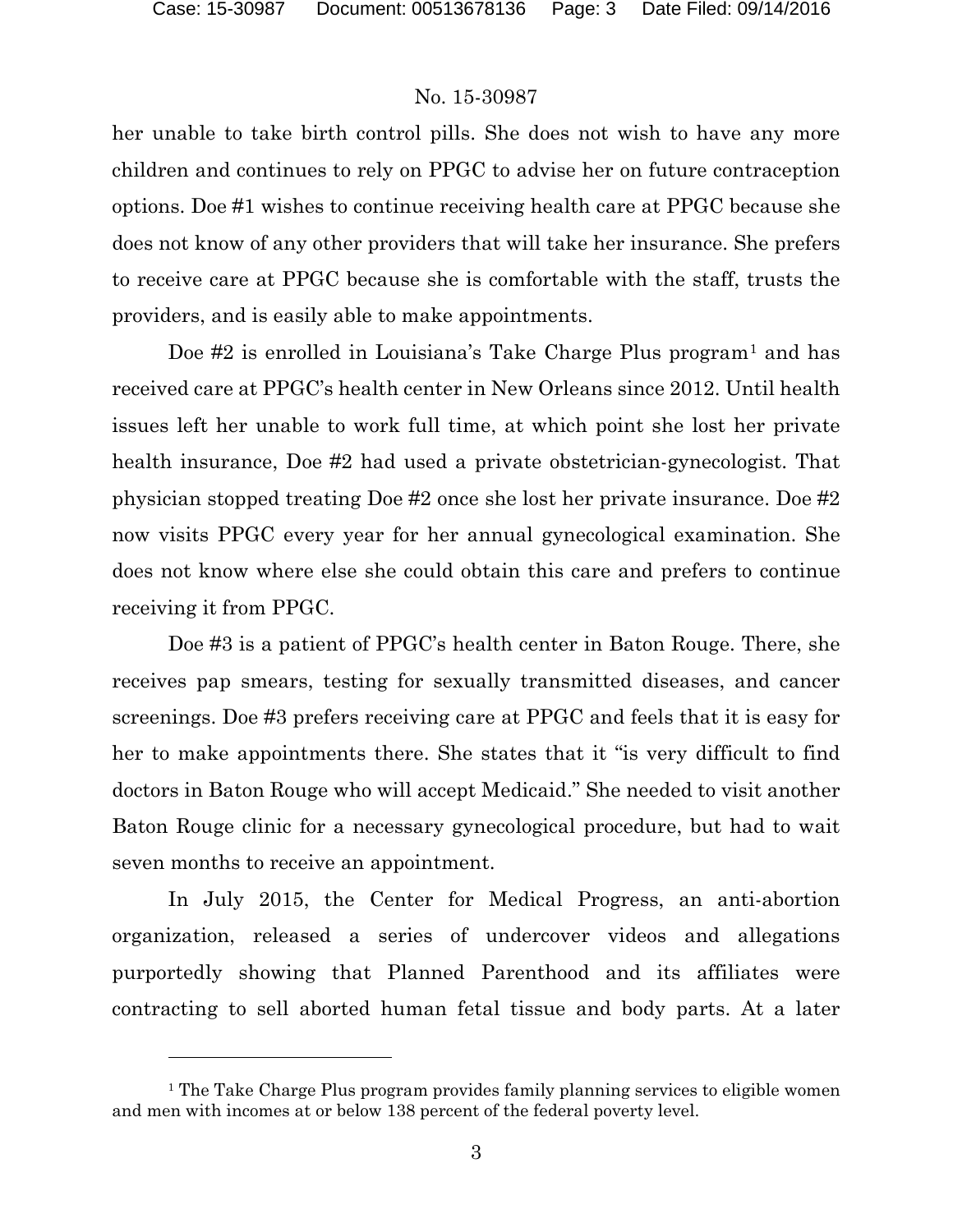l

## No. 15-30987

hearing, the district court found that "none of the conduct in question [depicted in the videos] occurred at PPGC's two Louisiana facilities." Nevertheless, then-Louisiana Governor Bobby Jindal directed LDHH and the State Inspector General to investigate PPGC.

On July 15, 2015, then-secretary of LDHH, Kathy Kleibert, wrote to PPGC requesting responses to a range of questions about its activities. PPGC promptly responded on July 24, 2015, relevantly stating that (1) it "does not offer abortion services," and (2) it does not sell or donate any unborn baby organs or body parts. PPGC acknowledged that Planned Parenthood Center for Choice, Inc. ("PPCFC"), a separate corporation,<sup>[2](#page-3-0)</sup> provides abortions in Texas, but that PPCFC does not operate a fetal tissue donation program.

Secretary Kleibert wrote to PPGC on August 4, 2015, claiming that several of PPGC's responses "directly contradict" the recently released videos. According to her, one video taken in Houston, Texas, depicted Melissa Farrell, Director of Research at PPGC, "discuss[ing] existing contracts for fetal tissue donation for the purpose of research." Secretary Kleibert emphasized that LDHH "is extremely concerned that [PPGC or PPCFC], or both have not only participated in the sale or donation of fetal tissue, but also deliberately misinformed [LDHH] about this practice in its July 24 response letter." In that same letter, Secretary Kleibert requested more information about the practices of PPGC and PPCFC.

PPGC responded on August 14, 2015, repeating that neither PPGC nor PPCFC sells or donates fetal tissue. PPGC explained that the secretly recorded conversation "does not discuss existing contracts for fetal tissue donation," but

<span id="page-3-0"></span><sup>2</sup> As PPGC's letter indicates, PPCFC was operated as a division of PPGC until 2005, at which point it was separately incorporated in Texas. PPCFC also has a Certificate of Authority to Transact Business in Louisiana.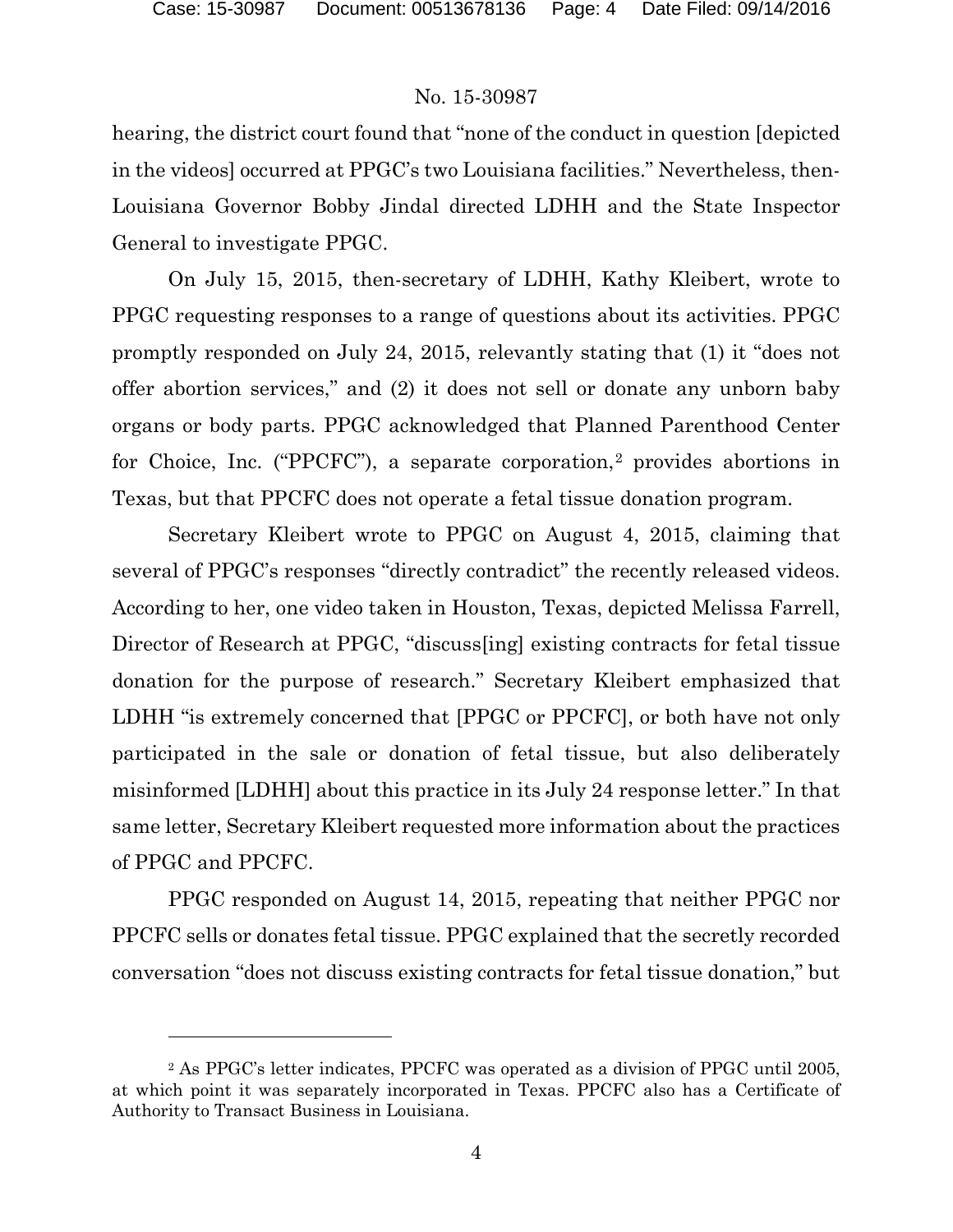$\overline{a}$ 

#### No. 15-30987

rather, "concerns a list of tissue specimens a major Texas research institution had expressed interest in obtaining, in discussions about a possible future fetal tissue donation program."

In the midst of these communications, LDHH notified PPGC on August 3, 2015, that it would terminate PPGC's Medicaid provider agreements. Secretary Kleibert stated no basis for the termination. She noted only that the provider agreements are voluntary contracts subject to termination "by either party 30 days after receipt of written notice" under La. R.S. § 46:437.11. That same day, then-Governor Jindal published a press release: "Governor Jindal and DHH decided to give the required 30-day notice to terminate the Planned Parenthood Medicaid provider contract because Planned Parenthood does not represent the values of the State of Louisiana in regards to respecting human life." Secretary Kleibert's letter notified PPGC of its right to a hearing and stated that PPGC may request an administrative appeal within 30 days. At a subsequent hearing before the district court, LDHH's counsel clarified that this termination action did *not* relate to PPGC's ability to provide adequate care to its patients.[3](#page-4-0)

<span id="page-4-0"></span>On August 25, 2015, PPGC and the Individual Plaintiffs filed suit under 42 U.S.C. § 1983, contending that LDHH's termination of PPGC's Medicaid

**MR. RUSSO:** That I would agree with, yes, sir.

**MR. RUSSO:** Correct, at this time, your honor, exactly.

<sup>3</sup> The district court asked LDHH's counsel several questions pertaining to this issue:

**THE COURT:** All right. So the reason [for LDHH's termination action] is unrelated to the ability of these two facilities to provide adequate care to their patients; is that true?

**THE COURT:** So Ms. Kliebert's position is that these are terminated without a relationship of any kind to the adequacy of care; correct?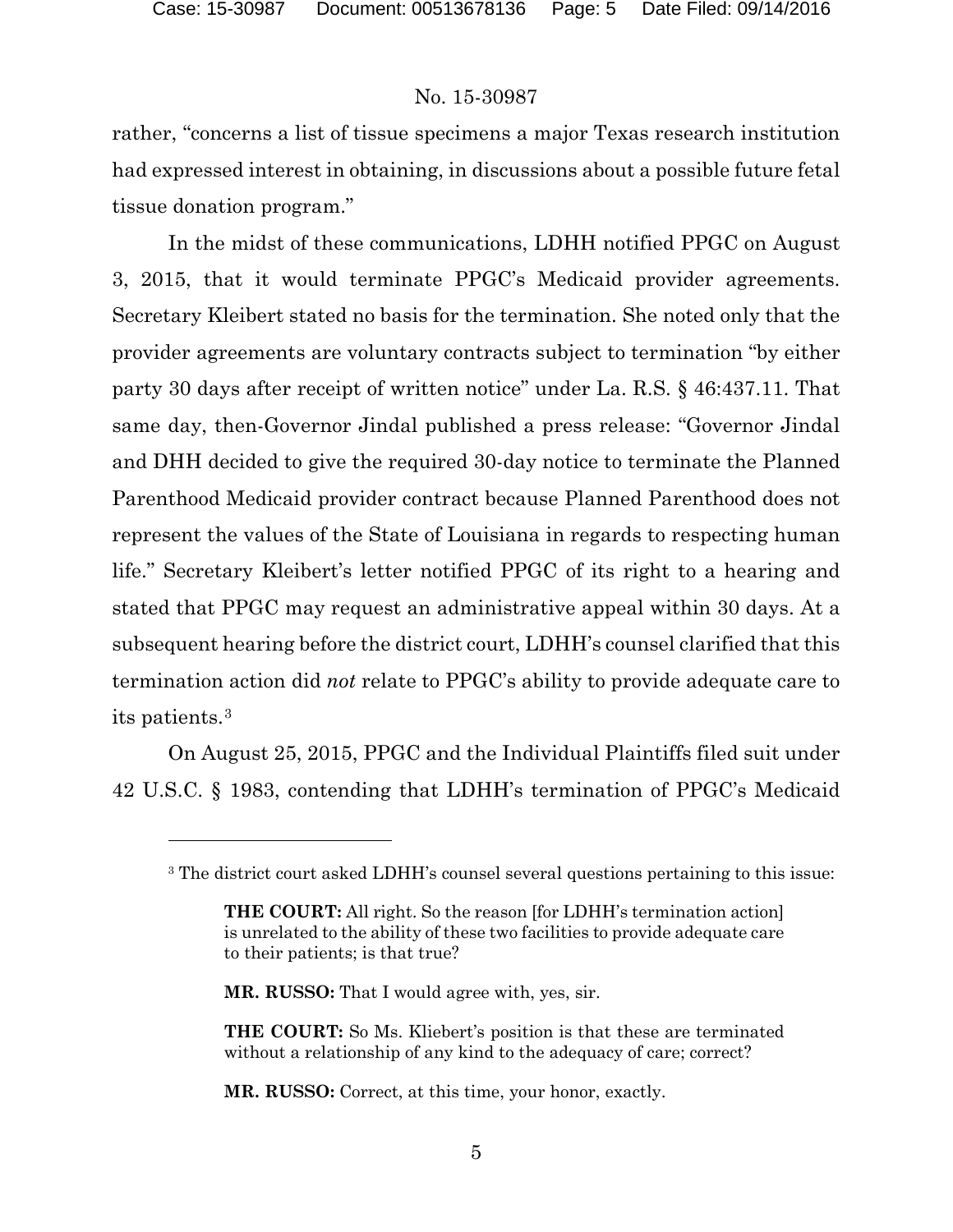provider agreements violated Medicaid's free-choice-of-provider requirement, 42 U.S.C. § 1396a(a)(23), and the U.S. Constitution. On that date, the Plaintiffs also moved for entry of a temporary restraining order and preliminary injunction.

LDHH voluntarily rescinded the August 4, 2015, "at will" termination letters on September 14, 2015. On that same day, LDHH advised the district court by letter that it believed that the Plaintiffs claims and pending motions were now moot. But the next day, September 15, 2015, LDHH notified PPGC that it was "terminating/revoking" PPGC's Medicaid provider agreements for "cause" under La. R.S.  $\S$  46:437.11(D)(2), 437.14 and Title 50 of the Louisiana Administrative Code. LDHH also informed PPGC that it may request an informal hearing or suspensive administrative appeal within 30 days. PPGC has not requested either a hearing or an appeal. LDHH has further notified PPGC that the effected terminations would be suspended during this 30-day period. LDHH advanced three grounds for termination.

First, LDHH identified PPGC's settlement of a qui tam False Claims Act ("FCA") claim in *Reynolds v. Planned Parenthood Gulf Coast, Inc.*,[4](#page-5-0)—in which PPGC disclaimed all liability—and its failure to notify LDHH of that settlement and any corresponding violations. LDHH categorized these actions as "fraud." LDHH identified a second qui tam FCA claim against PPGC in *Carroll v. Planned Parenthood Gulf Coast*.[5](#page-5-1) At the time of the proceedings before the district court in the instant case, the court in *Carroll* had denied PPGC's motion to dismiss. LDHH identified the *Carroll* suit as another example of PPGC's failure to comply with applicable laws and to notify LDHH

<span id="page-5-0"></span><sup>4</sup> No. 9:09-cv-124-RC (E.D. Tex.).

<span id="page-5-1"></span><sup>5</sup> No. 4:12-cv-03505 (S.D. Tex.).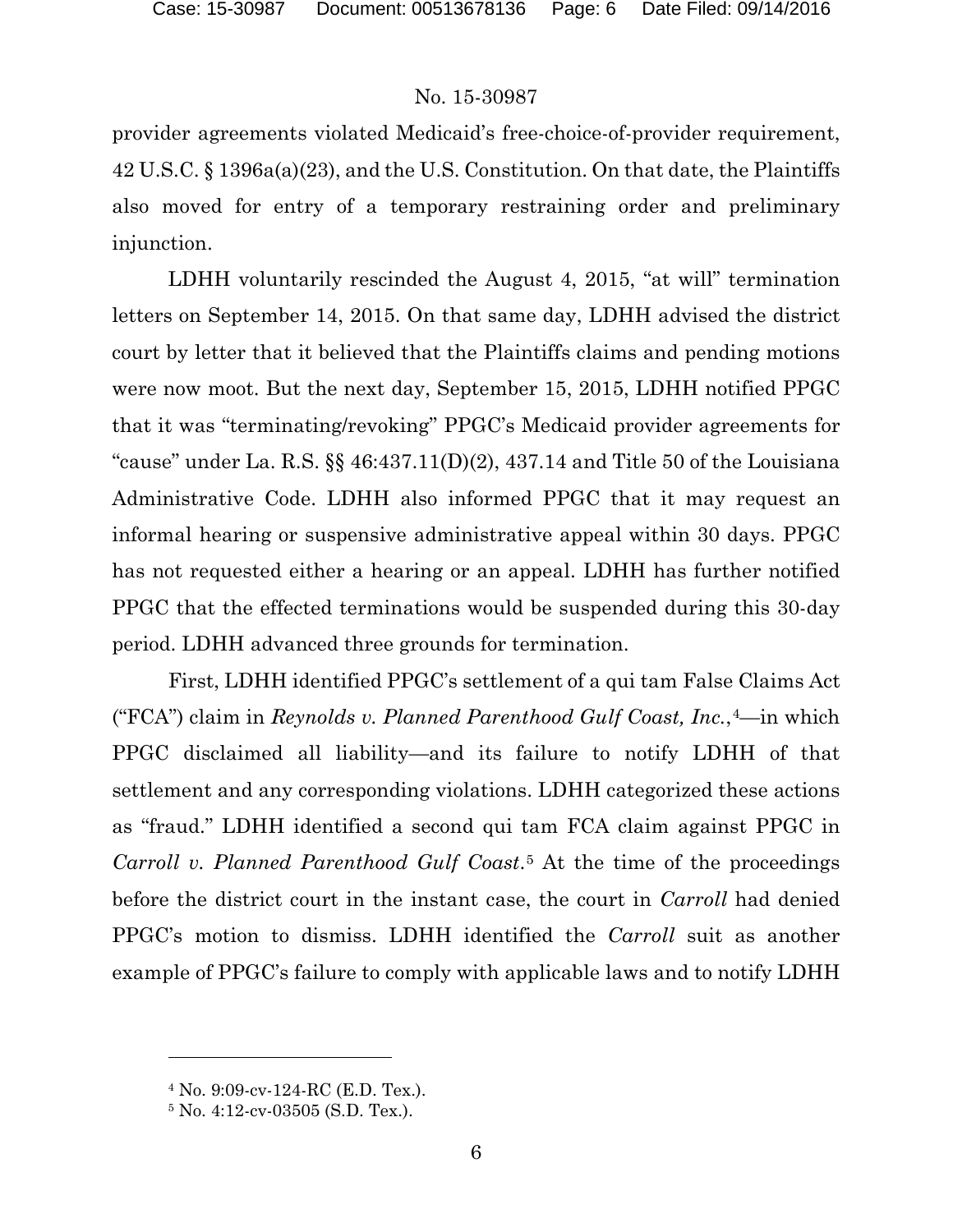of such violations. PPGC subsequently settled that suit, again disclaiming all liability.

Second, LDHH stated that PPGC's responses in its July and August letters contained misrepresentations. LDHH did not identify any particular misrepresentations either in its August 3 termination letter or before the district court. At most, LDHH urged that PPGC's responses differed from the content of the videos released by the Center for Medical Progress.

Finally, LDHH claimed that PPGC was subject to termination because it was being investigated by LDHH and the Louisiana Office of Inspector General.

On October 7, 2015, the Plaintiffs filed a motion to amend their complaint, seeking to continue asserting their claims under Medicaid's freechoice-of-provider provision and to add claims under the First and Fourteenth Amendments of the U.S. Constitution. Two days later, the Plaintiffs also renewed their request for a temporary restraining order and preliminary injunction.

LDHH moved to dismiss the Plaintiffs' amended complaint under Federal Rules of Civil Procedure 12(b)(1) and 12(b)(6). After a hearing on the parties' motions, the district court granted in part the Plaintiffs' motion for temporary restraining order and preliminary injunction and denied LDHH's motion to dismiss. The district court held a subsequent telephone conference with the parties, at which point both parties consented to converting the temporary restraining order to a preliminary injunction to allow for an immediate appeal. Both parties agreed that no evidentiary matters required further discovery.

The district court issued an amended ruling and order on October 29, 2015, granting the Plaintiffs' renewed motion for temporary restraining order

7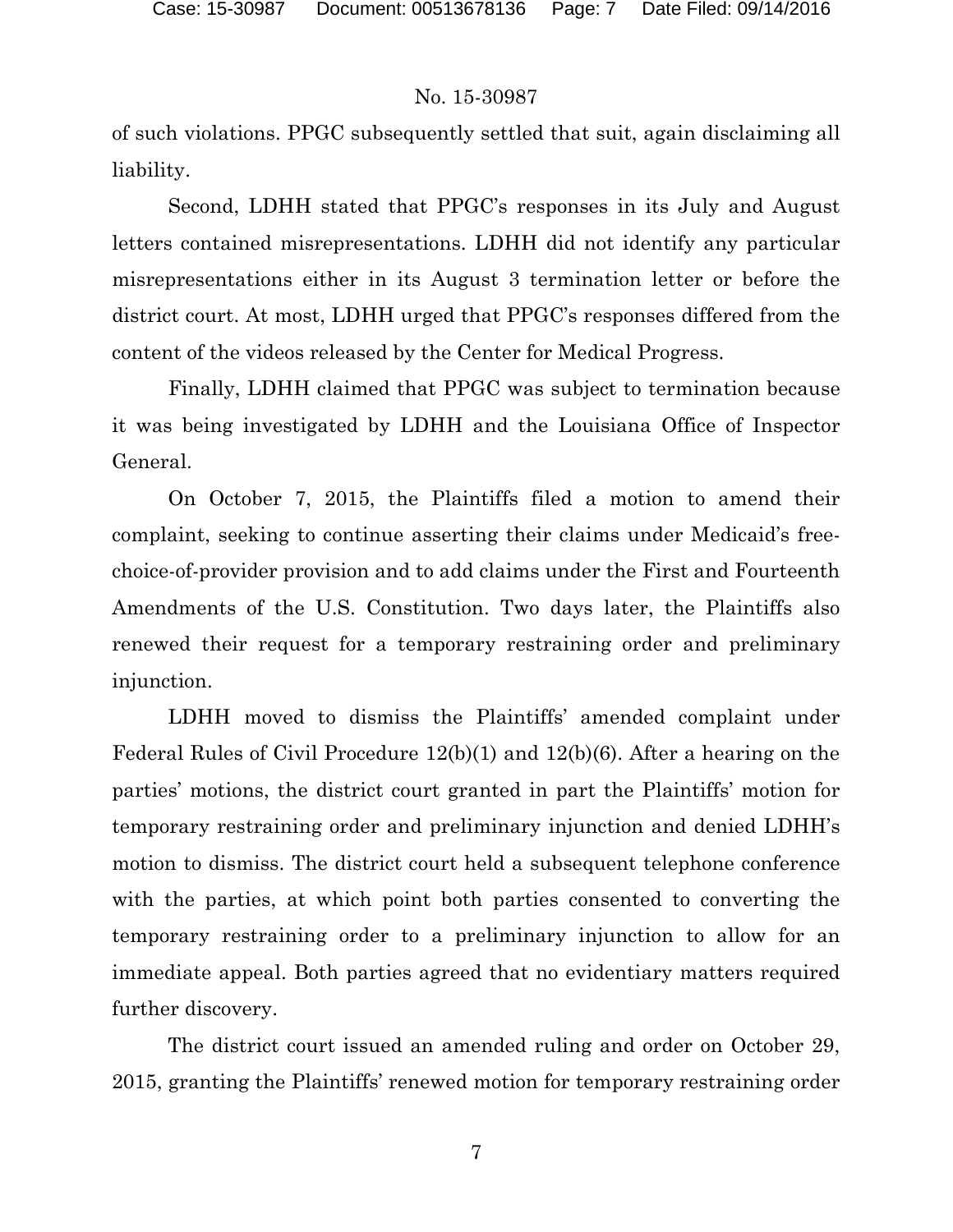and for preliminary injunction and denying LDHH's motion to dismiss. The district court therefore preliminarily enjoined LDHH from terminating PPGC's Medicaid provider agreements. In a lengthy and detailed opinion, the district court rejected LDHH's standing, ripeness, and abstention challenges to the Plaintiffs' claims. The court also found sufficient grounds to issue a preliminary injunction on the basis of the Individual Plaintiffs' claim under Medicaid's free-choice-of-provider provision. Specifically, the district court held that 42 U.S.C. § 1396a(a)(23) affords the Individual Plaintiffs a private right of action enforceable under 42 U.S.C. § 1983. The district court expressly declined to determine whether PPGC possesses such a right. The court then held that the Individual Plaintiffs' claims are substantially likely to succeed and that the remaining factors— irreparable injury to the plaintiffs, balancing of the injury to the plaintiffs versus the harm to the defendant, and the public interest—weigh in favor of issuing a preliminary injunction.

LDHH appealed. It contends that the district court erred in concluding that the Plaintiffs have standing and that their claims are ripe for review. It further asserts that the district court erred in entering a preliminary injunction.

### **II.**

#### **JUSTICIABILITY**

Article III of the U.S. Constitution extends the federal judicial power to "Cases" and "Controversies."[6](#page-7-0) The justiciability requirements of standing and ripeness animate Article III's cases-and-controversies requirement in this appeal. LDHH contends that the Plaintiffs lack standing to bring their claims and that their claims are not ripe for review. Because the district court issued

<span id="page-7-0"></span><sup>6</sup> U.S. CONST. art. III, § 2, cl. 1.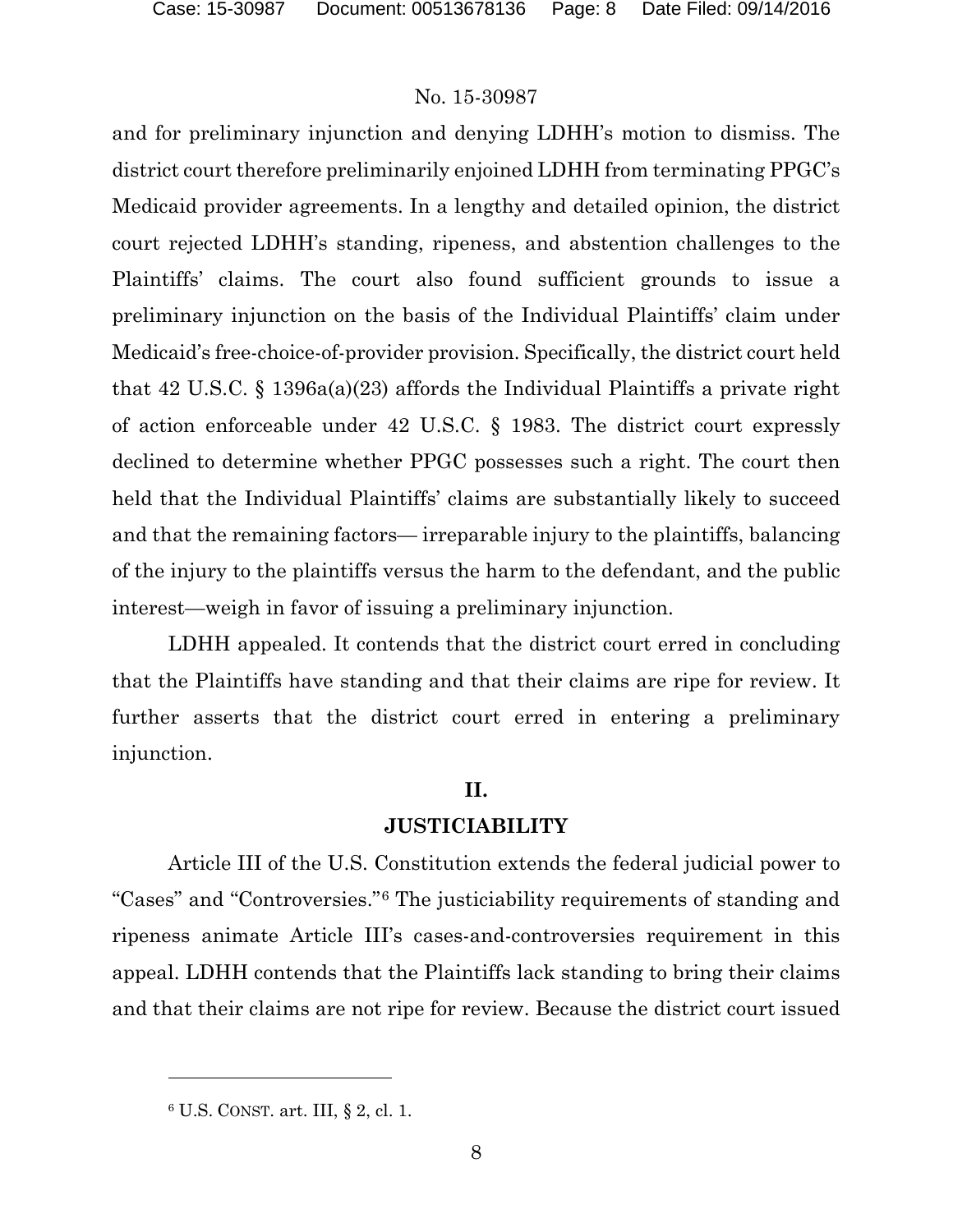the preliminary injunction as to the Individual Plaintiffs' claims alone, we confine our analysis to the justiciability of the Individual Plaintiffs' claims.[7](#page-8-0)

## **A. Standing**

 $\overline{a}$ 

LDHH first contends that the Individual Plaintiffs lack standing to assert their claims. We review issues of standing de novo.[8](#page-8-1) To establish standing, a plaintiff must prove that (1) she has sustained an "injury in fact" that is both (a) "concrete and particularized" and (b) "actual or imminent, not conjectural or hypothetical," (2) there is "a causal connection between the injury and the conduct complained of," and (3) a favorable decision is likely to redress the injury.[9](#page-8-2) "An allegation of future injury may suffice if the threatened injury is certainly impending, or there is a substantial risk that the harm will occur."[10](#page-8-3)

LDHH asserts that the Individual Plaintiffs have failed to demonstrate an injury because PPGC's provider agreements have not yet been terminated and the Individual Plaintiffs have not been denied access to PPGC's services. LDHH further contends that any injury results not from its actions, but from PPGC's failure to avail itself of its administrative appeal rights.

The Individual Plaintiffs counter that they have standing because LDHH has acted to terminate PPGC's Medicaid provider agreements, which will (1) deny them access to the healthcare services they seek and (2) deny

<span id="page-8-0"></span><sup>7</sup> Therefore, we decline to address LDHH's arguments related to the justiciability of PPGC's claims.

<span id="page-8-1"></span><sup>8</sup> *League of United Latin Am. Citizens, Dist. 19 v. City of Boerne*, 659 F.3d 421, 428 (5th Cir. 2011).

<span id="page-8-2"></span><sup>9</sup> *Lujan v. Defs. of Wildlife*, 504 U.S. 555, 560–61 (1992) (internal quotation marks and citations omitted).

<span id="page-8-3"></span><sup>10</sup> *Susan B. Anthony List v. Driehaus*, 134 S. Ct. 2334, 2341 (2014) (internal quotation marks omitted) (quoting *Clapper v. Amnesty Int'l USA*, 133 S. Ct. 1138, 1147, 1150, n.5 (2013)).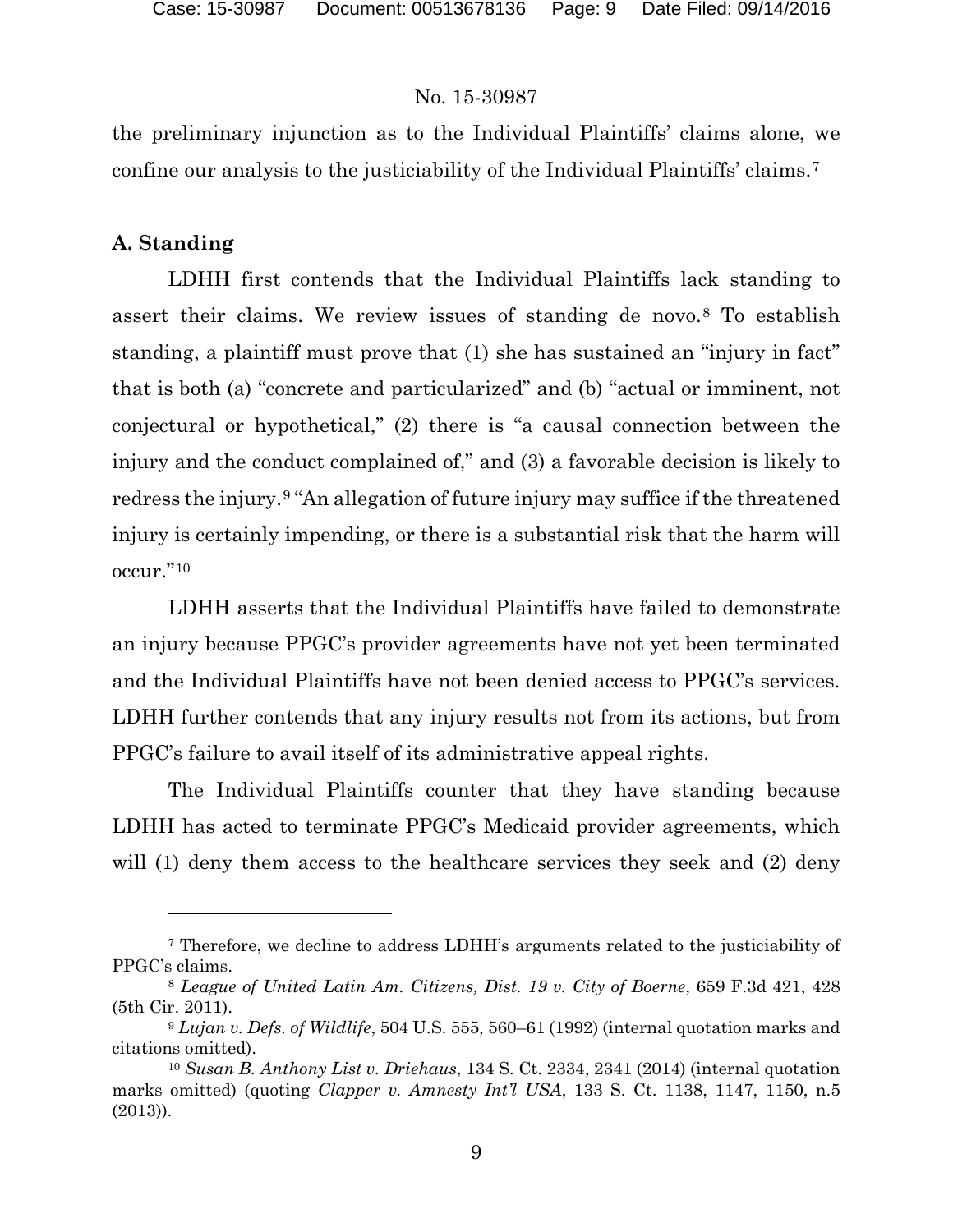$\overline{a}$ 

#### No. 15-30987

them a legal right: access to a qualified and willing provider of their choice under 42 U.S.C. § 1396a(a)(23). In other words, the Individual Plaintiffs will sustain an injury (denial of services from PPGC and a legal right to the qualified provider of their choice) caused by LDHH (LDHH's termination of PPGC's provider agreements) that will be redressed by a favorable decision (an injunction barring LDHH from terminating PPGC's provider agreements).

The heart of LDHH's challenge to the Individual Plaintiffs' standing is its insistence that, because PPGC's provider agreements have not yet been terminated, the Individual Plaintiffs have sustained no injury. This argument ignores the well-established principle that a threatened injury may be sufficient to establish standing.[11](#page-9-0) As LDHH itself asserts, "[t]hreatened injury must be certainly impending to constitute injury in fact."[12](#page-9-1) LDHH has notified PPGC that it has terminated PPGC's provider agreements, but has suspended those terminations pending PPGC's decision whether to pursue an administrative appeal. PPGC has stated that it will not avail itself of administrative appeal. In other words, LDHH has already acted to terminate PPGC's provider agreements; only the effect of that termination has yet to occur. And, importantly, the Individual Plaintiffs have no administrative appeal rights and they are not subject to (nor could they be) any administrative exhaustion requirement under 42 U.S.C. § 1983.[13](#page-9-2) The Individual Plaintiffs

<span id="page-9-0"></span><sup>11</sup> *See Comsat Corp. v. FCC*, 250 F.3d 931, 936 (5th Cir. 2001) ("A threatened injury satisfies the injury in fact requirement so long as that threat is real rather than speculative."); *Loa-Herrera v. Trominski*, 231 F.3d 984, 988 (5th Cir. 2000) ("Mere threatened injury is sufficient, and the threat in this case is real.").

<span id="page-9-1"></span><sup>12</sup> *Clapper*, 133 S. Ct. at 1147–48 (2013) (internal quotation marks omitted) (quoting *Whitmore v. Ark.*, 495 U.S. 149, 158 (1990)).

<span id="page-9-2"></span><sup>13</sup> LDHH concedes separately that "exhaustion is often not a barrier to a claim based on 42 U.S.C. § 1983."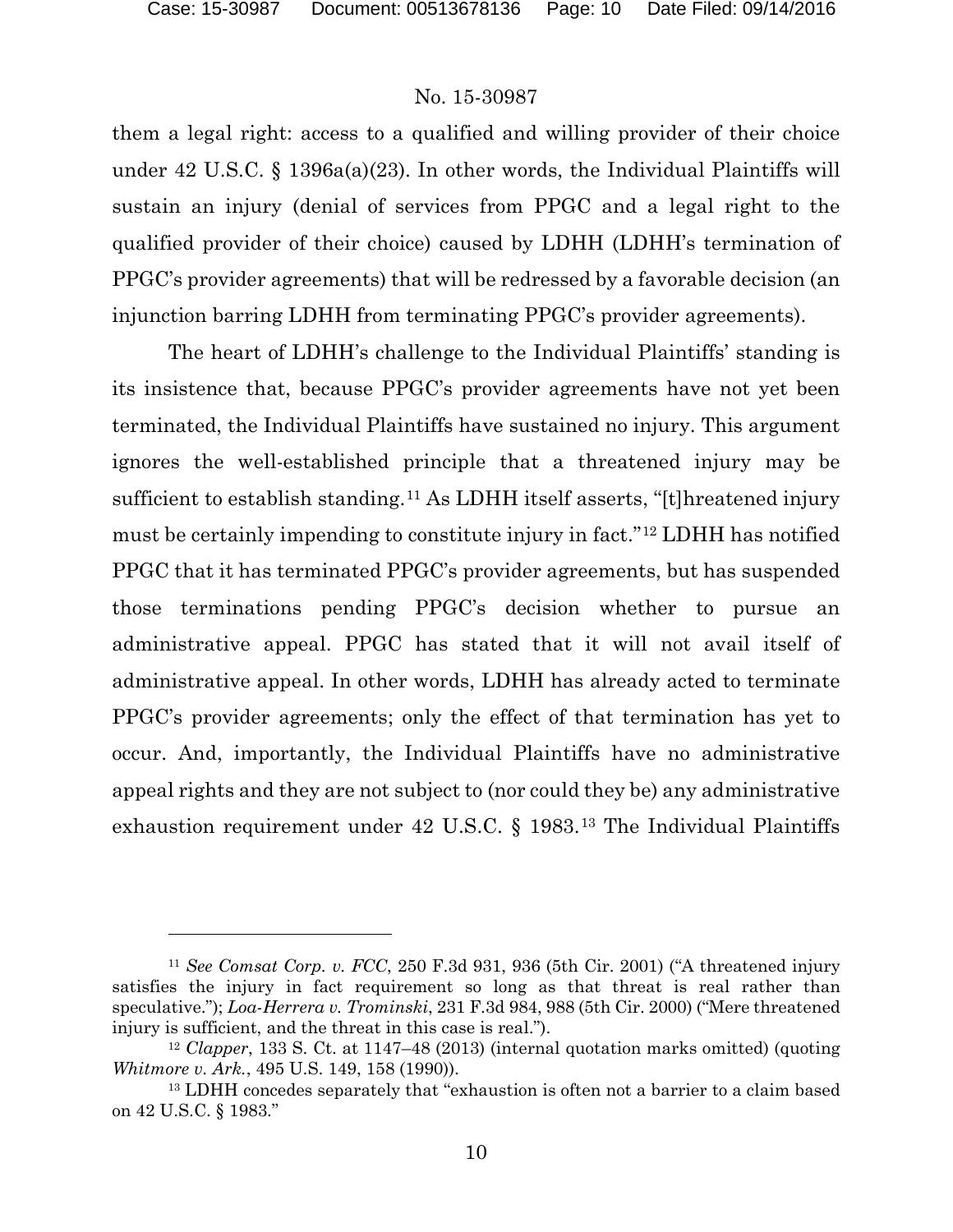need not wait to file suit until PPGC is forced to close its doors to them and other Medicaid beneficiaries.

LDHH also argues that the Individual Plaintiffs have not and will not sustain any legal injury—presumably even when the termination of PPGC's provider agreements takes effect—because the Individual Plaintiffs have a right to choose only a "qualified" provider, and PPGC is not a qualified provider. This issue turns on the substantive issue before us. We decline to allow LDHH to bootstrap this issue into our standing inquiry. And, we note that a violation of a statutory right, even standing alone, is sufficient to satisfy the injury requirement: "Congress may create a statutory right of entitlement the alleged deprivation of which can confer standing to sue even where the plaintiff would have suffered no judicially cognizable injury in the absence of statute."<sup>[14](#page-10-0)</sup>

LDHH finally contends that even if an injury exists, it is not fairly traceable to LDHH. Instead, asserts LDHH, PPGC's decision not to avail itself of an administrative appeal will alone be the cause of the Individual Plaintiffs' injury. The Supreme Court has warned against "wrongly equat[ing] injury 'fairly traceable' to the defendant with injury as to which the defendant's actions are the very last step in the chain of causation."[15](#page-10-1) Although injury resulting from "the *independent* action of some third party not before the court" will not suffice, "that does not exclude injury produced by determinative or coercive effect upon the action of someone else."[16](#page-10-2) LDHH essentially asks us to conduct a proximate cause analysis to determine the immediate cause of the Individual Plaintiffs' injuries, but this is not what the Supreme Court

<span id="page-10-0"></span><sup>14</sup> *Warth v. Seldin*, 422 U.S. 490, 514 (1975).

<span id="page-10-1"></span><sup>15</sup> *Bennett v. Spear*, 520 U.S. 154, 168–69 (1997).

<span id="page-10-2"></span><sup>16</sup> *Id.* at 169 (internal citations omitted).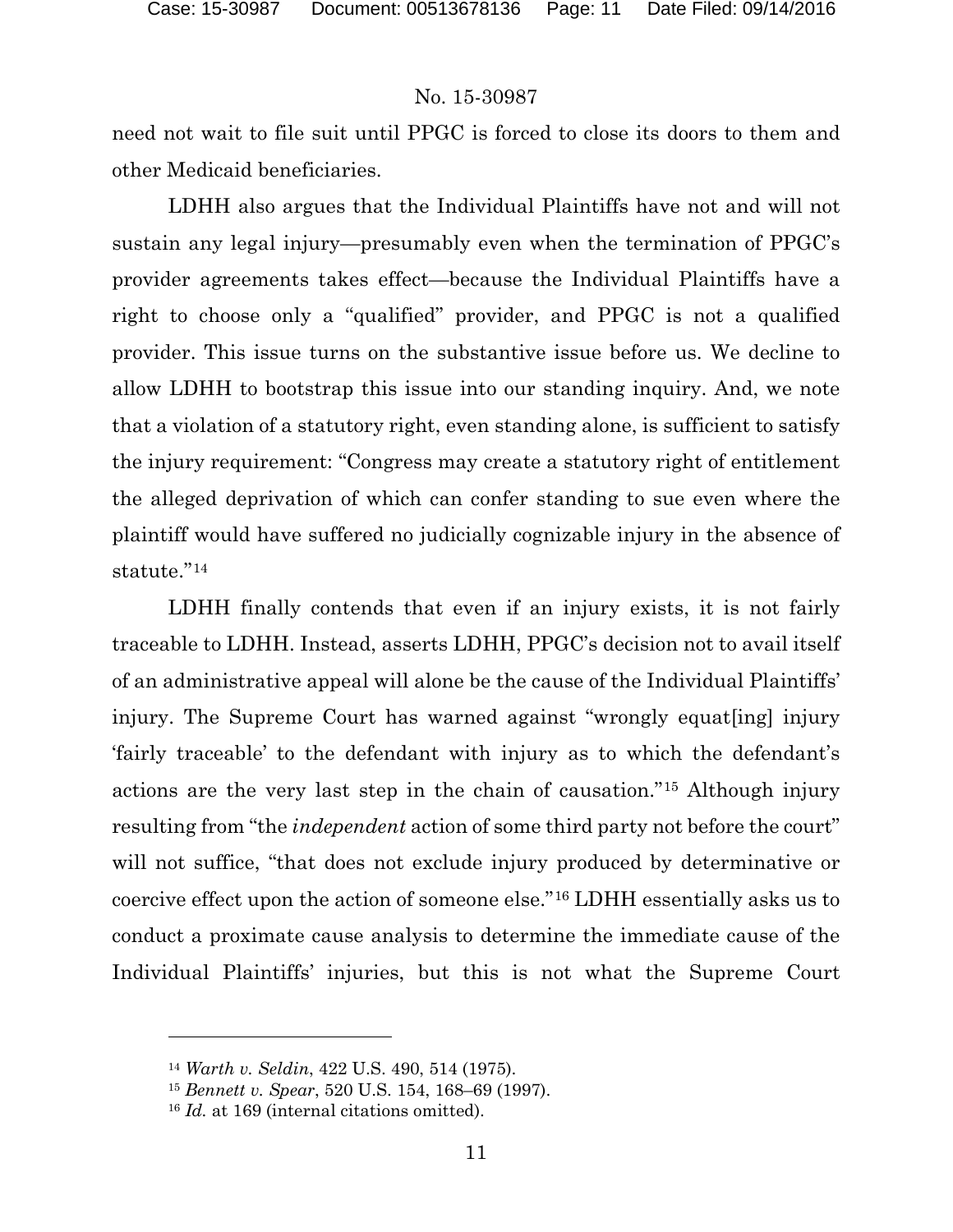requires.[17](#page-11-0) We therefore affirm the district court's determination that the Individual Plaintiffs have standing to pursue their claims.

#### **B. Ripeness**

 $\overline{a}$ 

LDHH next contends that the Plaintiffs' claims are not ripe. It asserts that the issues are not fit for review because no injury has occurred and the administrative process and the factual development that it entails are still pending. LDHH goes as far as to claim that, for an issue to be ripe for review, this court requires a full administrative record.

We review de novo the issue of ripeness.<sup>[18](#page-11-1)</sup> In evaluating whether a case is ripe for adjudication, we balance "(1) the fitness of the issues for judicial decision, and (2) the hardship to the parties of withholding court consideration."[19](#page-11-2) "A case is generally ripe if any remaining questions are purely legal ones."[20](#page-11-3)

We conclude that the Individual Plaintiffs' claims are ripe for review because the issues before us present purely legal questions. LDHH has already terminated PPGC's provider agreements, and it has proffered three specific grounds for doing so. The operative question on appeal is whether, as a matter of law, any of those grounds permit LDHH to terminate PPGC's provider agreement without violating Medicaid's free-choice-of-provider requirement. Further, although PPGC had the option to engage in the administrative appeal process, it has elected not to do so. And, as noted by the district court, LDHH

<span id="page-11-0"></span><sup>&</sup>lt;sup>17</sup> *See City of Boerne*, 659 F.3d at 431 ("The causation element does not require a party to establish proximate causation, but only requires that the injury be 'fairly traceable' to the defendant." (citing *Bennett*, 520 U.S. at 168–69)).

<span id="page-11-1"></span><sup>18</sup> *Venator Grp. Specialty, Inc. v. Matthew/Muniot Family, LLC*, 322 F.3d 835, 838 (5th Cir. 2003).

<span id="page-11-2"></span><sup>19</sup> *Texas v. United States*, 497 F.3d 491, 498 (5th Cir. 2007) (citing *Abbott Labs. v. Gardner*, 387 U.S. 136, 149 (1967)).

<span id="page-11-3"></span><sup>20</sup> *New Orleans Pub. Serv., Inc. v. Council of the City of New Orleans*, 833 F.2d 583, 587 (5th Cir. 1987).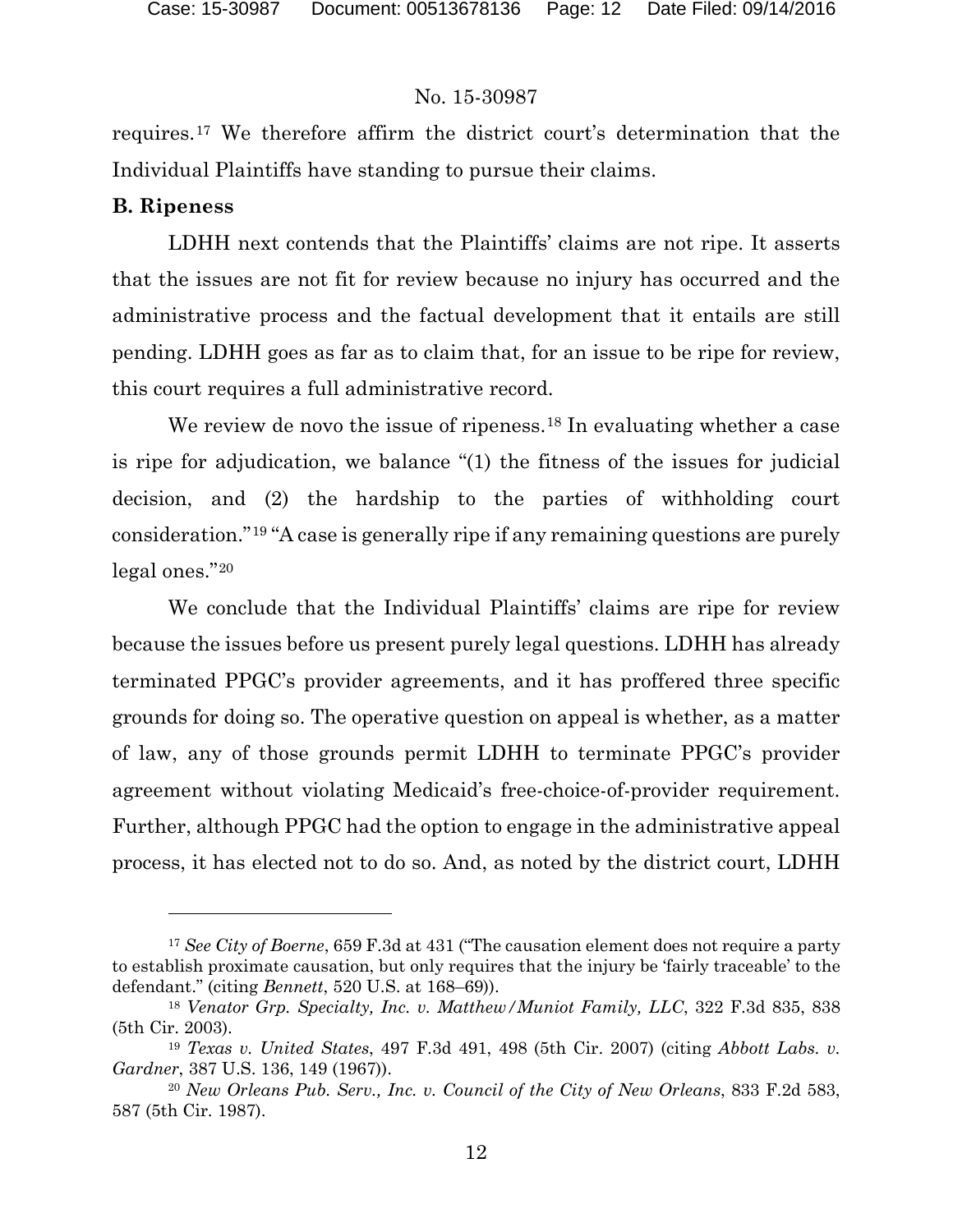has already terminated PPGC's provider agreements with "its 'effect' alone delayed." LDHH's own briefing implies the same: "The initial decision maker, the State of Louisiana, through LDHH, has not taken final action on the issue of whether PPGC's provider contracts *were properly terminated*."[21](#page-12-0)

The Individual Plaintiffs' injuries are "sufficiently likely to happen to justify judicial intervention."[22](#page-12-1) The Individual Plaintiffs, as already discussed, are also likely to suffer hardship by being denied access to the provider of their choice under 42 U.S.C. § 1396a(a)(23) and to medical services at PPGC's facilities. The Individual Plaintiffs' claims are ripe.

## **III.**

## **PRELIMINARY INJUNCTION**

Concluding that the Individual Plaintiffs have standing to bring their claims and that such claims are ripe for review, we turn to LDHH's challenge to the district court's entry of a preliminary injunction.

A plaintiff seeking a preliminary injunction must clearly show

(1) a substantial likelihood that he will prevail on the merits, (2) a substantial threat that he will suffer irreparable injury if the injunction is not granted, (3) his threatened injury outweighs the threatened harm to the party whom he seeks to enjoin, and (4) granting the preliminary injunction will not disserve the public interest.[23](#page-12-2)

<sup>21</sup> (emphasis added).

<span id="page-12-1"></span><span id="page-12-0"></span><sup>22</sup> *Pearson v. Holder*, 624 F.3d 682, 684 (5th Cir. 2010) (quoting *Chevron U.S.A., Inc. v. Traillour Oil Co.*, 987 F.2d 1138, 1153 (5th Cir. 1993)).

<span id="page-12-2"></span><sup>23</sup> *Google, Inc. v. Hood*, 822 F.3d 212, 220 (5th Cir. 2016) (quoting *Lake Charles Diesel, Inc. v. Gen. Motors Corp.*, 328 F.3d 192, 195–96 (5th Cir. 2003)).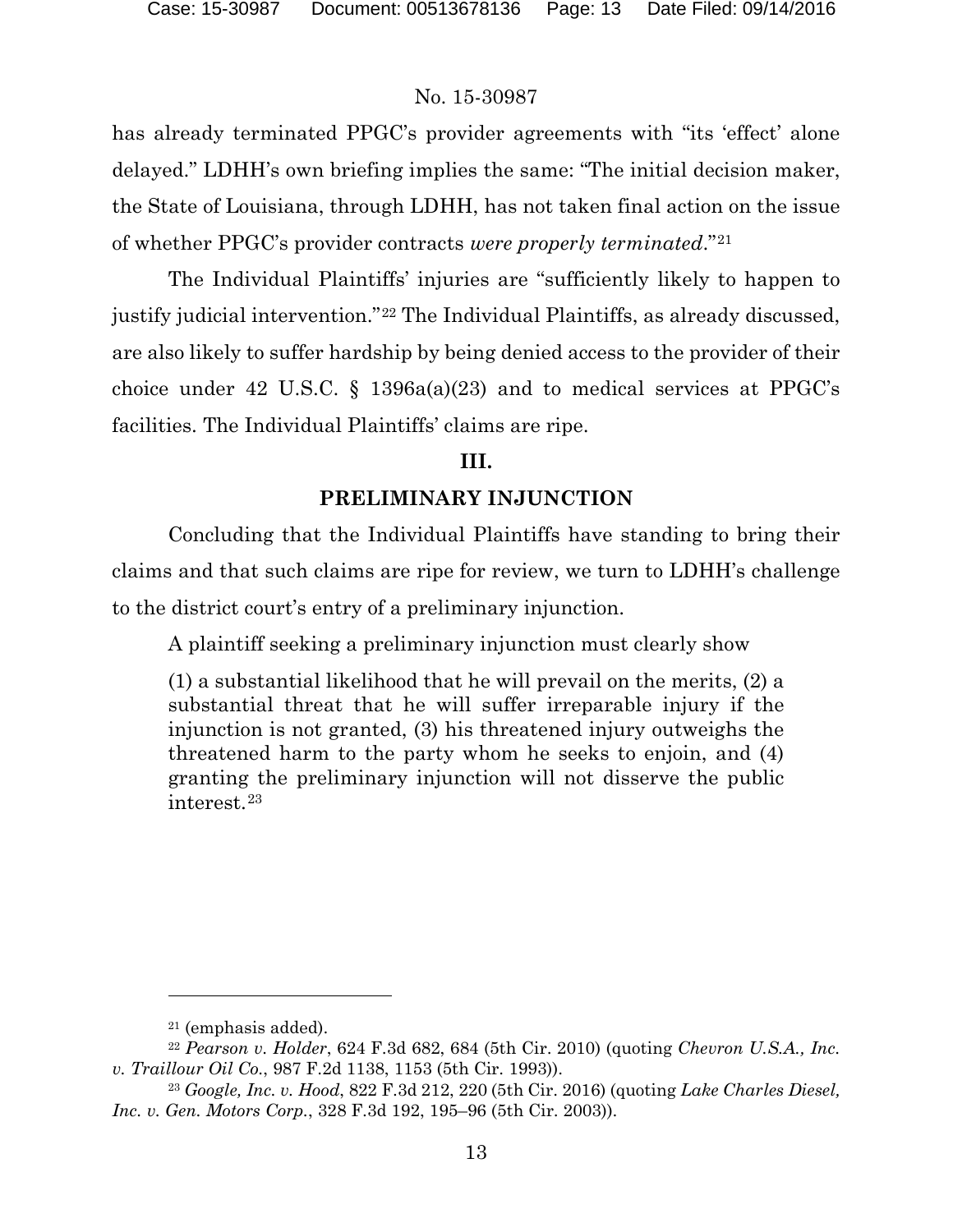We "review the district court's determination on each of these elements for clear error, its conclusions of law de novo, and the ultimate decision whether to grant relief for abuse of discretion."[24](#page-13-0)

The district court entered a preliminary injunction on the basis of the Individual Plaintiffs' claims that LDHH's termination of PPGC's Medicaid provider agreements violates their free-choice-of-provider rights under 42 U.S.C. § 1396a(a)(23). LDHH raises multiple challenges to the grant of the preliminary injunction. First, it insists that the district court erred in holding that the Individual Plaintiffs claims are substantially likely to succeed because (1) 42 U.S.C. § 1396a(a)(23) does not afford the Individual Plaintiffs a private right of action, and, in the alternative, (2) its termination action does not violate the Individual Plaintiffs' free-choice-of-provider rights. Second, LDHH contends that the district court committed clear error in holding that the remaining factors—irreparable injury to the plaintiffs, balancing of the injury to the plaintiffs versus the harm to the defendant, and the public interest weighed in favor of issuing the preliminary injunction.

## **A. Substantial Likelihood of Success**

We turn first to whether 42 U.S.C. § 1396a(a)(23) affords the Individual Plaintiffs a private right of action and, if so, whether the Individual Plaintiffs are substantially likely to succeed in their claim that LDHH's termination of PPGC's provider agreements runs afoul of that right.

## **1. Private Right of Action**

 $\overline{a}$ 

We begin by joining every other circuit to have addressed this issue to conclude that § 1396a(a)(23) affords the Individual Plaintiffs a private right of action under § 1983. Medicaid is a cooperative program between the federal

<span id="page-13-0"></span><sup>24</sup> *Id.* (citing *Bluefield Water Ass'n v. City of Starkville*, 577 F.3d 250, 253 (5th Cir. 2009)).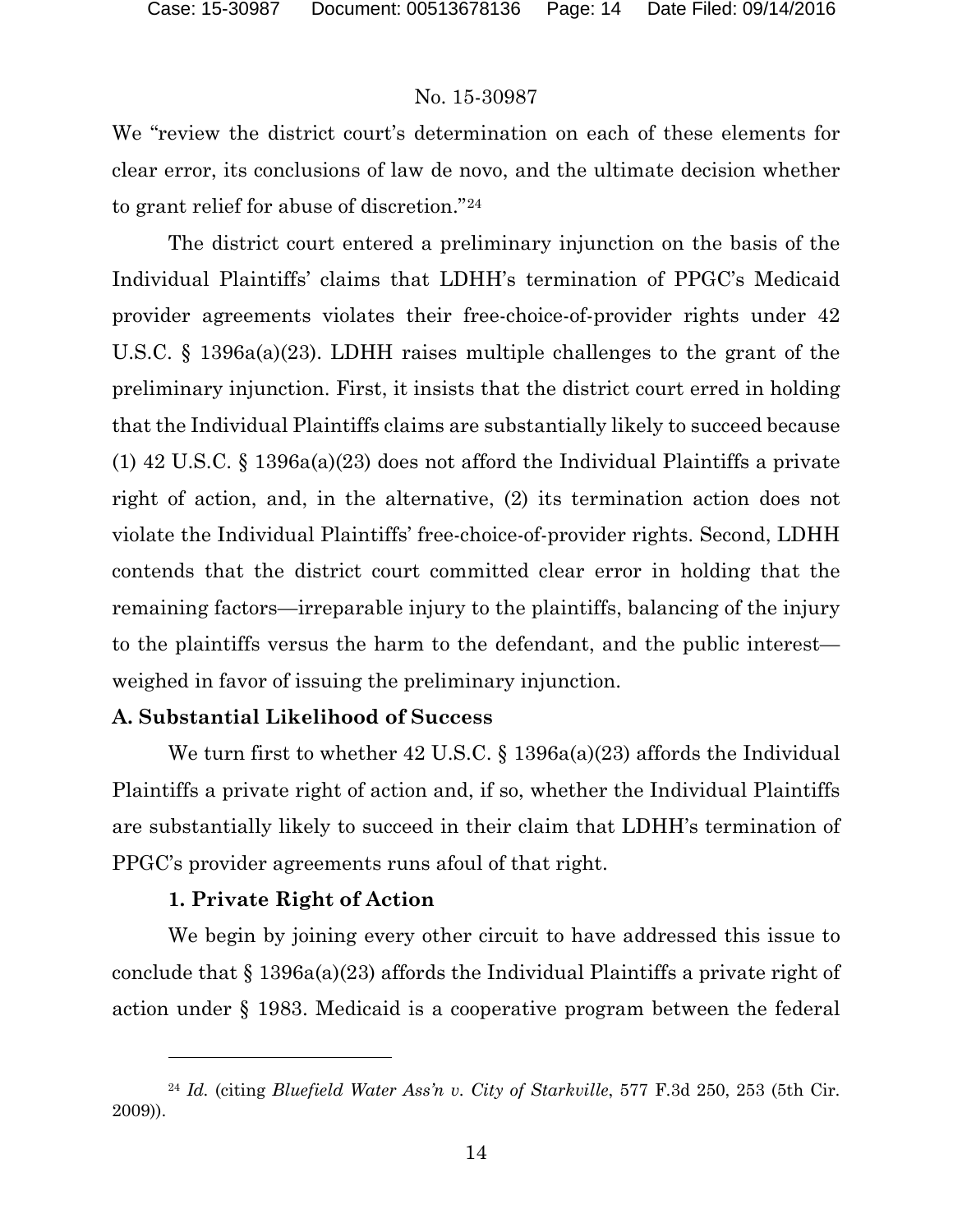government and the states in which the federal government gives financial assistance to states to provide medical services to Medicaid-eligible individuals. The federal government and participating states share the costs of Medicaid.[25](#page-14-0) "In return, participating States are to comply with requirements imposed by the Act and by the Secretary of Health and Human Services."[26](#page-14-1) This means that states "must comply with federal criteria governing matters such as who receives care and what services are provided at what cost."<sup>[27](#page-14-2)</sup> Stated differently, "Medicaid offers the States a bargain: Congress provided federal funds in exchange for the States' agreement to spend them in accordance with congressionally imposed conditions."[28](#page-14-3)

This appeal concerns the contours of the federal Medicaid statute's freechoice-of-provider requirement, 42 U.S.C.  $\S$  1396a(a)(23). That provision mandates that "any individual eligible for medical assistance . . . may obtain such assistance from any institution, agency, community pharmacy, or person, qualified to perform the service or services required . . . who undertakes to provide him such services."[29](#page-14-4) Discussing this provision in *O'Bannon v. Town Court Nursing Center*, the Supreme Court explained that it "gives recipients the right to choose among a range of *qualified* providers, without government interference."[30](#page-14-5) Most recently, the Ninth Circuit explained that "[t]he provision specifies that any individual Medicaid recipient is free to choose any provider so long as two criteria are met: (1) the provider is 'qualified to perform the

<span id="page-14-0"></span><sup>25</sup> *Atkins v. Rivera*, 477 U.S. 154, 156–57 (1986) ("The Federal Government shares the costs of Medicaid with States that elect to participate in the program.").

<span id="page-14-1"></span><sup>26</sup> *Id.* at 157 (citing 42 U.S.C. § 1396a; *Schweiker v. Gray Panthers*, 453 U.S. 34, 36– 37 (1981)).

<sup>27</sup> *Nat'l Fed'n of Indep. Bus. v. Sebelius*, 132 S. Ct. 2566, 2581 (2012).

<span id="page-14-5"></span><span id="page-14-4"></span><span id="page-14-3"></span><span id="page-14-2"></span><sup>28</sup> *Armstrong v. Exceptional Child Ctr., Inc.*, 135 S. Ct. 1378, 1382 (2015) (Scalia, J.) (plurality opinion).

<sup>29</sup> 42 U.S.C. § 1396a(a)(23)(A).

<sup>30</sup> 447 U.S. 773, 785 (1980).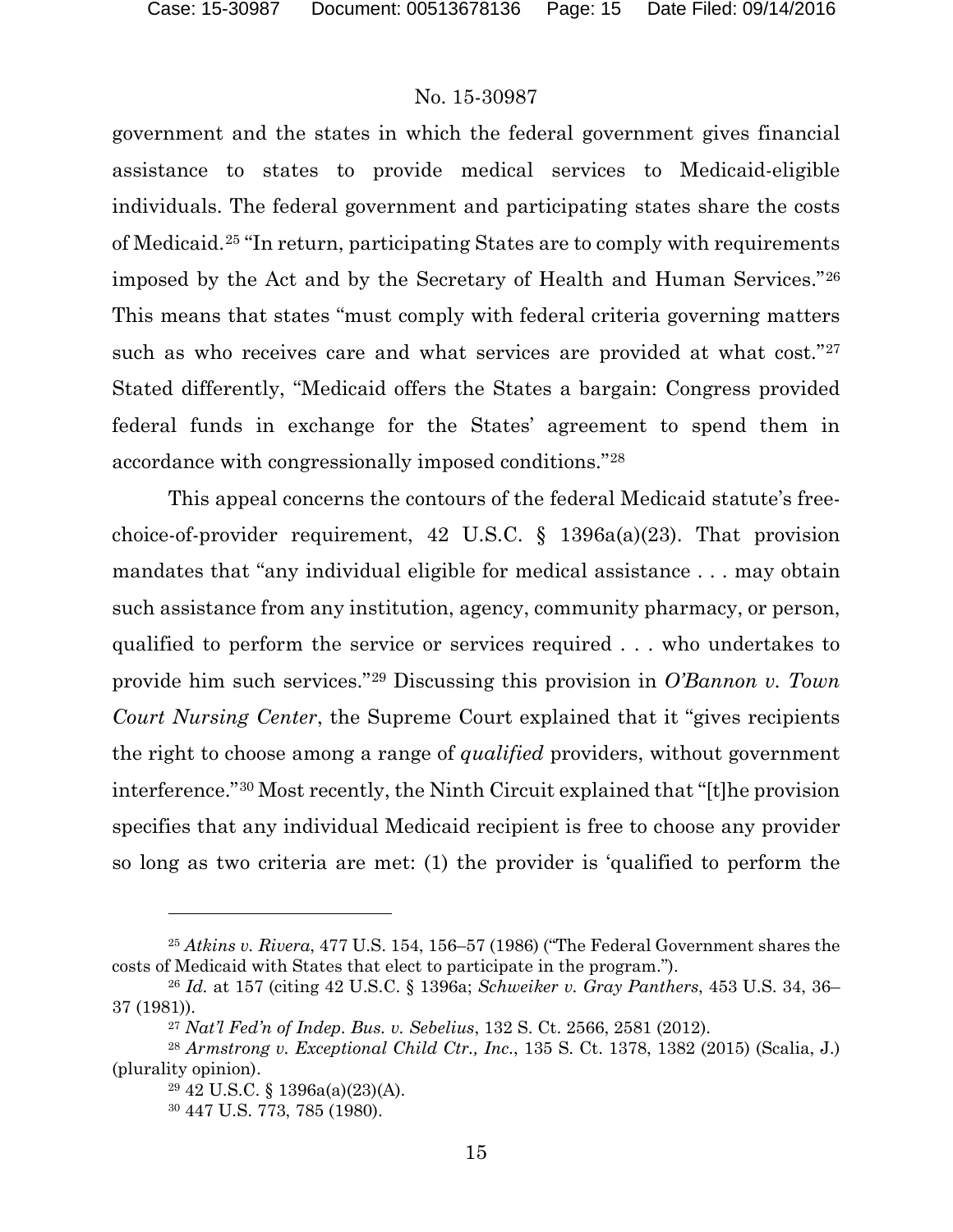service or services required,' and (2) the provider 'undertakes to provide [the recipient] such services.'"[31](#page-15-0)

Because the Individual Plaintiffs assert their claim under 42 U.S.C. § 1983, we analyze whether § 1396a(a)(23) creates a right of action under that statute. Title 42 U.S.C. § 1983 "provides redress only for a plaintiff who asserts a 'violation of a federal *right*, not merely a violation of federal *law*.'"[32](#page-15-1) To determine whether a federal statute provides a right of action enforceable under § 1983, we consider "(1) whether Congress intended for the provision to benefit the plaintiff; (2) whether the plaintiff can show that the right in question is not so 'vague and amorphous' that its enforcement would 'strain judicial competence'; and (3) whether the statute unambiguously imposes a binding obligation on the states."[33](#page-15-2)

Every circuit court to have addressed this issue, as well as multiple district courts, has concluded that  $\S$  1396a(a)(23) creates a private right enforceable under § 1983.[34](#page-15-3) The Ninth Circuit in *Planned Parenthood Arizona Inc. v. Betlach* addressed this question most recently. As to the first element, that court held that "[t]he statutory language unambiguously confers [an individual] right upon Medicaid-eligible patients, mandating that all state Medicaid plans provide that '*any individual* eligible for medical assistance . . .

<span id="page-15-0"></span><sup>31</sup> *Planned Parenthood of Ariz. Inc. v. Betlach*, 727 F.3d 960, 967 (9th Cir. 2013) (second alteration in original) (quoting 42 U.S.C. § 1396a(a)(23)(A)).

<span id="page-15-1"></span><sup>32</sup> *S.D. ex rel. Dickson v. Hood*, 391 F.3d 581, 602 (5th Cir. 2004) (quoting *Blessing v. Freestone*, 520 U.S. 329, 340 (1997)).

<sup>33</sup> *Id.*

<span id="page-15-3"></span><span id="page-15-2"></span><sup>34</sup> *See Planned Parenthood of Ariz.*, 727 F.3d 960; *Planned Parenthood of Ind., Inc. v. Comm'r of Ind. State Dep't of Health*, 699 F.3d 962 (7th Cir. 2012); *Harris v. Olszewski*, 442 F.3d 456 (6th Cir. 2006); *Planned Parenthood of Kan. & Mid-Mo. v. Mosier*, No. 16-2284-JAR-GLR, 2016 WL 3597457 (D. Kan. July 5, 2016); *Planned Parenthood Se., Inc. v. Bentley*, 141 F. Supp. 3d 1207 (M.D. Ala. 2015); *Planned Parenthood Ark. & E. Okla. v. Selig*, No. 4:15-cv-566, slip op. (E.D. Ark. Oct. 2, 2015); *Women's Hosp. Found. v. Townsend*, No. 07-711, 2008 WL 2743284 (M.D. La. July 10, 2008).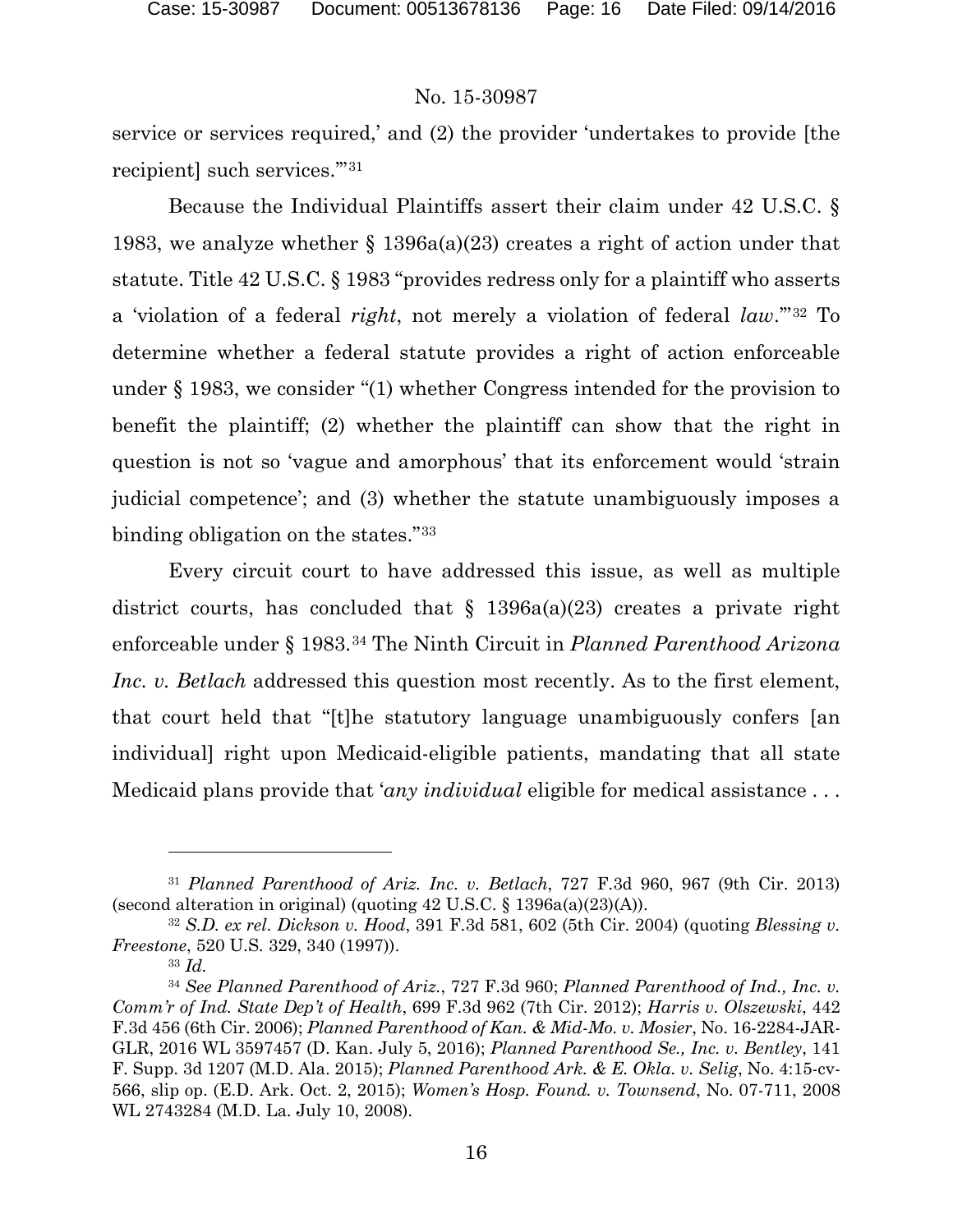may obtain such assistance from any institution, agency, community pharmacy, or person, qualified to perform the service or services required.'"[35](#page-16-0) As to the second element, it held that "[t]he free-choice-of-provider requirement does 'supply concrete and objective standards for enforcement,'"[36](#page-16-1) which are "well within judicial competence to apply."<sup>[37](#page-16-2)</sup> Under the statute, Medicaid recipients have the right to choose any provider so long as "(1) the provider is 'qualified to perform service or services required,' and (2) the provider 'undertakes to provide [the recipient] such services.'"[38](#page-16-3) According to the Ninth Circuit, courts addressing this provision confront "a simple factual question no different from those courts decide every day," and free from "any balancing of competing concerns or subjective policy judgments."[39](#page-16-4)

In so holding, the Ninth Circuit rejected Arizona's contention that "qualified," as used in 42 U.S.C.  $\S$  1396a(a)(23)(A), is too vague to enforce. Because the term "is tethered to an objective benchmark"—"qualified *to perform the service or services required*"—"[a] court can readily determine whether a particular health care provider is qualified to perform a particular medical service, drawing on evidence such as descriptions of the service required; state licensing requirements; the provider's credentials licenses, and experience; and the expert testimony regarding the appropriate credentials for providing the service."[40](#page-16-5)

<span id="page-16-0"></span>The Seventh Circuit reached the same conclusion in *Planned Parenthood of Indiana, Inc. v. Commissioner of the Indiana State Department of Health*.[41](#page-16-6)

<sup>35</sup> 727 F.3d at 966 (quoting 42 U.S.C. § 1396a(a)(23)(A)).

<span id="page-16-2"></span><span id="page-16-1"></span><sup>36</sup> *Id.* at 967 (quoting *Watson v. Weeks*, 436 F.3d 1152, 1161 (9th Cir. 2006)).

<sup>37</sup> *Id.*

 $38$  *Id.* (alteration in original) (quoting 42 U.S.C. § 1396a(a)(23)(A)).

<span id="page-16-5"></span><span id="page-16-4"></span><span id="page-16-3"></span><sup>39</sup> *Id.*

<sup>40</sup> *Id.* at 967–68.

<span id="page-16-6"></span><sup>41</sup> 699 F.3d 962 (2012).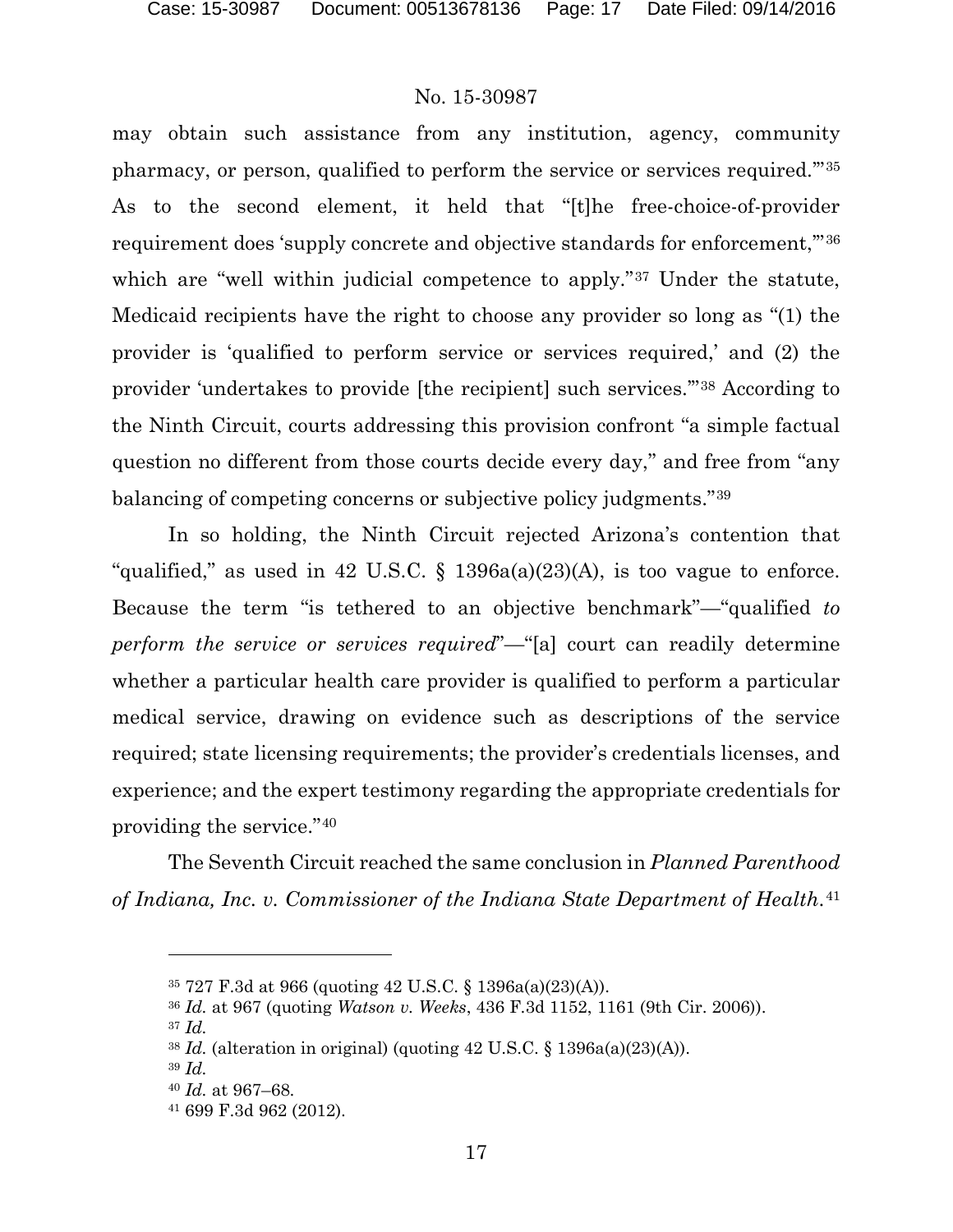As to the third element—which the Ninth Circuit did not discuss at length because Arizona had not challenged that point—the Seventh Circuit held that the free-choice-of-provider requirement is couched in mandatory terms: "[T]he free-choice-of-provider statute explicitly refers to a specific class of people— Medicaid-eligible patients—and confers to them an individual entitlement the right to receive reimbursable medical services from any qualified provider."[42](#page-17-0) Likewise, the Sixth Circuit in *Harris v. Olszewski*,[43](#page-17-1) held that the free-choice-of-provider requirement provides a private right of action enforceable under § 1983.

We agree with the Sixth, Seventh, and Ninth Circuits and hold that 42 U.S.C. § 1396a(a)(23) creates a private right of action that the Individual Plaintiffs may enforce through 42 U.S.C. § 1983. LDHH's remaining arguments fail to convince us otherwise.

LDHH cites the Supreme Court's decision in *O'Bannon v. Town Court Nursing Center*[44](#page-17-2) for the proposition that the Individual Plaintiffs have no right to challenge LDHH's provider-qualifications determination. That case is inapposite because, there, the patient-plaintiffs' injuries stemmed from an alleged deprivation of due process rights: specifically, the right to a hearing to contest the state's disqualification of a health care provider. Accordingly, the Supreme Court's holding that "while a patient has a right to continued benefits to pay for care in the qualified institution of his choice, he has no enforceable expectation of continued benefits to pay for care in an institution that has been determined to be unqualified,"[45](#page-17-3) is not probative. The limit of the Court's holding in *O'Bannon* is that § 1396a(a)(23) does not afford a *procedural right*

<span id="page-17-0"></span><sup>42</sup> *Id.* at 974.

<span id="page-17-1"></span><sup>43</sup> 442 F.3d 456 (2006).

<span id="page-17-2"></span><sup>44</sup> 447 U.S. 773 (1980).

<span id="page-17-3"></span><sup>45</sup> *Id.* at 786.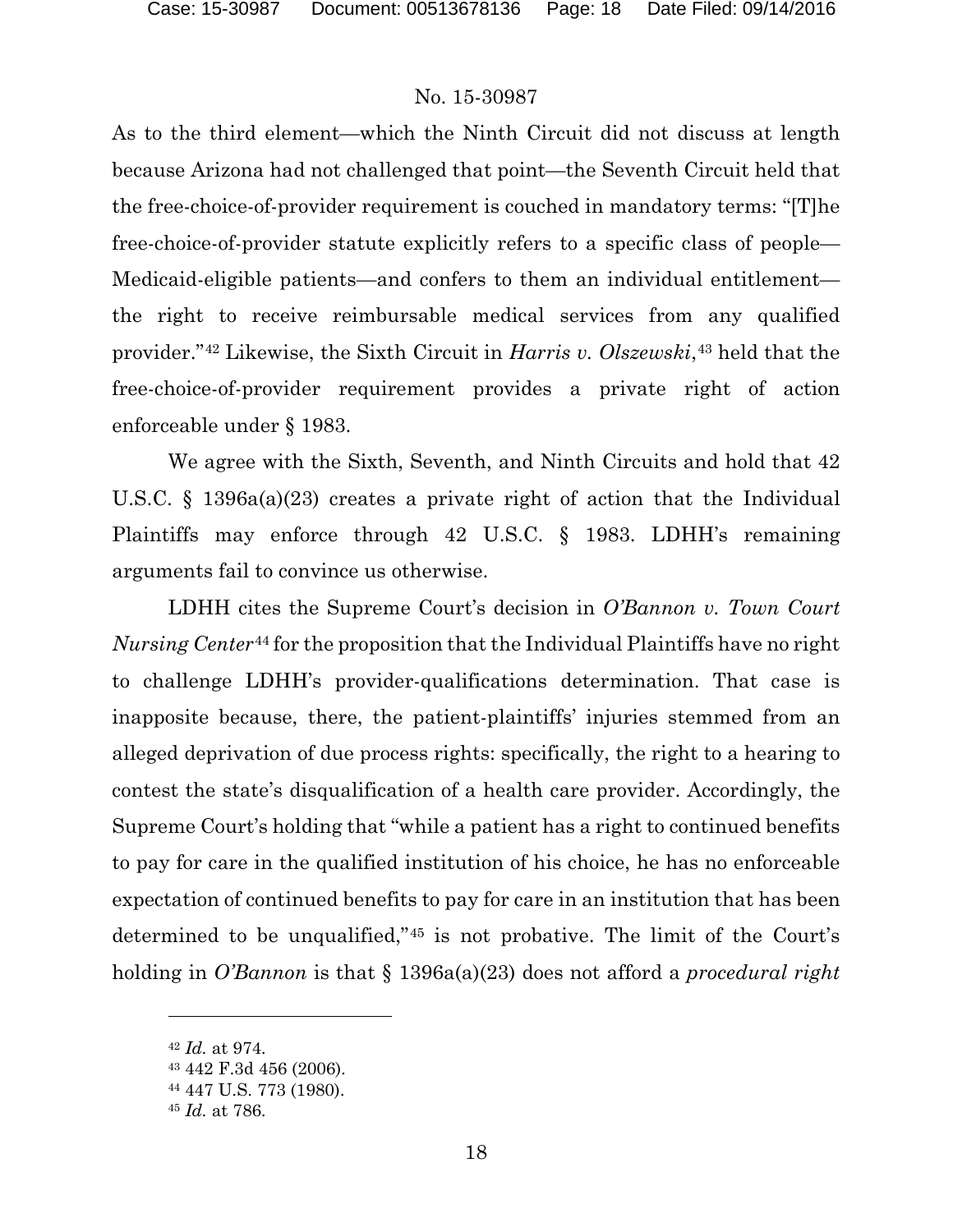to a hearing. In contrast, here, the Individual Plaintiffs assert a violation of a substantive right.[46](#page-18-0)

LDHH's reliance on the recent Supreme Court opinion, *Armstrong v. Exceptional Child Center, Inc.*,<sup>[47](#page-18-1)</sup> is equally unavailing. There, the relevant issue was whether 42 U.S.C.  $\S$  1396a(a)(30)(A) creates a private right of action.[48](#page-18-2) Writing for a plurality, Justice Scalia noted that this provision "lacks the sort of rights-creating language needed to imply a private right of action," because it "is phrased as a directive to the federal agency . . . , not as a conferral of the right to sue upon the beneficiaries of the State's decision to participate in Medicaid."<sup>[49](#page-18-3)</sup> Justice Scalia also observed that  $\S$  1396a(a)(30)(A) was "judicially unadministrable": "It is difficult to imagine a requirement broader and less specific than  $\S 30(A)$ 's mandate that state plans provide for payments that are 'consistent with efficiency, economy, and quality of care,' all the while 'safeguard[ing] against unnecessary utilization of . . . care and services.'"[50](#page-18-4) In contrast, the provision at issue here is phrased in individual terms and in specific, judicially administrable terms, as recognized by the Sixth, Seventh, and Ninth Circuits.

<span id="page-18-2"></span><span id="page-18-1"></span><span id="page-18-0"></span><sup>46</sup> *See Planned Parenthood of Ind.*, 699 F.3d at 977 (distinguishing *O'Bannon* on the same basis). LDHH also relies on *Kelly Kare, Ltd. v. O'Rourke*, 930 F.2d 170 (2d Cir. 1991), but that case is distinguishable for the same reason as *O'Bannon*. *See Planned Parenthood of Ind.*, 699 F.3d at 977 (distinguishing *Kelly Kare* on the same basis).

<sup>47</sup> 135 S. Ct. 1378 (2015).

<sup>48</sup> That provision of the Medicaid statute requires state plans to provide such methods and procedures relating to the utilization of, and the payment for, care and services available under the plan . . . as may be necessary to safeguard against unnecessary utilization of such care and services and to assure that payments are consistent with efficiency, economy, and quality of care and are sufficient to enlist enough providers so that care and services are available under the plan at least to the extent that such care and services are available to the general population in the geographic area[.]

<sup>42</sup> U.S.C. § 1396a(a)(30)(A).

<span id="page-18-3"></span><sup>49</sup> *Armstrong*, 135 S. Ct. at 1387.

<span id="page-18-4"></span><sup>50</sup> *Id.* at 1385 (alteration and omission in original).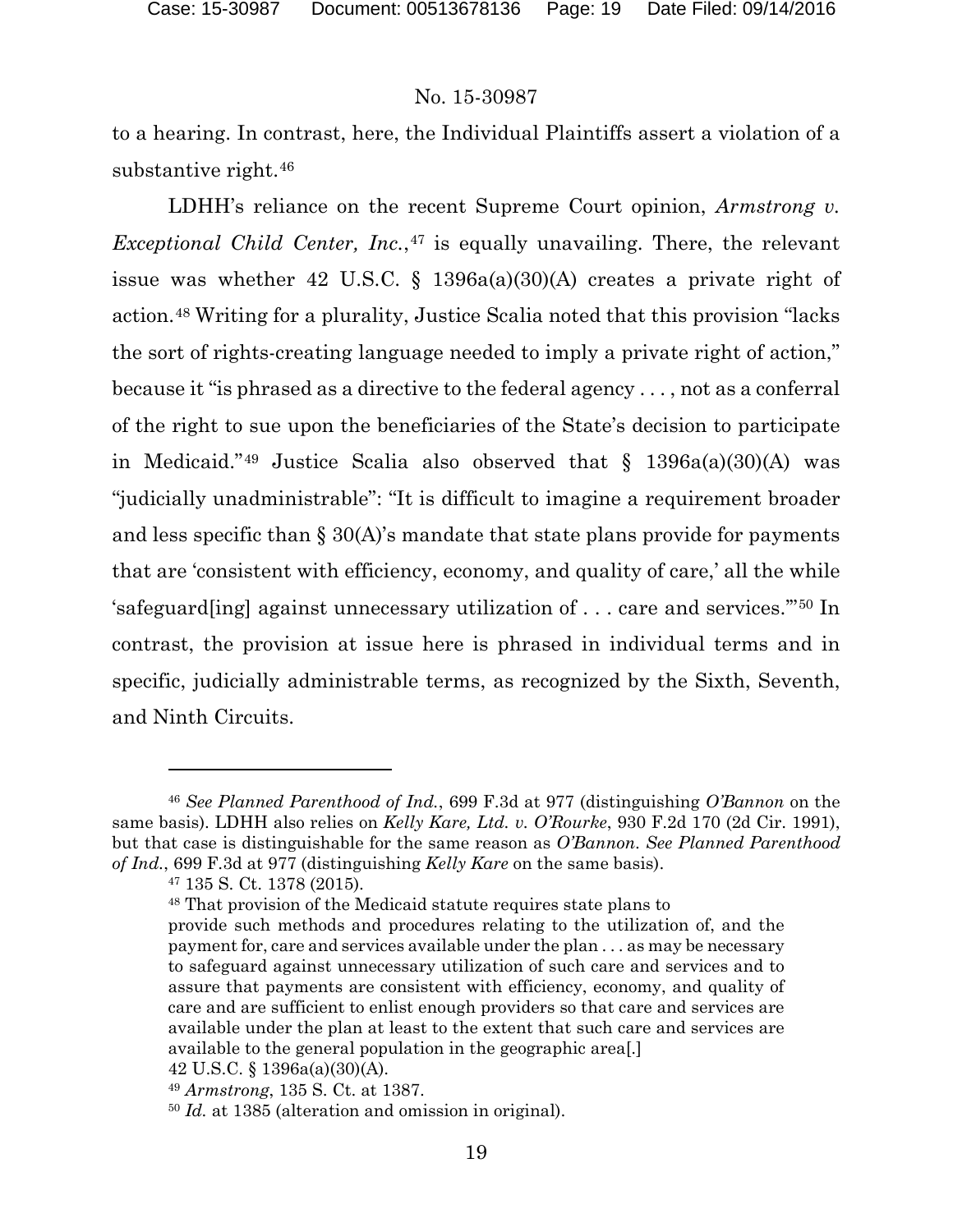LDHH finally argues that  $\S$  1396a(a)(23) provides Medicaid recipients with only the right to choose a qualified provider, not to choose a provider that it has deemed unqualified. Understandably, LDHH does not make the next inferential step, but it would follow that the free-choice-of-provider requirement gives individuals the right to demand care from a qualified provider when access to that provider is foreclosed by reasons *unrelated* to that provider's qualifications. Otherwise, any right the Individual Plaintiffs possess under  $\S 1396a(a)(23)$  would be hollow.<sup>[51](#page-19-0)</sup> Importantly, the Individual Plaintiffs contend that LDHH has deprived them of their choice to receive care from PPGC—a provider LDHH has conceded is competent to render the relevant medical services—for reasons *unrelated to its qualifications*. The operative issue, therefore, is resolved by determining whether LDHH terminated PPGC's provider agreements based on its qualifications or based on some unrelated reason.

## **2. Likelihood of Success**

 $\overline{a}$ 

Concluding that  $\S$  1396a(a)(23) affords the Individual Plaintiffs a right of action, we turn to whether their claim that LDHH's termination of PPGC's provider agreements violates their rights under  $\S 1396a(a)(23)$  is substantially likely to succeed.

## *i. Statutory Background*

The free-choice-of-provider requirement mandates that a state's Medicaid plan must allow beneficiaries to obtain medical care from *any* entity or person who is "qualified to perform the service or services required" and

<span id="page-19-0"></span><sup>51</sup> *See Planned Parenthood Se.*, 141 F. Supp. 3d at 1218 ("If [it] were correct that allegedly unlawful terminations of provider agreements could not be challenged by recipients pursuant to the free-choice-of-provider provision, that provision's '*individual* entitlement,' the 'personal right' it gives recipients, would be an empty one." (quoting *Planned Parenthood of Ind.*, 699 F.3d at 974)).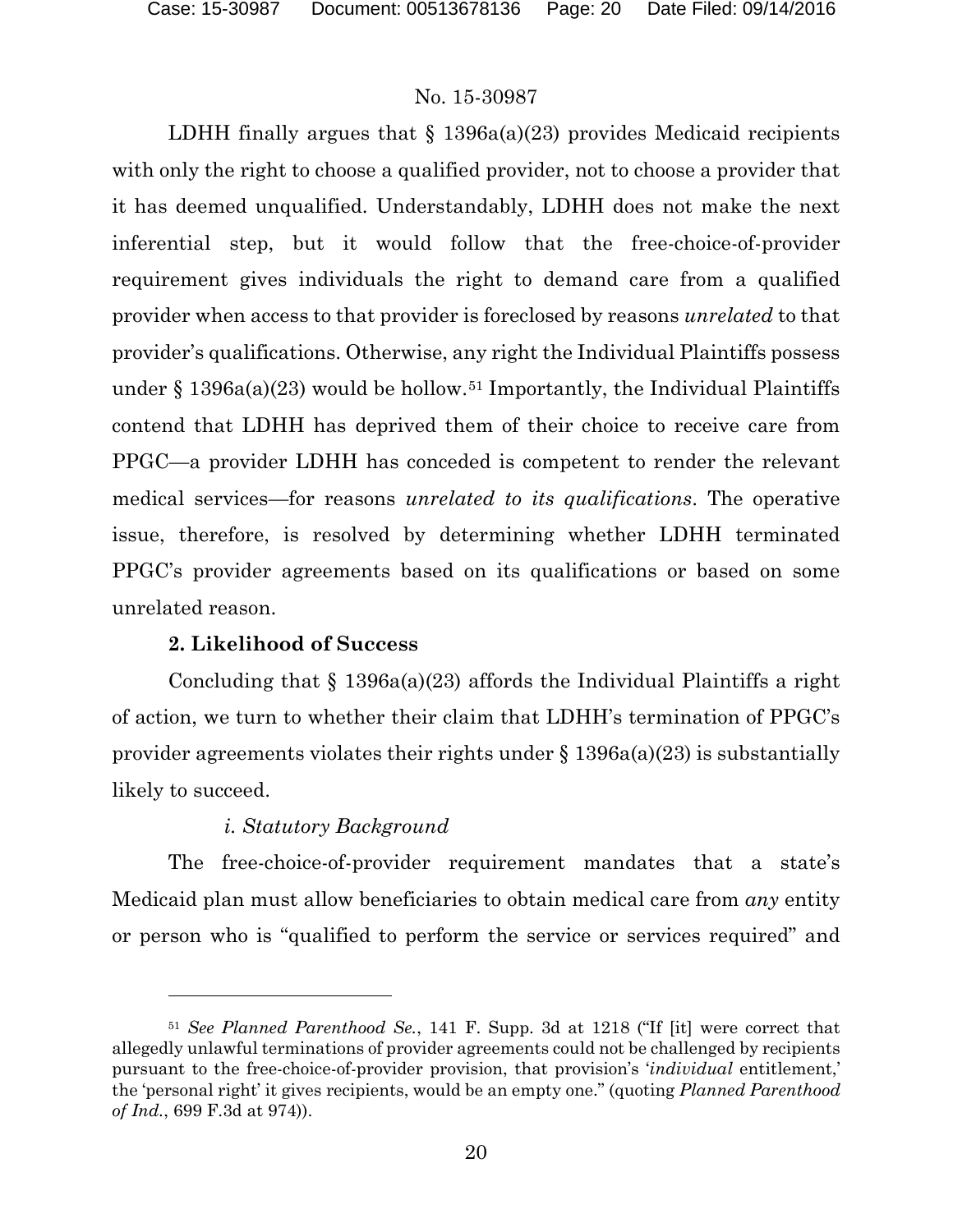"who undertakes to provide him such services."[52](#page-20-0) Medicaid regulations allow states to set "reasonable standards relating to the qualifications of providers."[53](#page-20-1) The Medicaid statute does not define the term "qualified." But LDHH concedes, as held by the Seventh and Ninth Circuits, that "[t]o be 'qualified' in the relevant sense is to be capable of performing the needed medical services in a professionally competent, safe, legal, and ethical manner."[54](#page-20-2) Separately, Medicaid's exclusion provision, 42 U.S.C. § 1396a(p)(1), provides, "[i]n addition to any other authority," mandatory and permissive grounds—including fraud, drug crimes, and failure to disclose necessary information to regulators—under which a state may terminate a provider's Medicaid agreements. That provision's implementing regulation states that "[n]othing contained in this part should be construed to limit a State's own authority to exclude an individual or entity from Medicaid for any reason or period authorized by State law."[55](#page-20-3)

Against this backdrop, the Seventh Circuit, in *Planned Parenthood of Indiana, Inc. v. Commissioner of Indiana State Department of Health*, upheld a district court's entry of a preliminary injunction to prevent Indiana from enforcing a law that "excludes a class of providers from Medicaid for reasons unrelated to provider qualifications" because Planned Parenthood was likely to succeed on its claim that the law violated 42 U.S.C. § 1396a(a)(23).<sup>[56](#page-20-4)</sup> The

<sup>52</sup> 42 U.S.C. § 1396a(a)(23)(A).

<sup>53</sup> 42 C.F.R. § 431.51(c)(2).

<span id="page-20-3"></span><span id="page-20-2"></span><span id="page-20-1"></span><span id="page-20-0"></span><sup>54</sup> *Planned Parenthood of Ind.*, 699 F.3d at 978; *see also Planned Parenthood of Ariz.*, 727 F.3d at 969 ("We agree with the Seventh Circuit that '[r]ead in context, the term 'qualified' as used in § 1396a(a)(23) unambiguously relates to a provider's . . . capab[ility] of performing the needed medical services in a professionally competent, safe, legal, and ethical manner.'" (alterations and omissions in original) (quoting *Planned Parenthood of Ind.*, 699 F.3d at 978)).

<sup>55</sup> 42 C.F.R. § 1002.2.

<span id="page-20-4"></span><sup>56</sup> *Planned Parenthood of Ind.*, 699 F.3d at 980.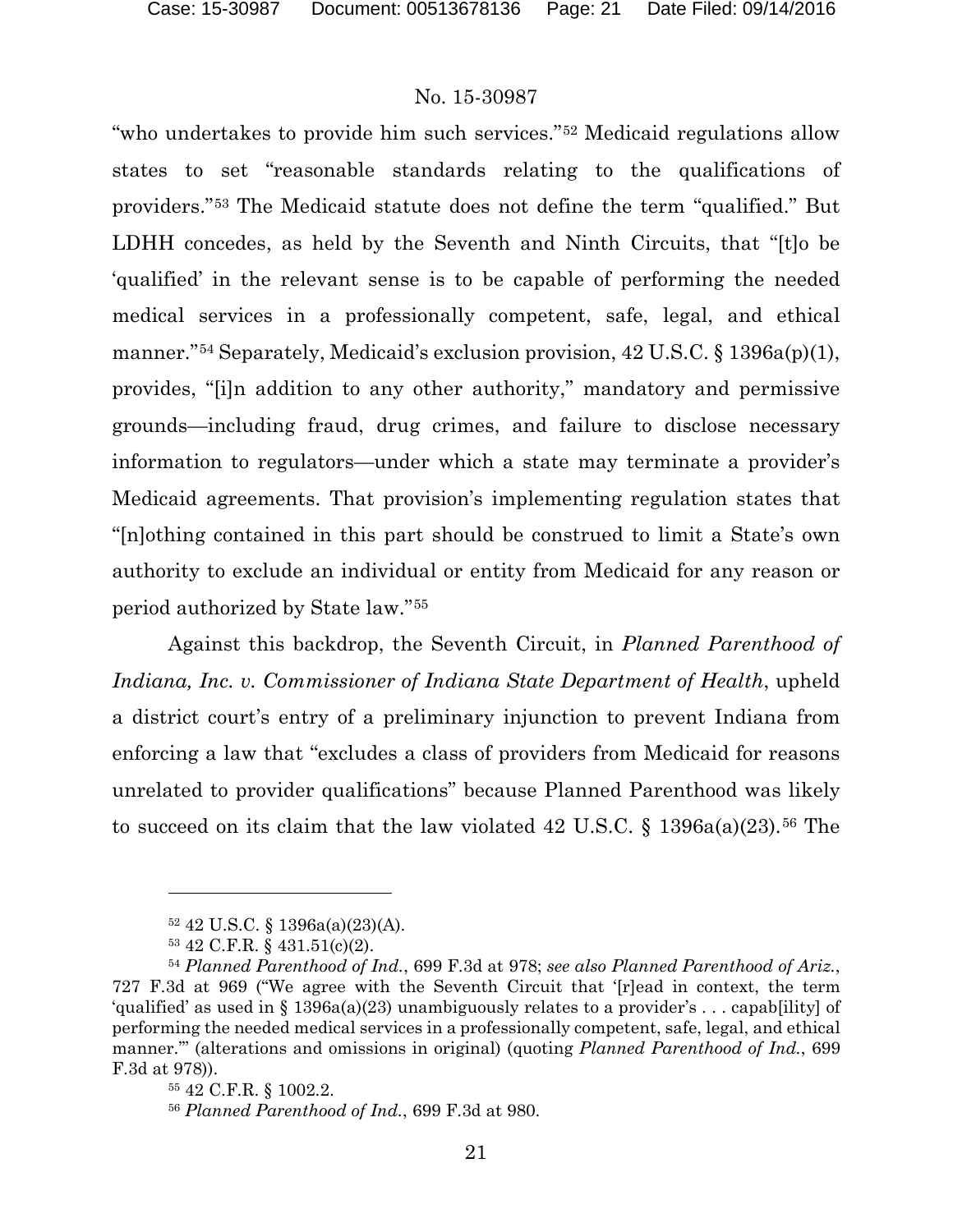law at issue prohibited state agencies from providing state or federal funds to "any entity that performs abortions or maintains or operates a facility where abortions are performed."[57](#page-21-0) The Seventh Circuit recognized that "[a]lthough Indiana has broad authority to exclude unqualified providers from its Medicaid program, the State does not have plenary authority to exclude a class of providers for *any* reason—more importantly, for a reason unrelated to provider qualifications."[58](#page-21-1) Because the law "exclude[d] Planned Parenthood from Medicaid for a reason unrelated to its fitness to provide medical services, [it] violat[ed] its patients' statutory right to obtain medical care from the qualified provider of their choice."[59](#page-21-2)

The Ninth Circuit addressed a similar law in *Planned Parenthood Arizona Inc. v. Betlach*.[60](#page-21-3) That court held that the "law violates [the free-choiceof-provider] requirement by precluding Medicaid patients from using medical providers concededly qualified to perform family planning services to patients in Arizona generally, solely on the basis that those providers separately perform privately funded, legal abortions."[61](#page-21-4) In doing so, the Ninth Circuit rejected Arizona's contention that it "can determine for any reason that a provider is not qualified for Medicaid purposes, even if the provider *is* otherwise legally qualified, through training and licensure, to provide the requisite medical services within the state."[62](#page-21-5) That court gave four reasons.

<sup>57</sup> *Id.* at 967 (quoting Ind. Code § 5-22-17-5.5(b)).

<sup>58</sup> *Id.* at 968.

<sup>59</sup> *Id.*

<span id="page-21-5"></span><span id="page-21-4"></span><span id="page-21-3"></span><span id="page-21-2"></span><span id="page-21-1"></span><span id="page-21-0"></span> $60\,727$  F.3d 960 (9th Cir. 2013). The law at issue provided: "[Arizona] or any political subdivision of [Arizona] may not enter into a contract with or make a grant to any person that performs nonfederally qualified abortions or maintains or operates a facility where nonfederally qualified abortions are performed for the provision of family planning services." 2012 Ariz. Leg. Serv. Ch. 288 (H.B. 2800) (West) (codified at Ariz. Rev. Stat. § 35-196.05(B)).

<sup>61</sup> *Planned Parenthood Ariz.*, 727 F.3d at 963.

<sup>62</sup> *Id.* at 970 (emphasis in original).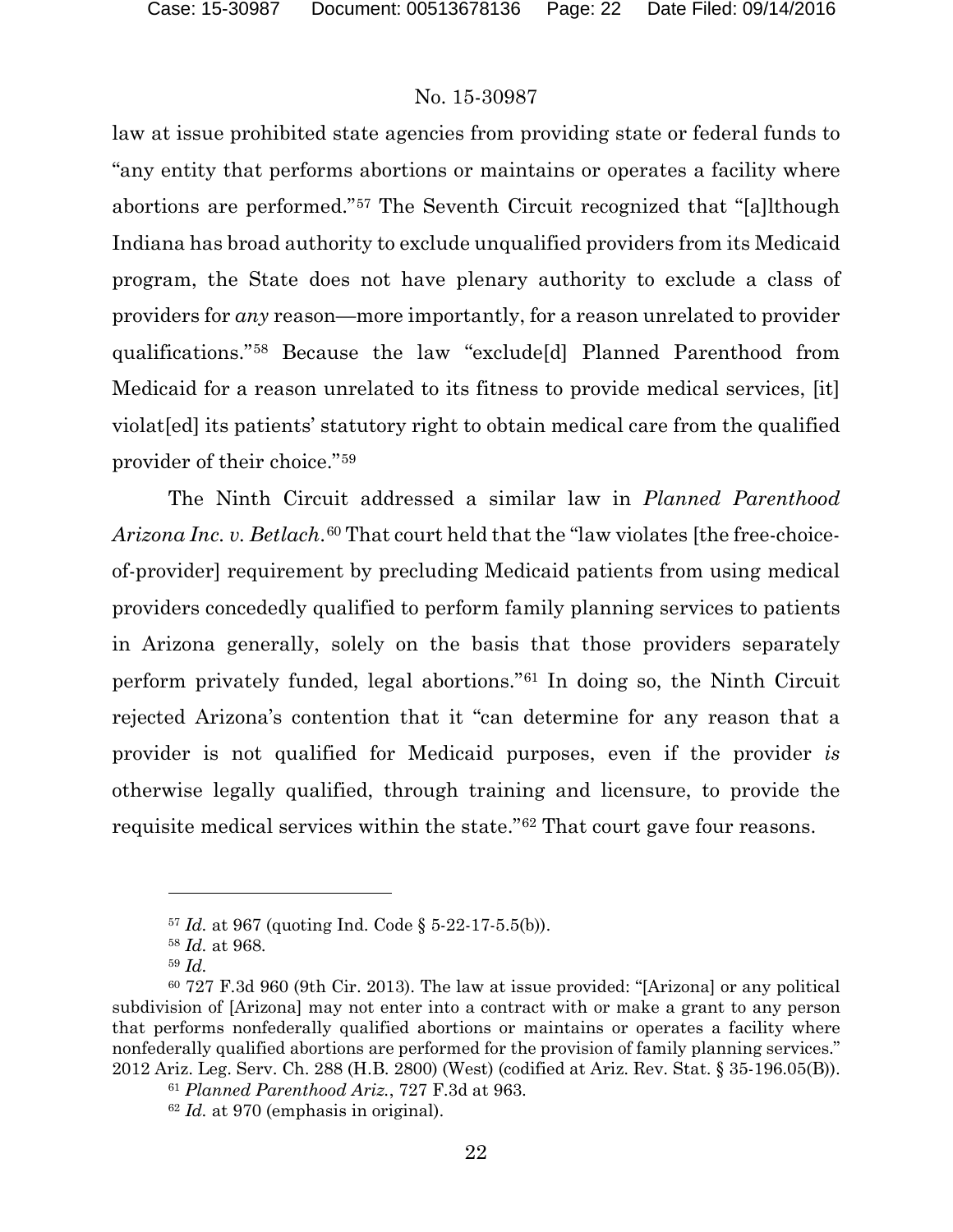First, "[n]owhere in the Medicaid Act has Congress given a special definition to 'qualified,' much less indicated that each state is free to define this term for purposes of its own Medicaid program however it sees fit."[63](#page-22-0) Second, that reading would "detach[] the word 'qualified' from the phrase in which it is embedded; 'qualified to perform the service or services rendered' (and from the overall context of the Medicaid statute, which governs *medical* services)."[64](#page-22-1) Third, that reading would render the free-choice-of-provider requirement "selfeviscerating" because "[i]f states are free to set any qualifications they want no matter how unrelated to the provider's fitness to treat Medicaid patients then the free-choice-of-provider requirement could be easily undermined by simply labeling any exclusionary rule as a 'qualification.'"[65](#page-22-2) "Giving the word 'qualified' such an expansive meaning would deprive the provision within which it appears of any legal force," and "would permit states freely to erect barriers to Medicaid patients' access to family planning medical providers others in the state are free to use."[66](#page-22-3) This "would eliminate 'the broad access to medical care that  $\S 1396a(a)(23)$  is meant to preserve."<sup>[67](#page-22-4)</sup> Finally, "permit[ting] states self-referentially to impose for Medicaid purposes whatever standards for provider participation it wishes" would contravene the "*mandatory*  requirements [in the free-choice-of-provider provision] that apply to all state Medicaid plans."[68](#page-22-5)

The Seventh and Ninth Circuits have also addressed the impact of Medicaid's exclusion provision, 42 U.S.C. § 1396a(p). LDHH seems to rely on 42 U.S.C. § 1396a(p)(1) for only its opening phrase: "In addition to any other

<span id="page-22-0"></span><sup>63</sup> *Id.*

<span id="page-22-1"></span><sup>64</sup> *Id.*

<span id="page-22-2"></span><sup>65</sup> *Id.* (quoting *Planned Parenthood of Ind.*, 699 F.3d at 978).

<span id="page-22-4"></span><span id="page-22-3"></span><sup>66</sup> *Id.*

<sup>67</sup> *Id.* (quoting *Planned Parenthood of Ind.*, 699 F.3d at 978).

<span id="page-22-5"></span><sup>68</sup> *Id.* at 971 (emphasis in original).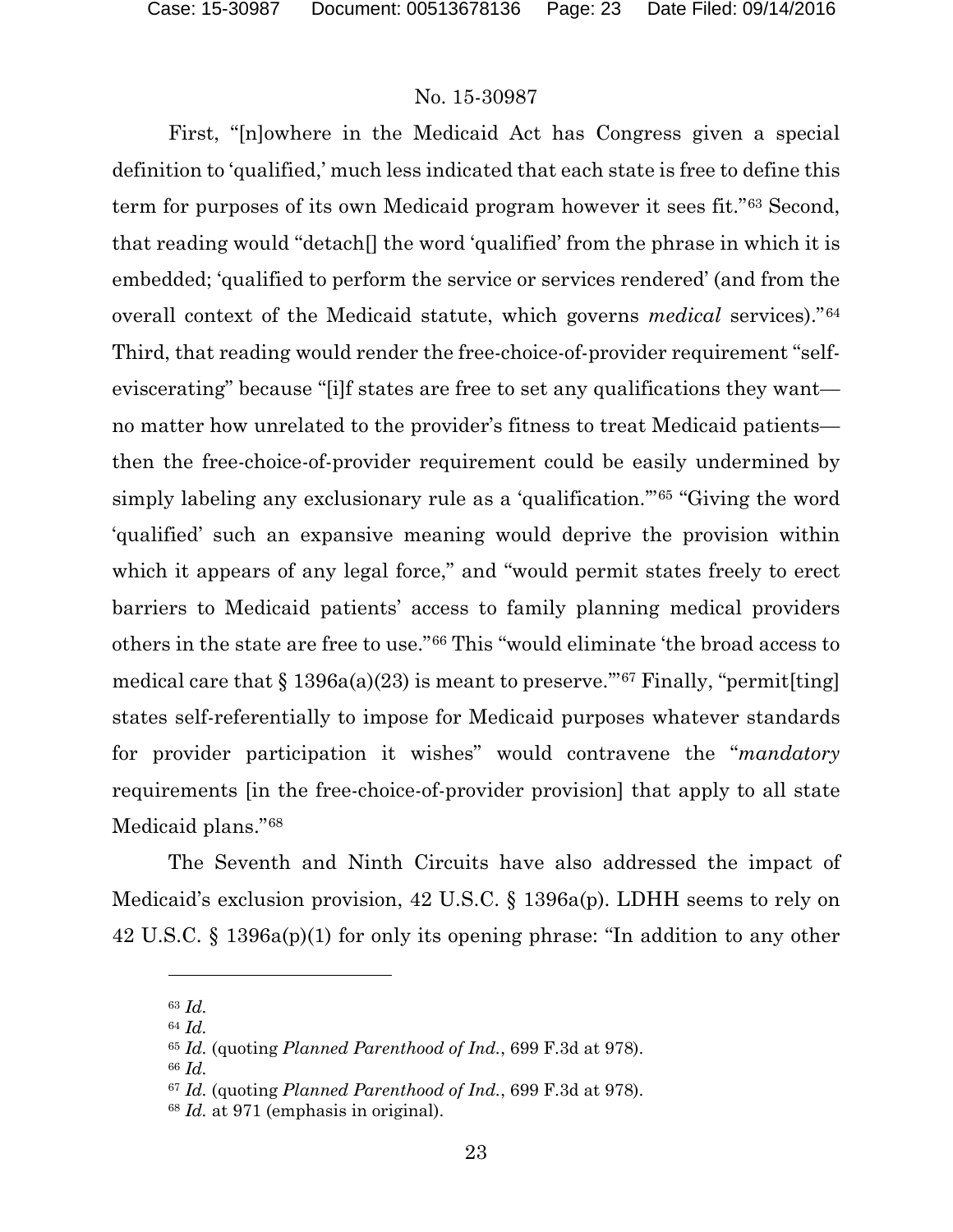authority." Like Arizona and Indiana, LDHH contends that this phrase allows a state to exclude a provider for "any" reason supplied by state law. The Seventh and Ninth Circuits rejected that same contention.<sup>[69](#page-23-0)</sup>

The Seventh Circuit rejected this reasoning, explaining that this argument "reads the phrase for more than it's worth."[70](#page-23-1) The phrase—"[i]n addition to any other authority"—"signals only that what follows is a nonexclusive list of specific grounds upon which states may bar providers from participating in Medicaid."[71](#page-23-2) "It does not imply that the states have an unlimited authority to exclude providers for any reason whatsoever."[72](#page-23-3)

The Ninth Circuit adopted the Seventh Circuit's reasoning and further explained why this assertion "undermines, rather than aids, [the state's] argument":

The language refers to "any *other* authority" . . . , followed by a provision providing states with authority to exclude providers on specified grounds. This sequence indicates that the Medicaid Act itself must provide that "other" authority, just as it supplies the "authority" covered by the rest of the subsection. Were it otherwise—were states free to exclude providers as they see fit then the bulk of  $\S$  1396a(p)(1) itself would be unnecessary, as the "authority" it supplies would be superfluous.[73](#page-23-4)

According to the Ninth Circuit, this "clause empowers states to exclude individual providers on such grounds directly, without waiting for the

<span id="page-23-0"></span><sup>69</sup> The First Circuit in *First Med. Health Plan, Inc. v. Vega-Ramos*, 479 F.3d 46 (1st Cir. 2007), however, read 42 U.S.C. § 1396a(p)(1)'s "[i]n addition to any other authority" language much more broadly. That court held that the "any other authority' language was intended to permit a state to exclude an entity from its Medicaid program for *any* reason established by state law." *Id.* at 53. That case is distinguishable because it did not involve § 1396a(a)(23)'s free-choice-of-provider requirement, most notably because § 1396a(a)(23) does not apply in Puerto Rico, the forum from which the dispute arose in *Vega-Ramos*.

<span id="page-23-1"></span><sup>70</sup> *Planned Parenthood of Ind.*, 699 F.3d at 979.

<span id="page-23-3"></span><span id="page-23-2"></span><sup>71</sup> *Id.*

<sup>72</sup> *Id.*

<span id="page-23-4"></span><sup>73</sup> *Planned Parenthood of Ariz.*, 699 F.3d at 972.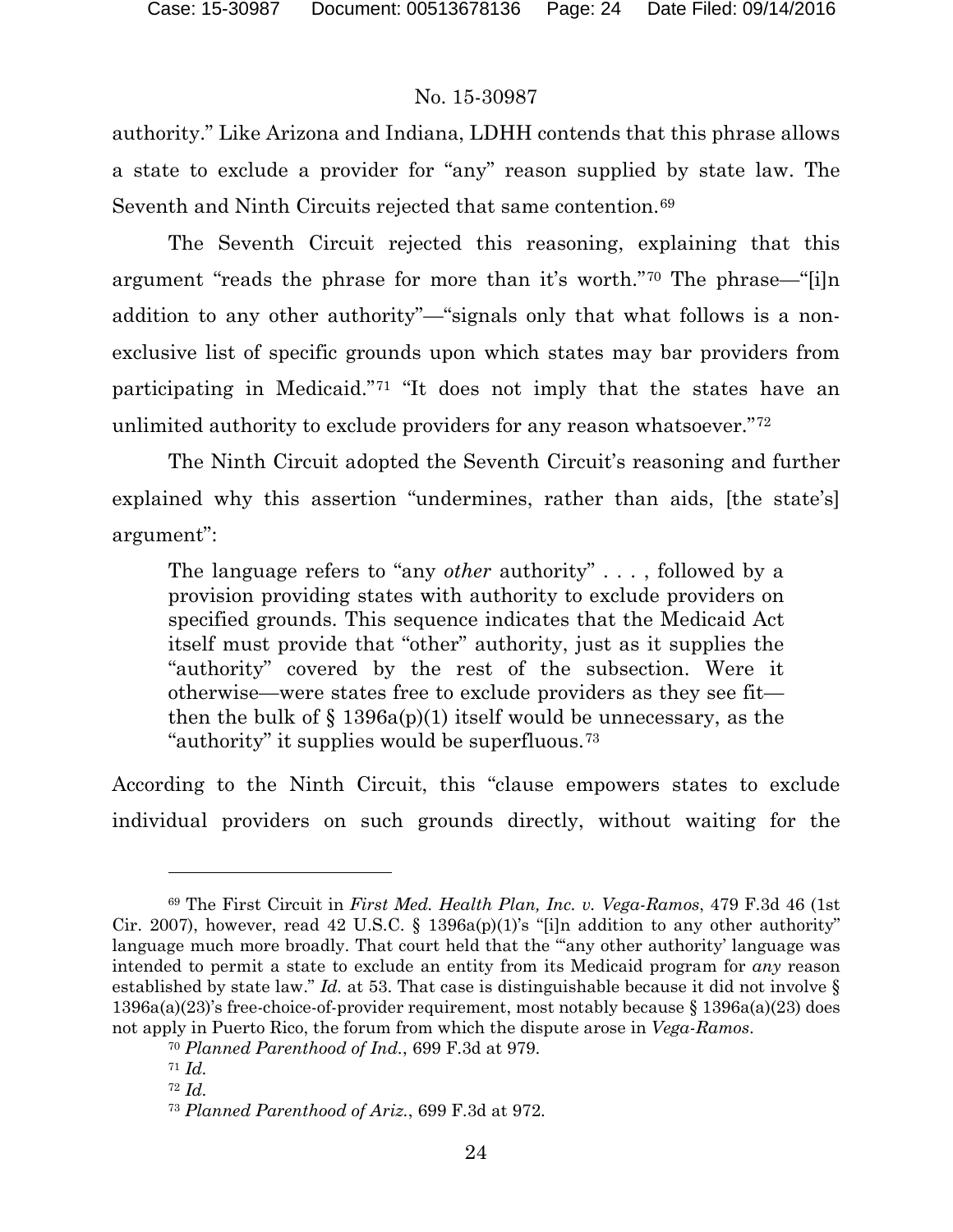Secretary to act, while also reaffirming state authority to exclude individual providers pursuant to analogous state law provisions relating to fraud or misconduct."[74](#page-24-0) As to § 1396a(p)'s implementing regulation, 42 C.F.R. § 1002.2, which provides that "[n]othing contained in this part should be construed to limit a State's own authority to exclude an individual or entity from Medicaid for any reason or period authorized by State law," the Ninth Circuit noted that "[t]hat provision is only a limitation on interpretation of the referenced 'part' of the regulations . . . which does not encompass the free-choice-of-provider requirement."[75](#page-24-1)

These cases stand for the general rule that a state may terminate a provider's Medicaid agreements for reasons bearing on that provider's qualification. And "qualified" means "to be capable of performing the needed medical services in a professionally competent, safe, legal, and ethical manner."[76](#page-24-2) States may also exclude providers on the grounds provided by 42 U.S.C. § 1396a(p)(1) and on analogous state law grounds relating to provider qualification. To be sure, states retain broad authority to define provider qualifications and to exclude providers on that basis. That authority, however, is limited by the meaning of "qualified."

#### *ii. Analysis*

LDHH asserts that its terminations do not violate the Individual Plaintiffs' free-choice-of-provider rights because LDHH has determined that PPGC is not "qualified" to render medical services. In support, LDHH offers three grounds for its terminations: (1) two qui tam FCA claims, one that PPGC settled, disclaiming all liability, and another that was pending at the time of

<span id="page-24-1"></span><span id="page-24-0"></span><sup>74</sup> *Id.*

<sup>75</sup> *Id.* at 972 n.8; *accord Planned Parenthood of Se.*, 141 F. Supp. 3d at 1221.

<span id="page-24-2"></span><sup>76</sup> *Planned Parenthood of Ind.*, 699 F.3d at 978.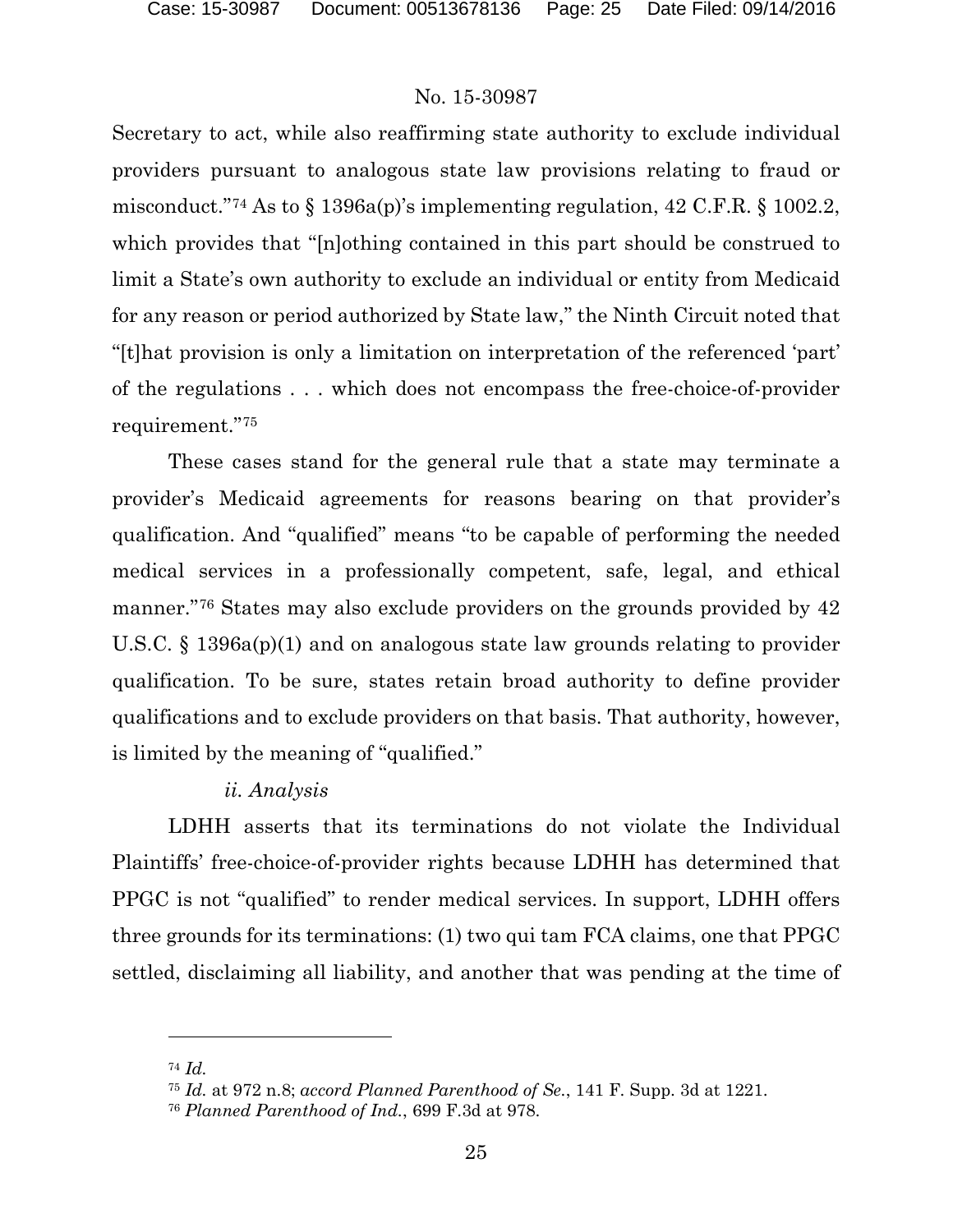LDHH's termination action, but that has recently settled with PPGC disclaiming all liability; (2) unspecified misrepresentations in PPGC's letters responding to LDHH's inquiry into whether PPGC or PPCFC operate a fetal tissue donation program; and (3) LDHH's and the Louisiana Office of Inspector General's pending investigations into PPGC.

We conclude that the Individual Plaintiffs are substantially likely to succeed in showing that LDHH's termination of PPGC's provider agreements violates their free-choice-of-provider rights. This is because LDHH's grounds for termination (1) do not relate to PPGC's "qualifications," (2) are not authorized by  $\S$  1396a(p), and (3), with one exception, are not even authorized by state law.

We recognize initially that LDHH does not even attempt to articulate how its grounds for termination relate to PPGC's qualifications. That failure is exacerbated by the fact that LDHH has separately conceded that PPGC is competent to provide the relevant medical services. LDHH adopts the Seventh and Ninth Circuits definition of "qualified" and contends that its grounds for termination fall within the statute's broad meaning of "qualified." But LDHH makes no attempt to reconcile its grounds for termination with its borrowed definition of "qualified." Its briefing is devoid of argument on this point. And LDHH's grounds for termination do not speak for themselves. LDHH cannot show that PPGC's settlement of qui tam FCA claims, in which it *disclaimed all liability*, constitutes actual fraud or renders PPGC unqualified in some other way. Neither does LDHH explain how unspecified misrepresentations related to a program, the existence of which PPGC unequivocally denies, render PPGC unqualified. Likewise, that PPGC is the subject of an investigation alone does not render PPGC unqualified. Importantly, LDHH raises no separate concerns regarding PPGC's provision of medical services in Louisiana. Indeed, it bears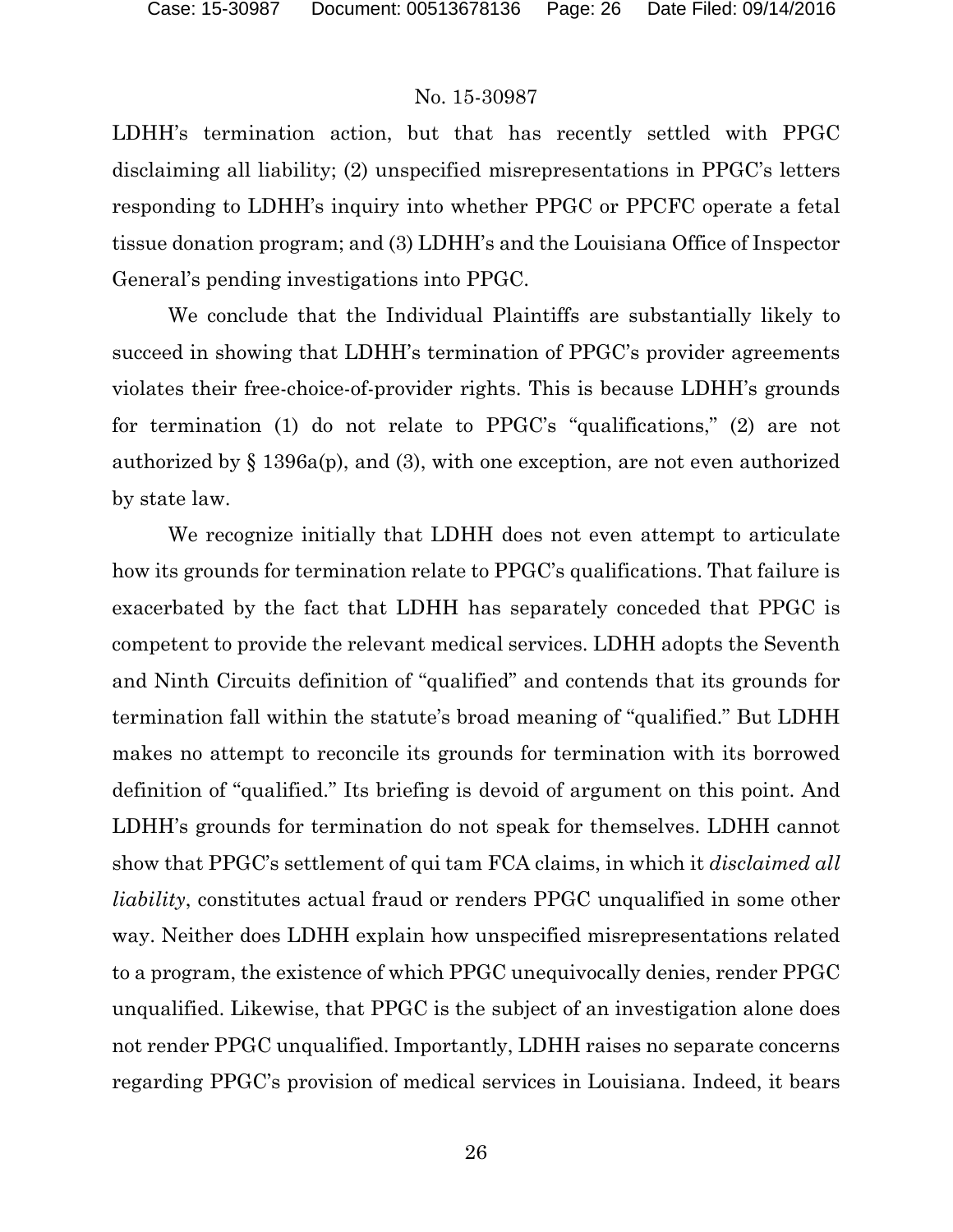$\overline{a}$ 

## No. 15-30987

repeating that LDHH has conceded that PPGC is competent to provide the relevant medical services.

Instead of attempting to show that PPGC is not "qualified" under § 1396a(a)(23), LDHH seems to rely on its bare assertion that it may terminate a provider for *any reason* supplied by state law. In other words, LDHH argues that PPGC is unqualified simply because state law says so. The fallacy of this tactic is underscored by LDHH's failure to articulate or apply any limiting principle to its authority to exclude a Medicaid provider. We reject that argument because, as explained by the Ninth Circuit, states cannot "determine for any reason that a provider is not qualified for Medicaid purposes, even if the provider *is* otherwise legally qualified, through training and licensure, to provide the requisite medical services within the state."[77](#page-26-0)

Next, LDHH does not even assert that its grounds for termination are consistent or analogous with 42 U.S.C.  $\S$  1396a(p)(1)'s enumerated grounds for exclusion. LDHH might have attempted to make some argument as to this point, but it has not invoked any of the grounds for termination provided by § 1396a(p)(1). This is likely because, as the United States's amicus curiae brief explains, LDHH's grounds for termination are not authorized by any of the grounds enumerated in  $\S$  1396a(p)(1). And, to the extent LDHH relies on that provision's "[i]n addition to any other authority" language, we join the Seventh and Ninth Circuits in rejecting such a broad interpretation.

Finally, two of LDHH's grounds for termination—fraud and misrepresentations by PPGC—are not even supported by the state laws it invokes. LDHH labels its first ground for termination as "fraud," citing two FCA suits filed against PPGC by qui tam plaintiffs. As to the first suit, LDHH

<span id="page-26-0"></span><sup>77</sup> *Planned Parenthood of Ariz.*, 727 F.3d at 970 (emphasis in original).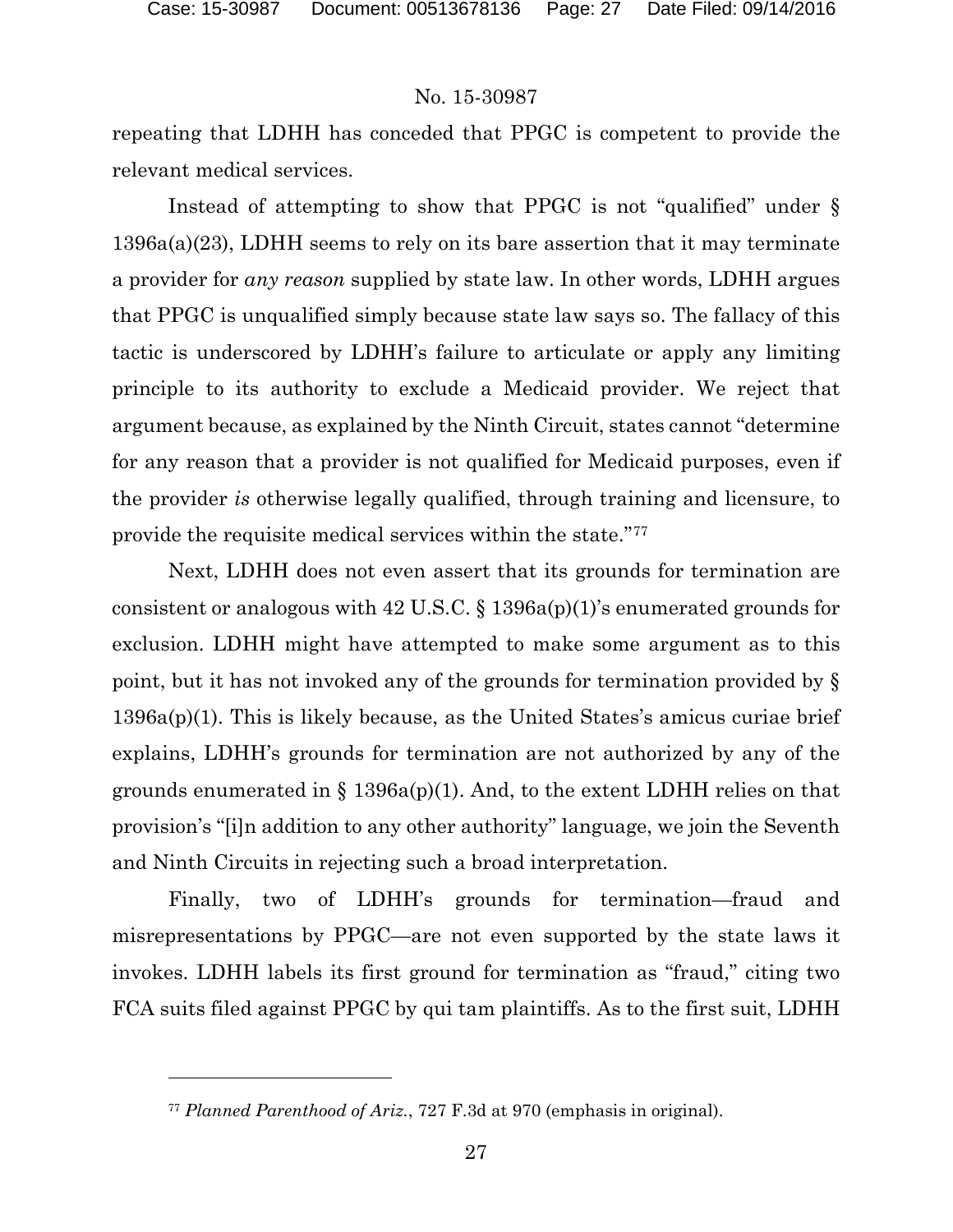asserts that it may exclude PPGC for (1) settling a qui tam FCA suit, and (2) failing to notify LDHH of the settlement. We have noted that, in *Reynolds v. Planned Parenthood of Gulf Coast, Inc.*, PPGC settled a qui tam FCA suit *without admitting liability*. Louisiana Administrative Code § 50.4147(A)(12) states that a Medicaid provider may be terminated for "entering into a settlement agreement under . . . the Federal False Claims Act," and further places an "affirmative duty" on a provider to inform LDHH in writing of any violations. But, that same statute states that "[i]f a False Claims Act action or other similar civil action is brought by a Qui-Tam plaintiff, no violation of this provision has occurred until the defendant has been found liable in the action."[78](#page-27-0) Because PPGC settled the *Reynolds* qui tam FCA claim without admitting liability, that settlement cannot provide the basis for applying the subject statute.

LDHH next cites another qui tam FCA case against PPGC, *Carroll v*. *Planned Parenthood Gulf Coast*. At the time of the district court's opinion and the parties' briefing, that case was still pending and the district court had denied PPGC's motion to dismiss. LDHH argued that this lawsuit creates a violation of Title 50 of the Louisiana Administrative Code because providers "are required to ensure that all their agents and affiliates are in compliance with all federal and state laws as well as rules, policies and procedures of the Medicaid program. PPGC and its parent organization PPFA has failed to do so and has failed to notify DHH of violations and misconduct by affiliates and providers-in-fact." In so arguing, LDHH failed to demonstrate how the district court's denial of a motion to dismiss in a pending lawsuit indicates that PPGC had violated any laws or Medicaid program requirements. More significantly,

<span id="page-27-0"></span><sup>78</sup> La. Admin Code § 4147(A)(12)(c).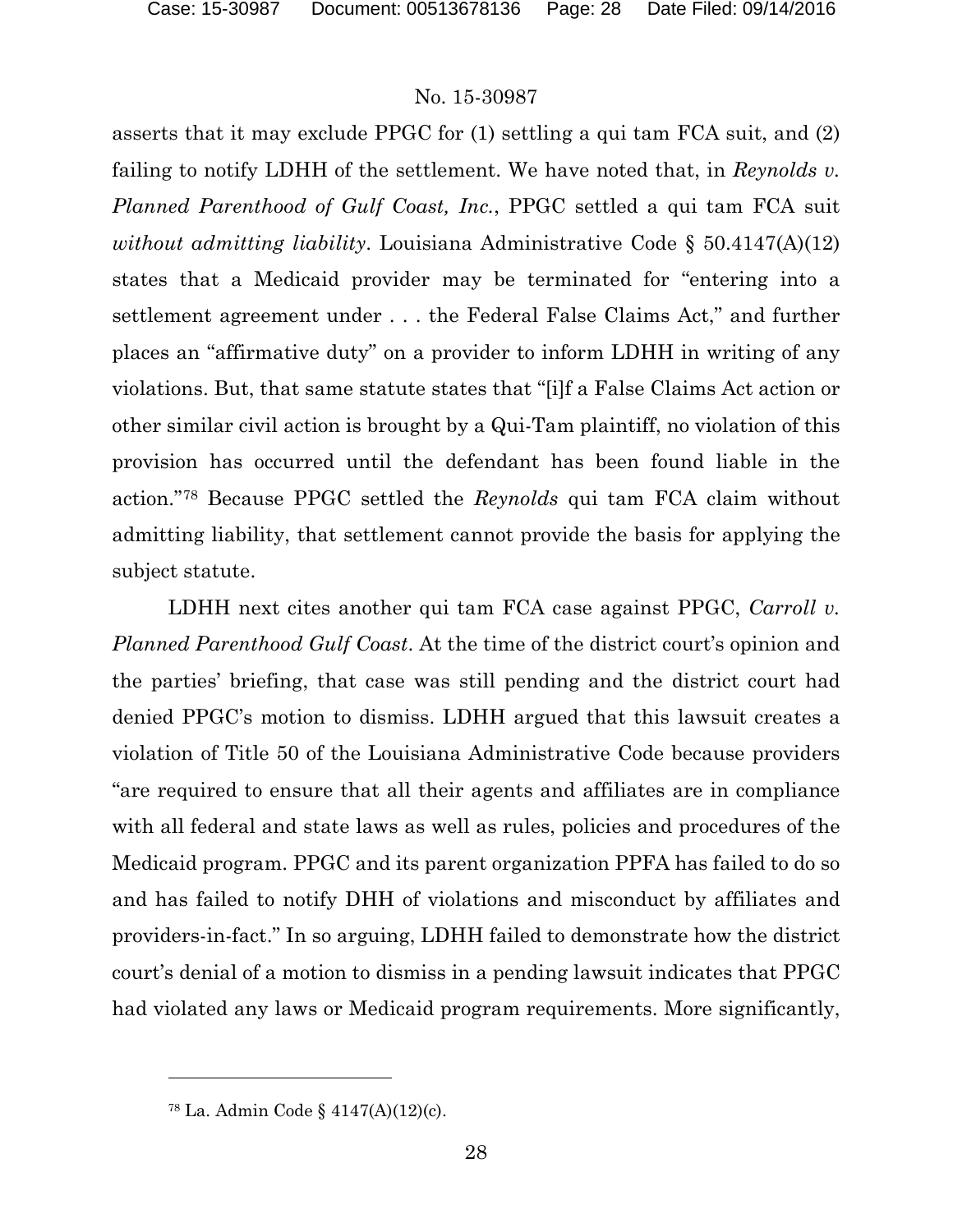$\overline{a}$ 

#### No. 15-30987

on May 25, 2016, PPGC filed a Rule 28(j) letter with this court, informing us that PPGC has settled this matter (as of February 29, 2016) *without admitting liability*. Accordingly, the *Carroll* case provides no basis for termination.

LDHH's asserted termination on the basis of "misrepresentations" suffers from similar flaws. Louisiana Revised Statute § 46:437.14(A)(1) states that a provider's enrollment may be revoked for a "[m]isrepresentation."[79](#page-28-0) That statute separately defines "misrepresentation" to mean "the knowing failure to truthfully or fully disclose any and all information required, or the concealment of any and all information required on a claim or a provider agreement or the making of a false or misleading statement to the department *relative to the medical assistance programs*."[80](#page-28-1)

LDHH contends that PPGC made misrepresentations in responding to questions about whether it operates a fetal tissue donation program, as evidenced by one of the discussed videos, which serves as the basis for application of La. R.S. § 46:437.14(A)(1) and PPGC's termination. Neither in the letters nor at any time during this litigation has LDHH identified a single misrepresentation. Moreover, the undisputed evidence establishes that PPGC does not perform any abortions or operate any fetal tissue donation

<span id="page-28-0"></span><sup>79</sup> This provision is part of Louisiana's Medical Assistance Programs Integrity Law, La. R.S. § 437.1 *et seq.*, which was "enacted to combat and prevent fraud and abuse committed by some health care providers participating in the medical assistance programs and by other persons and to negate the adverse effects such activities have on fiscal and programmatic integrity." La. R.S. § 437.2(A). More specifically, the Louisiana legislature sought to provide a remedy against "health care providers and other persons who engage in fraud, misrepresentation, abuse, or other ill practices . . . *to obtain payments* to which these health care providers or persons are not entitled." La. R.S. § 437.2(B) (emphasis added).

<span id="page-28-1"></span><sup>80</sup> La. R.S. § 46:437.3(15) (emphasis added); *see also Caldwell v. Janssen Pharm., Inc.*, 144 So. 3d 898, 911 (La. 2014) ("[W]e determine that a 'misrepresentation' under La. Rev. Stat. 46:437.3(15) is (1) the knowing failure to truthfully or full disclose any information required on a claim or provider agreement; (2) the concealment of any and all information required on a claim or provider agreement; or (3) the making of a false or misleading statement to the department relative to the medical assistance programs.").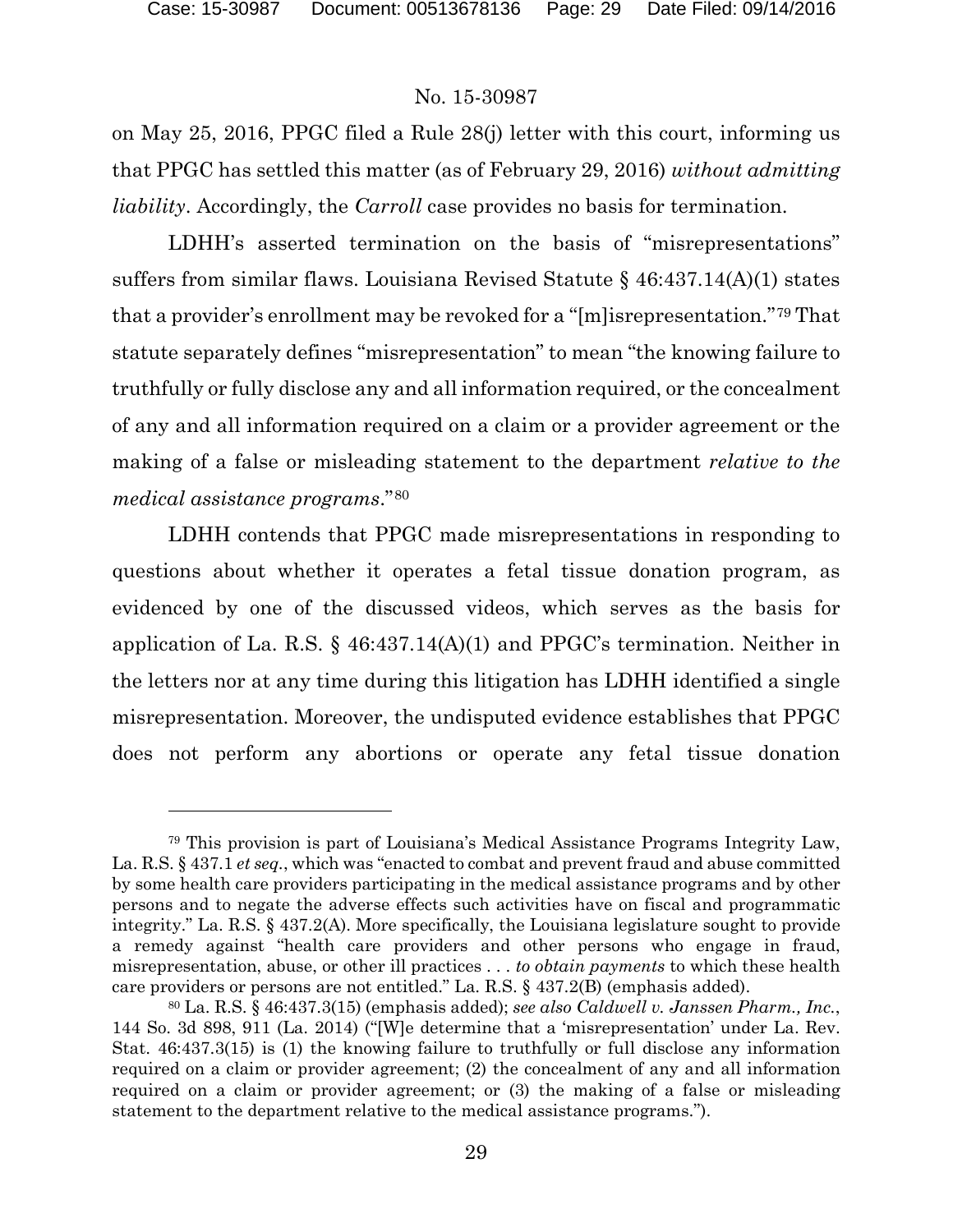programs.[81](#page-29-0) The district court found that the undisputed evidence revealed no indication that PPGC had made any misrepresentations, and LDHH does not even challenge that factual finding on appeal. LDHH's only response is that its lack of specificity regarding the misrepresentations "should be addressed at an administrative hearing." LDHH's strategy to terminate PPGC's provider agreements for misrepresentations *before* it can even identify a single misrepresentation does not pass muster.

Additionally, the statute cited by LDHH requires the misrepresentation to be made "relative to the medical assistance programs."[82](#page-29-1) Because the undisputed evidence establishes that PPGC does not provide abortions or operate a fetal tissue donation program in Louisiana (or elsewhere), any statements contained in PPGC's letter are likely not "relative to" Louisiana's Medicaid program. This conclusion is bolstered by LDHH's August 4, 2015, letter that cites two statements made in relation to PPCFC, a separate Texas corporation, as contradicting statements made in one of the videos.[83](#page-29-2) LDHH provides no explanation of how the unspecified misrepresentations are "relative to" Louisiana's Medicaid program. For this reason alone, the statute is inapplicable.

As to LDHH's final ground for termination—pending investigations— Louisiana Revised Statute §  $46:437.11(D)(2)$  states that the "secretary may terminate a provider agreement immediately and without written notice if a health care provider is the subject of a sanction or of a criminal, civil, or

<span id="page-29-0"></span><sup>81</sup> PPGC's August 14, 2015, letter states: "To be very clear, there is no contradiction here. As already stated, neither PPCFC nor PPGC currently has a fetal tissue donation program in Texas, and neither sells nor donates any fetal tissue."

<sup>82</sup> La. R.S. § 46:437.3(15)

<span id="page-29-2"></span><span id="page-29-1"></span><sup>83</sup> In the August 4, 2015, letter, LDHH recites two responses PPGC made in relation to *only* PPCFC's operations. It then states that those responses were contradicted by one of the Center for Medical Progress's videos made on April 9, 2015.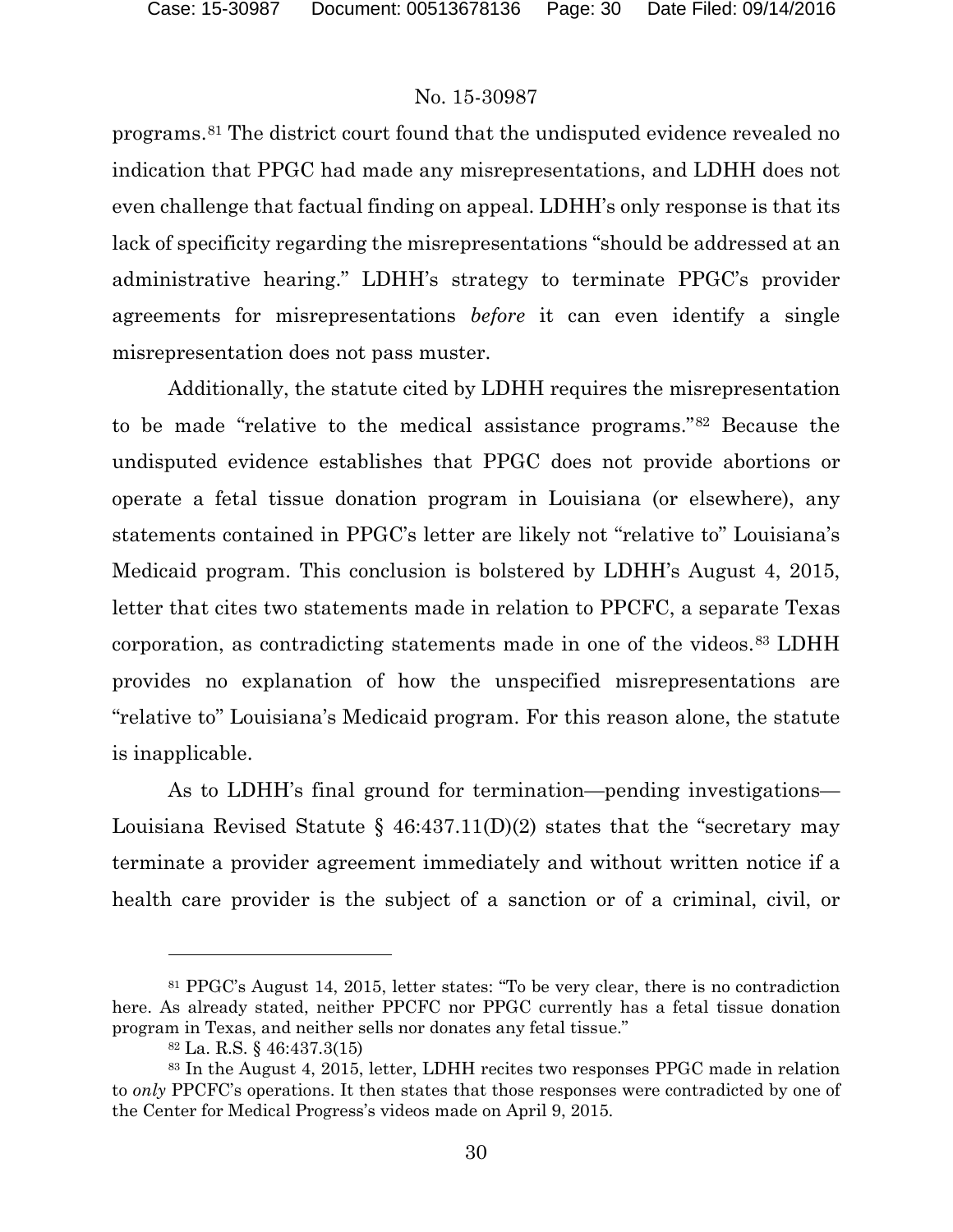departmental proceeding." That provision is facially applicable to PPGC as it is the subject of ongoing investigations. Regardless, we cannot reconcile the free-choice-of-provider requirement's mandate with a state law that would enable LDHH to terminate a provider agreement by simply instigating an investigation, much less on the basis of just *any* investigation. If states were able to exclude Medicaid providers on the basis of *any* investigation, § 1396a(a)(23)'s guarantee would be meaningless. And here, the investigations pertain to conduct that, as described, does not independently provide grounds for termination.

### *iii. Limits of Our Opinion*

In concluding that the Individual Plaintiffs are likely to succeed in proving that LDHH's termination of PPGC's provider agreements violates their  $\S$  1396a(a)(23) rights, we emphasize the unique circumstances of the instant case. LDHH initially terminated PPGC's agreements "at will," *i.e.*, for no reason at all. That termination would plainly run afoul of  $\S$  1396a(a)(23)'s guarantee. Despite LDHH's categorization of its termination as "at will," then-Governor Jindal released a contemporaneous statement indicating that the state was terminating PPGC's agreements "because Planned Parenthood does not represent the values of the State of Louisiana in regards to respecting human life." Again, that termination would violate the Individual Plaintiffs' § 1396a(a)(23) rights because, as the Seventh and Ninth Circuits have held, a state may not exclude a provider simply based on the scope of services it provides. Only after the Plaintiffs filed suit to challenge the terminations did LDHH rescind its "at will" terminations. It then represented to the district court that it believed the Plaintiffs' claims were moot. But, LDHH was not finished: The very next day, it issued new termination letters to PPGC, which provided new grounds for termination. LDHH has effectively run circles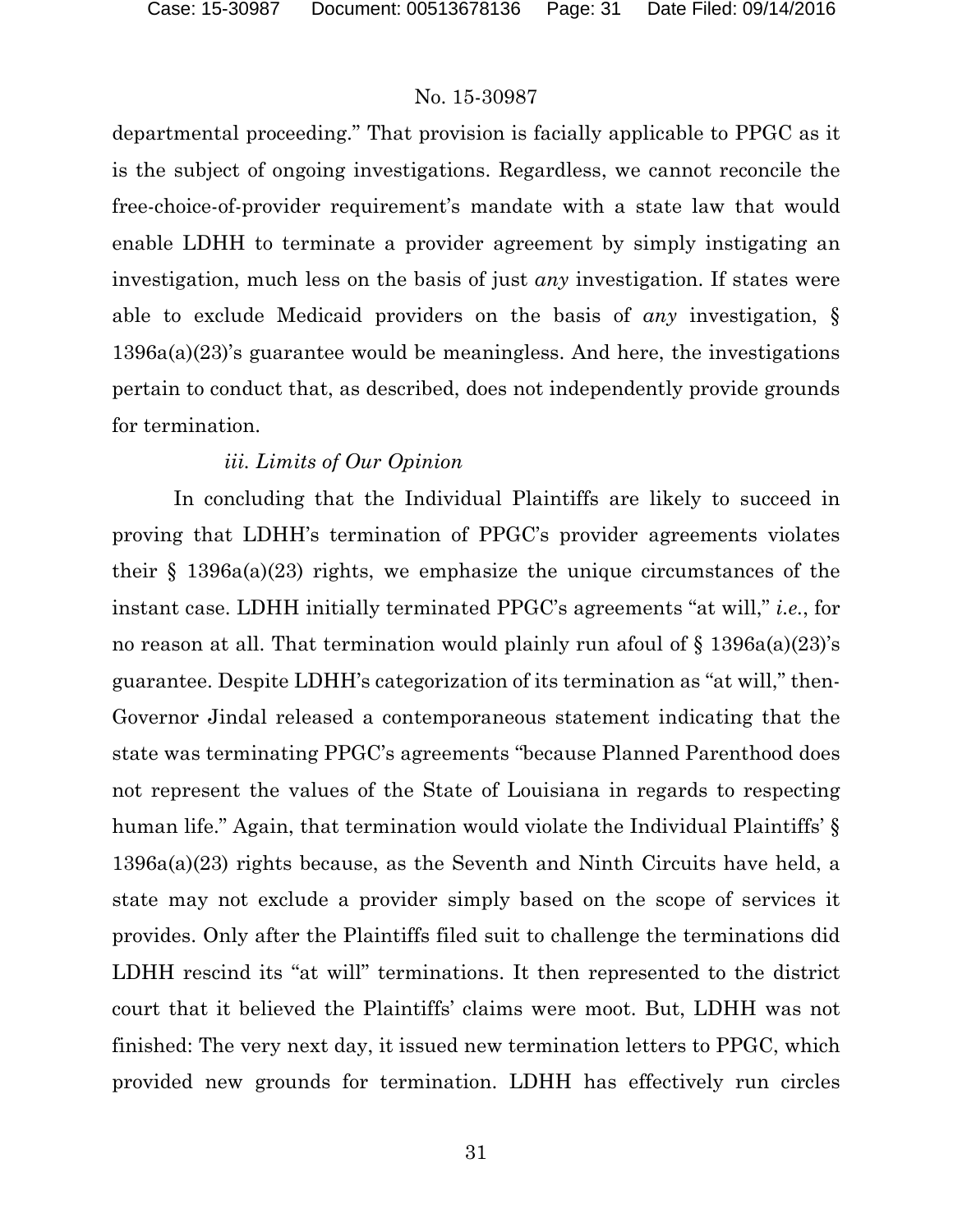l

#### No. 15-30987

around PPGC and the district court. This course of conduct further convinces us that LDHH's termination of PPGC's provider agreements has nothing to do with PPGC's qualifications.

To be sure, the general grounds for termination invoked by LDHH fraud, misrepresentations, and investigations—will often relate to a provider's qualifications. States undoubtedly must be able to terminate provider agreements in cases of criminal activity, fraud and abuse, and other instances of malfeasance. Medicaid's 42 U.S.C. § 1396a(p)(1)'s exclusionary provision makes that clear. And, there is no dispute that Louisiana retains authority to establish licensing standards and other qualifications for providers.<sup>[84](#page-31-0)</sup> Title 42 U.S.C. § 1320a-7(b)(4) expressly contemplates that a state licensing authority may revoke a provider's license "for reasons bearing on the individual's or entity's professional competence, professional performance, or financial integrity," and that the Secretary may exclude such a provider from any federal health care program under that provision. Hence  $42 \text{ U.S.C. } \S 1396a(p)(1)$ , which cross references  $\S$  1320a-7(b)(4), necessarily authorizes states to terminate a Medicaid provider's agreements when that same state revokes that provider's license "for reasons bearing on the [provider's] professional competence, professional performance, or financial integrity." Here, however, it bears repeating that LDHH has taken no action to revoke PPGC's or its healthcare providers' licenses or any other qualification that it and they might have that enables them to offer medical care generally.

At the most, LDHH has simply pasted the labels of "fraud" and "misrepresentations" on PPGC's conduct, and then insisted that these labels

<span id="page-31-0"></span><sup>84</sup> *See Planned Parenthood of Ind.*, 699 F.3d at 980 ("No one disputes that the states retain considerable authority to establish licensing standards and other related practice qualifications for providers—this residual power is inherent in the cooperative-federalism model of the Medicaid program and expressly recognized in the Medicaid regulations.").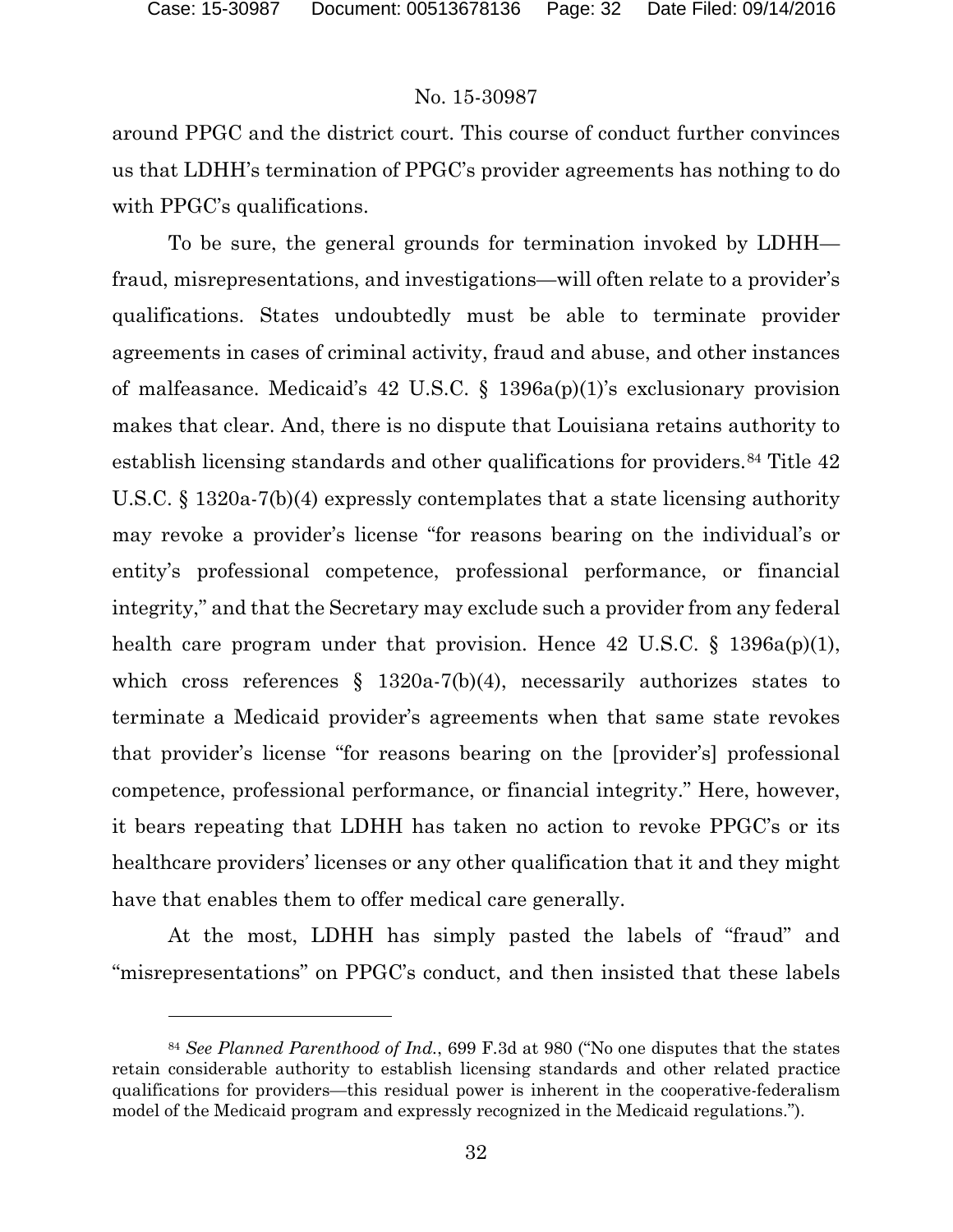should insulate its termination actions from any  $\S$  1396a(a)(23) challenges. LDHH seeks to do exactly what the Seventh and Ninth Circuits have already warned against: "simply labeling any exclusionary rule as a 'qualification'" to evade the mandate of the free-choice-of-provider requirement.[85](#page-32-0) PPGC's settlement of qui tam FCA claims *without admitting liability* does not constitute fraud under any relevant definition of that term. And LDHH's accusation that PPGC made misrepresentations related to inquiries into whether it operates a fetal tissue donation program is devoid of any factual support or linkage. LDHH's labeling of its grounds for termination as fraud and misrepresentations cannot insulate its actions from a  $\S$  1396a(a)(23) challenge. If it were otherwise, states could terminate Medicaid providers with impunity and avoid  $\S 1396a(a)(23)$ 's mandate altogether.

We further emphasize that LDHH has never complained that PPGC is not competent to render the relevant medical services, and it has taken no independent action to limit PPGC's entitlement to render medical services to the general population, for example, by revoking its license. As a result, LDHH's termination of PPGC's provider agreements appears to produce precisely the result that the free-choice-of-provider provision is meant to avoid: LDHH will deny PPGC's services only to Medicaid recipients, but all other individuals will be free to seek care from PPGC. But, "the free-choice-ofprovider provision unambiguously requires that states participating in the Medicaid program allow covered patients to choose among the family planning medical practitioners they could use were they paying out of their own pockets."[86](#page-32-1)

<span id="page-32-1"></span><span id="page-32-0"></span><sup>85</sup> *Planned Parenthood of Ind.*, 699 F.3d at 978; *Planned Parenthood of Ariz.*, 727 F.3d at 970.

<sup>86</sup> *Planned Parenthood of Ariz.*, 727 F.3d at 971.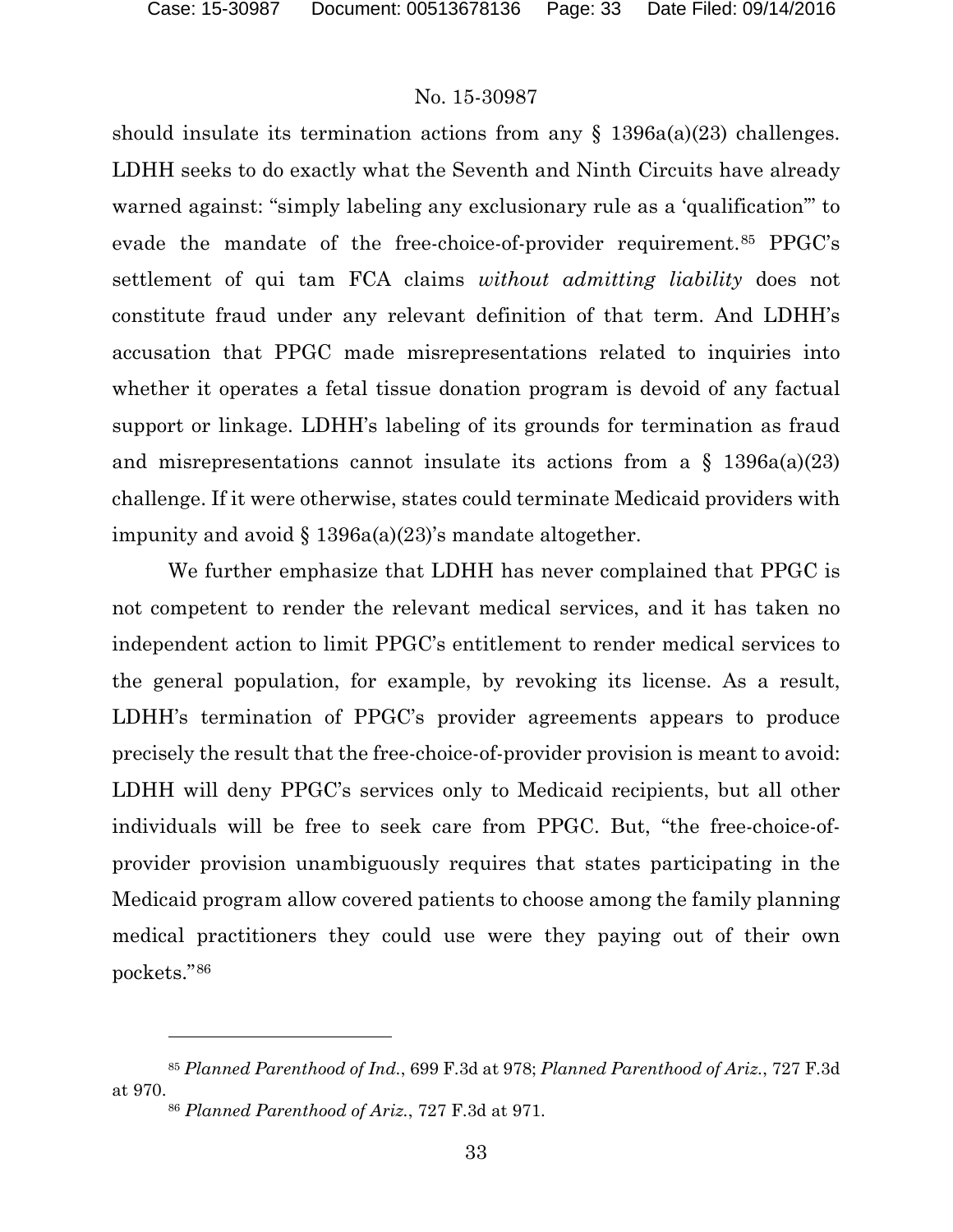In sum, we conclude that the Individual Plaintiffs are substantially likely to succeed in showing that LDHH's termination of PPGC's provider agreements violates their rights under  $\S$  1396a(a)(23). This is because LDHH seeks to terminate PPGC's provider agreements for reasons unrelated to its qualifications.

#### **B. Remaining Factors**

Finally, we turn to the other issues weighed by the district court: irreparable injury, harm to the enjoined party, and public interest.

As to whether the Individual Plaintiffs will suffer irreparable injury in the absence of a preliminary injunction, LDHH first argues that because § 1396a(a)(23) guarantees the Individual Plaintiffs the right to choose only a *qualified* provider, they will suffer no harm because PPGC is not qualified. We have already rejected that obviously flawed argument.

LDHH next argues that irreparable injury may not be presumed from a statutory violation, and the Individual Plaintiffs' legal injury is not sufficiently concrete, great, and imminent to constitute irreparable harm. LDHH further contends that any inconvenience the Individual Plaintiffs sustain by being forced to seek medical care elsewhere is not significant enough to support a finding of irreparable harm.

The district court found that the Individual Plaintiffs would suffer irreparable injury because they will be unable to receive medical care from the Medicaid provider of their choice. It relied on "uncontroverted" declarations, in which the Individual Plaintiffs state that they wish to continue receiving care at PPGC and that they do not know where else they could get the same kind and quality of care. The court further emphasized that even if the Individual Plaintiffs could find medical care elsewhere, this is beside the point: The

34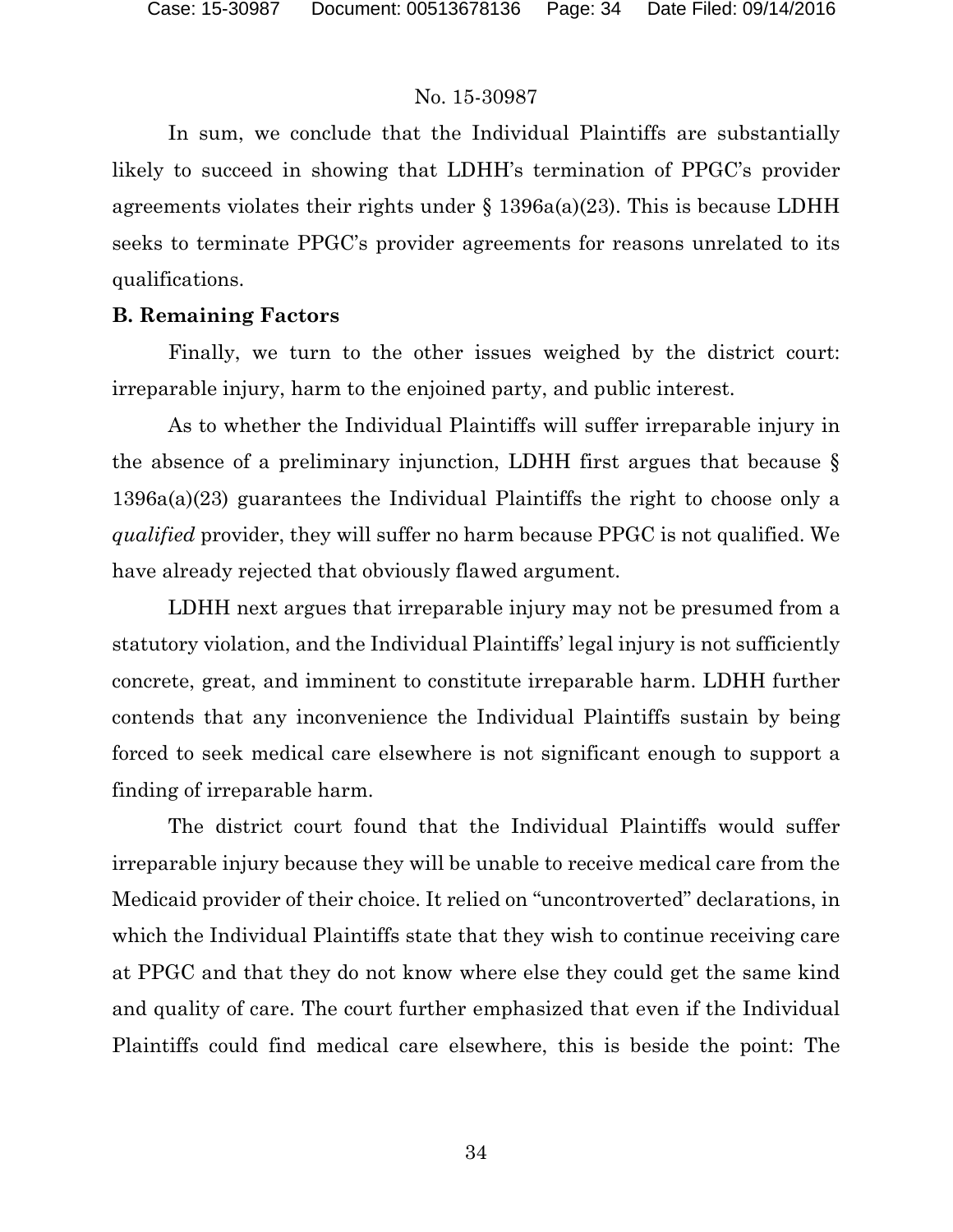Individual Plaintiffs would be denied the provider of their choice guaranteed under 42 U.S.C § 1396a(a)(23).

The Seventh Circuit squarely addressed this issue, rejecting an identical argument from the state:

Indiana maintains that any harm to [the] patients is superficial because they have many other qualified Medicaid providers to choose from in every part of the state. This argument misses the mark. That a range of qualified providers remains available is beside the point. Section 1396a(a)(23) gives Medicaid patients the right to receive medical assistance from the provider of their choice without state interference, save on matters of qualifications.<sup>[87](#page-34-0)</sup>

The Ninth Circuit has also stated that "[t]here is no exception to the freechoice-of-provider requirement for 'incidental' burdens on patient choice."[88](#page-34-1) Separately, that circuit has "several times held that beneficiaries of public assistance may demonstrate a risk of irreparable injury by showing that enforcement of a proposed rule may deny them needed medical care."[89](#page-34-2)

We conclude that the district court did not clearly err in holding that the Individual Plaintiffs will suffer irreparable harm, absent entry of a preliminary injunction. Because the Individual Plaintiffs would otherwise be denied both access to a much needed medical provider and the legal right to the qualified provider of their choice, we agree that they will almost certainly suffer irreparable harm in the absence of a preliminary injunction.

LDHH next contends that its substantial interest in administering its Medicaid program, overseeing the expenditures of the state's Medicaid funds, and ensuring that Medicaid providers are complying with applicable laws and

<sup>87</sup> *Planned Parenthood of Ind.*, 699 F.3d at 981.

<sup>88</sup> *Planned Parenthood of Ariz.*, 727 F.3d at 975.

<span id="page-34-2"></span><span id="page-34-1"></span><span id="page-34-0"></span><sup>89</sup> *M.R. v. Dreyfus*, 697 F.3d 706, 732 (9th Cir. 2011) (internal quotation marks omitted).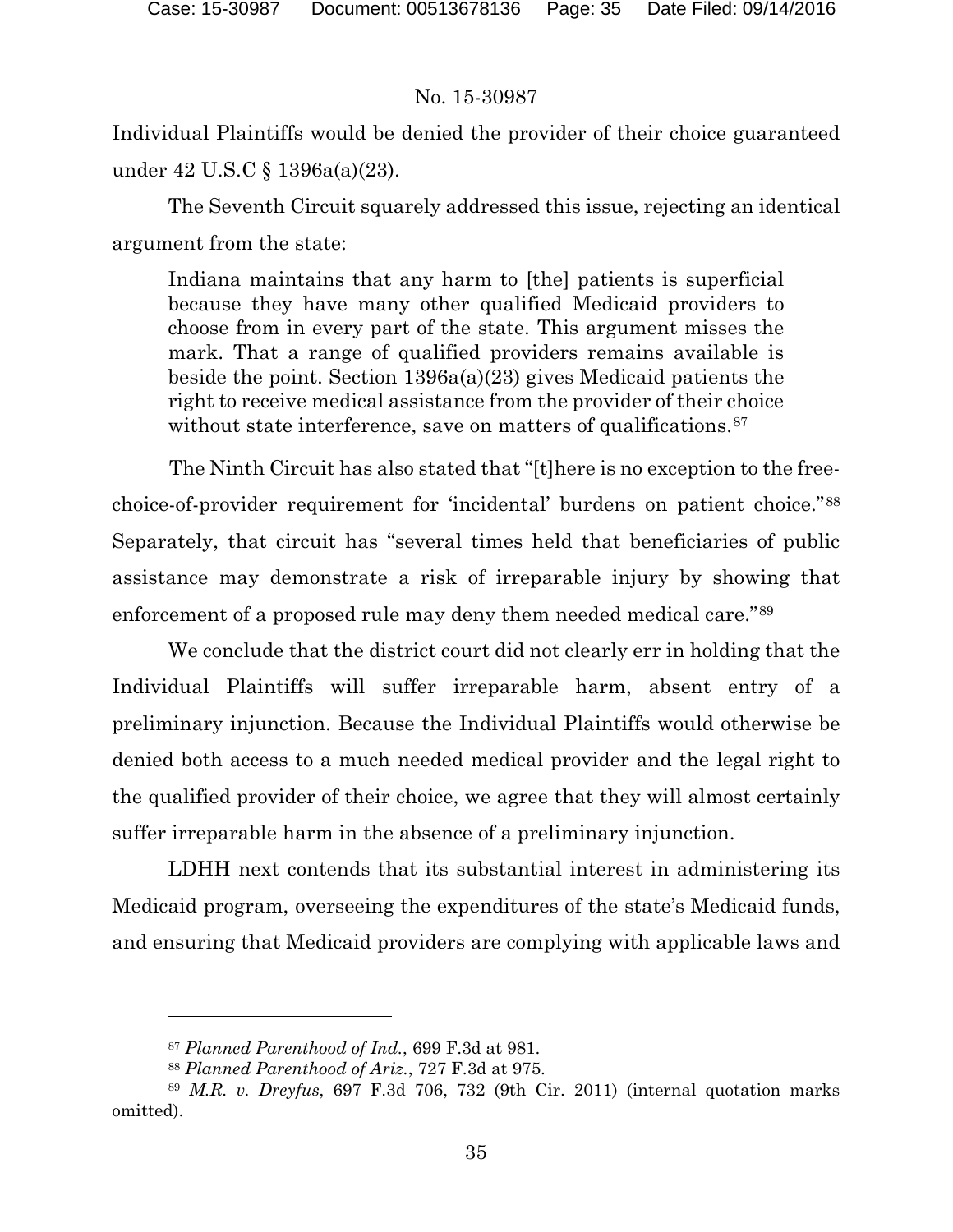regulations, outweighs any injury to the Individual Plaintiffs, which it construes as "the mere inconvenience . . . of having longer wait times or longer lead times for appointments for family planning services." The district court rejected this rationale, holding that LDHH will not be deprived of its ability to administer Louisiana's Medicaid program. Rather, the injunction relates only to LDHH's termination of a single provider. The district court also held that any interest is outweighed by the harm the Individual Plaintiffs will suffer.

The district court did not commit clear error in concluding that the harm to the Individual Plaintiffs will outweigh any harm inflicted on LDHH. As to LDHH's interest in administering the state's Medicaid program, LDHH simply does not have a legitimate interest in administering the state's Medicaid program in a manner that violates federal law.

As to LDHH's fiscal interests, the Ninth Circuit addressed a balancing of similar interests in *Independent Living Center of Southern California, Inc. v. Maxwell-Jolly*.[90](#page-35-0) That court explained that because a "budget crisis does not excuse ongoing violations of federal law, particularly when there are no adequate remedies available other than an injunction," "[s]tate budgetary considerations do not therefore, in social welfare cases, constitute a critical public interest that would be injured by the grant of preliminary relief."[91](#page-35-1) And, "[i]n contrast, there is a robust public interest in safeguarding access to health care for those eligible for Medicaid, whom Congress has recognized as 'the most needy in the country.'"[92](#page-35-2) The Fourth Circuit has reached a similar conclusion: "Although we understand that the North Carolina legislature must make

<span id="page-35-0"></span><sup>90</sup> 572 F.3d 644 (9th Cir. 2009) *vacated and remanded on other grounds*, 132 S. Ct. 1204 (2012).

<sup>91</sup> *Id.* at 659.

<span id="page-35-2"></span><span id="page-35-1"></span><sup>92</sup> *Id.* (quoting *Schweiker v. Hogan*, 457 U.S. 569, 590 (1982) (quoting H.R. Rep. No. 213 89th Conf. 1st Sess., 66 (1965))).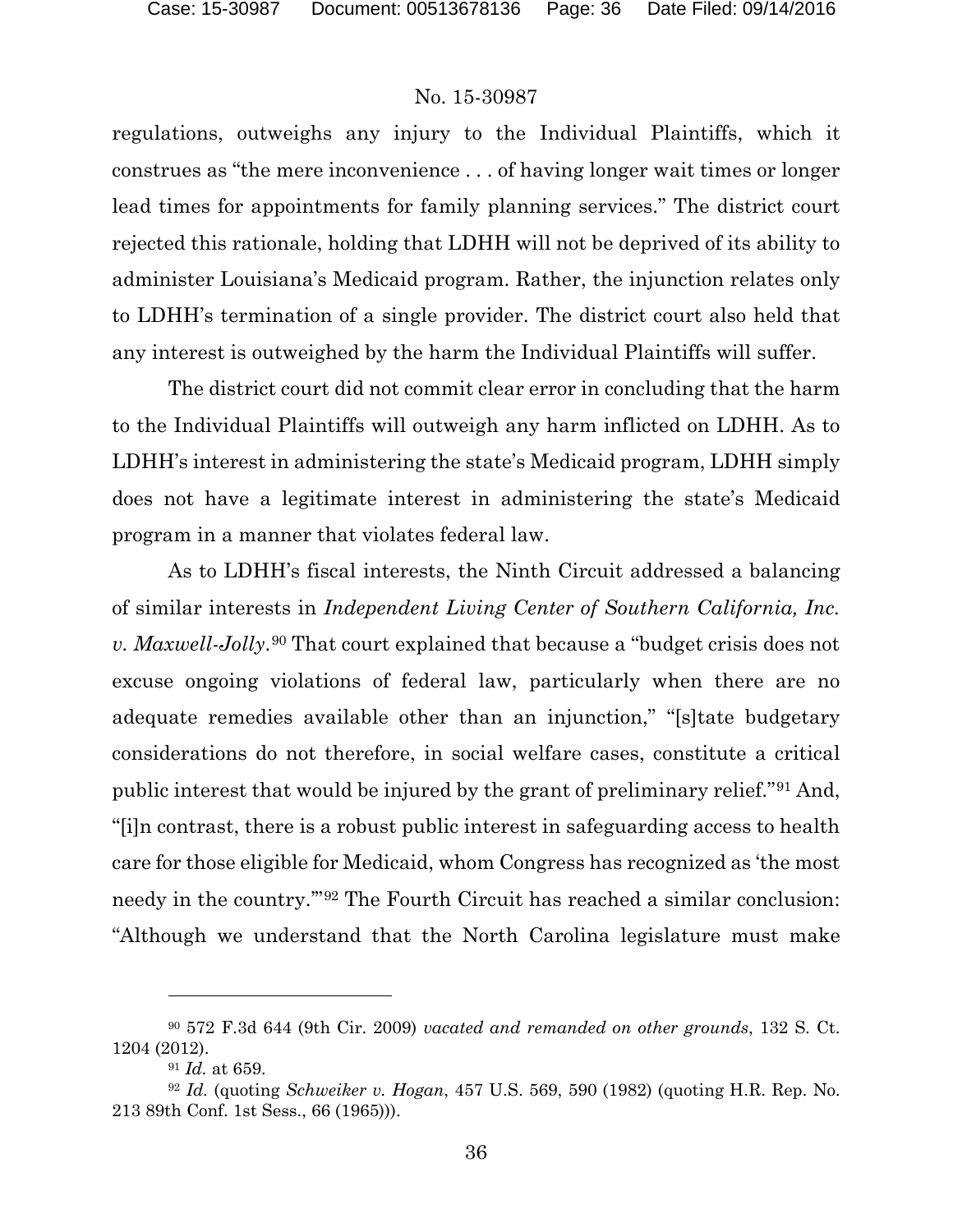difficult decisions in an imperfect fiscal climate, the public interest in this case lies with safeguarding public health rather than with assuaging North Carolina's budgetary woes."[93](#page-36-0)

For these reasons, we conclude that the district court did not commit clear error in holding that the harm to the Individual Plaintiffs outweighs that to LDHH.

LDHH finally challenges the district court's determination that an injunction serves the public interest. It contends that the general public has an interest in the proper expenditure of the state's Medicaid funds, including the oversight of providers who are receiving those funds. The district court found that the injunction serves the public interest by ensuring that Medicaid recipients have continuing access to medical care at PPGC.

Because LDHH's termination of PPGC's provider agreements likely violates federal law, there is no legitimate public interest in allowing LDHH to complete its planned terminations of PPGC's provider agreements under these immediate facts. Instead, the public interest weighs in favor of preliminarily enforcing the Individual Plaintiffs' rights and allowing some of the state's neediest individuals to continue receiving medical care from a much needed provider. We emphasize that "there is a legitimate public interest in safeguarding access to health care for those eligible for Medicaid."[94](#page-36-1) The district court did not err in concluding that preliminarily enjoining LDHH's terminations wills serve the public interest.

#### **IV.**

### **CONCLUSION**

<span id="page-36-0"></span><sup>93</sup> *Pashby v. Delia*, 709 F.3d 307, 331 (4th Cir. 2013).

<span id="page-36-1"></span><sup>94</sup> *Maxwell-Jolly*, 572 F.3d at 659.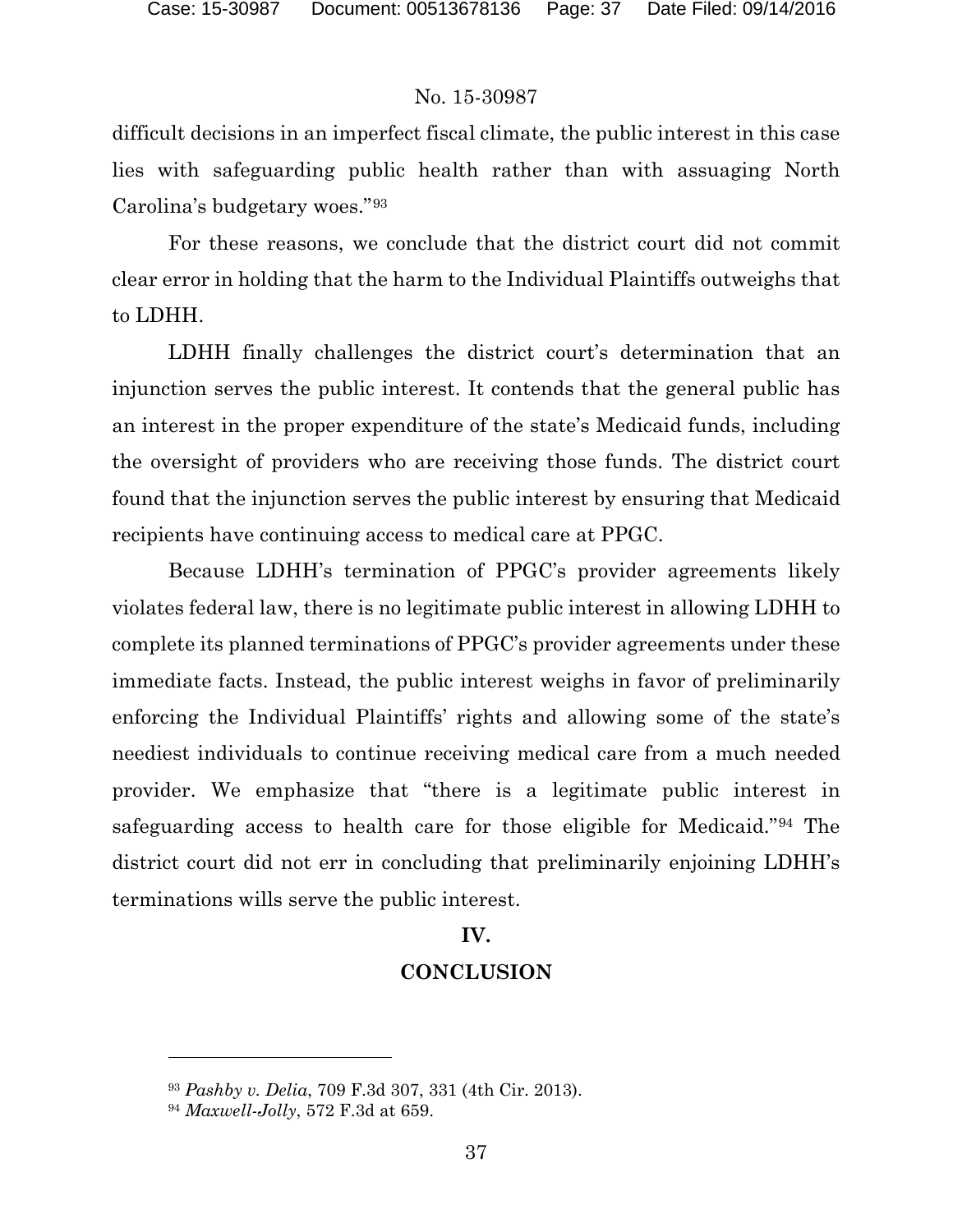We hold that the Individual Plaintiffs met their burden to show their entitlement to a preliminary injunction. We also hold that the district court did not abuse its discretion in preliminarily enjoining LDHH's termination of PPGC's provider agreements. The district court's preliminary injunction is AFFIRMED and we REMAND for further proceedings.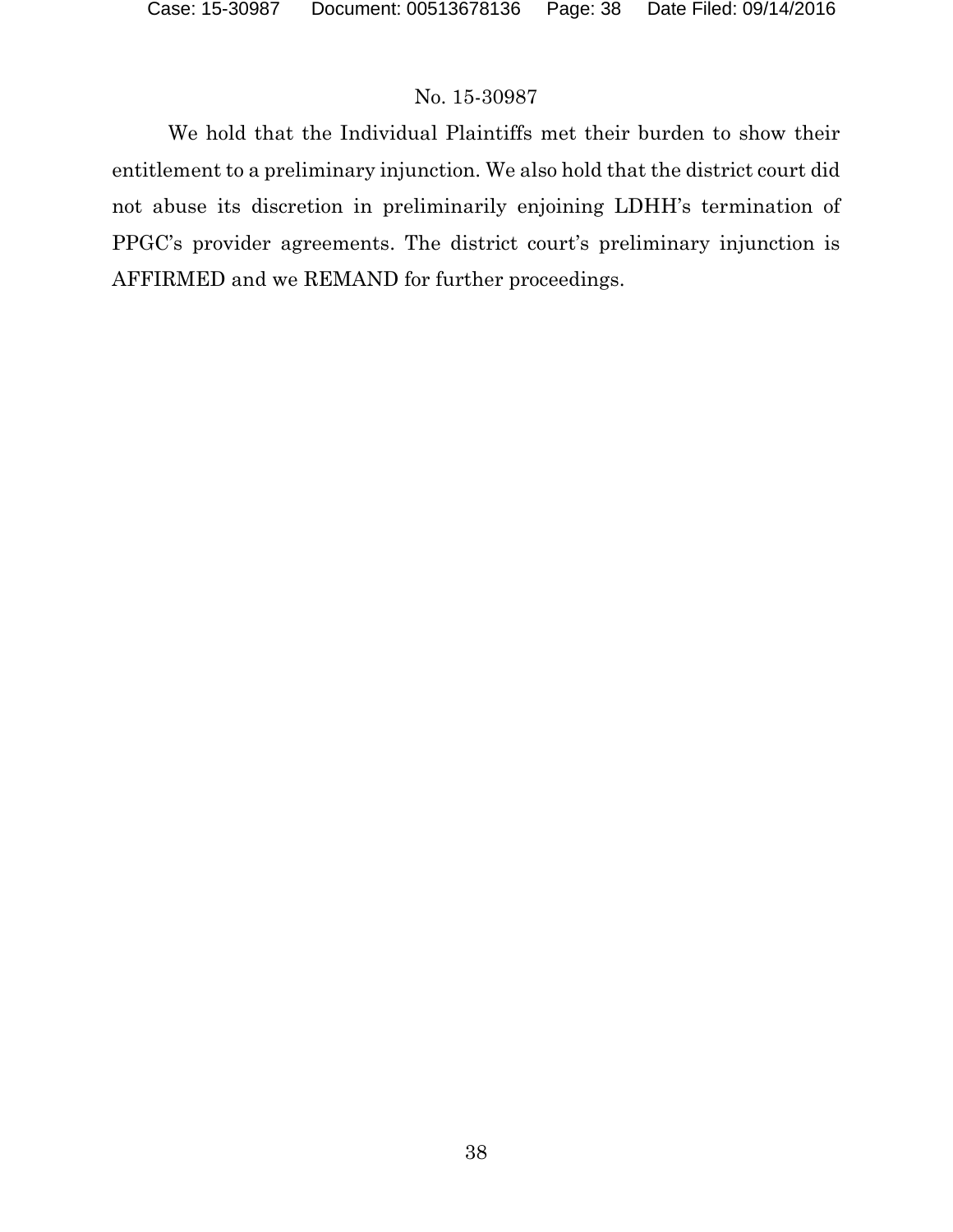**UNITED STATES COURT OF APPEALS FOR THE FIFTH CIRCUIT** Case: 15-30987 Document: 00513678153 Page: 1 Date Filed: 09/14/2016

#### **BILL OF COSTS**

#### **NOTE: The Bill of Costs is due in this office** *within 14 days from the date of the opinion, See* FED. R. APP. P. & 5<sup>TH</sup> CIR. R. 39. Untimely bills of costs must be **accompanied by a separate motion to file out of time, which the court may deny.**

|                                                                            |                      |                       |                |                   | <b>No.</b>                                             |                                        |                |                   |  |  |  |  |
|----------------------------------------------------------------------------|----------------------|-----------------------|----------------|-------------------|--------------------------------------------------------|----------------------------------------|----------------|-------------------|--|--|--|--|
| The Clerk is requested to tax the following costs against:                 |                      |                       |                |                   |                                                        |                                        |                |                   |  |  |  |  |
| <b>COSTS TAXABLE UNDER</b><br>Fed. R. App. P. & 5 <sup>th</sup> Cir. R. 39 | <b>REQUESTED</b>     |                       |                |                   | <b>ALLOWED</b><br>(If different from amount requested) |                                        |                |                   |  |  |  |  |
|                                                                            | <b>No. of Copies</b> | <b>Pages Per Copy</b> | Cost per Page* | <b>Total Cost</b> | No. of<br>$\mathbf{r}$ $\mathbf{r}$                    | Pages per<br>$\mathbf{r}$ $\mathbf{r}$ | Cost per Page* | <b>Total Cost</b> |  |  |  |  |

|                                    |                                                                                                                                                                                                                                                                                 |  |                                                                        |                     |             | <b>Documents</b> | <b>Document</b> |  |  |  |
|------------------------------------|---------------------------------------------------------------------------------------------------------------------------------------------------------------------------------------------------------------------------------------------------------------------------------|--|------------------------------------------------------------------------|---------------------|-------------|------------------|-----------------|--|--|--|
|                                    | <b>Docket Fee (\$500.00)</b>                                                                                                                                                                                                                                                    |  |                                                                        |                     |             |                  |                 |  |  |  |
| <b>Appendix or Record Excerpts</b> |                                                                                                                                                                                                                                                                                 |  |                                                                        |                     |             |                  |                 |  |  |  |
| <b>Appellant's Brief</b>           |                                                                                                                                                                                                                                                                                 |  |                                                                        |                     |             |                  |                 |  |  |  |
| <b>Appellee's Brief</b>            |                                                                                                                                                                                                                                                                                 |  |                                                                        |                     |             |                  |                 |  |  |  |
|                                    | <b>Appellant's Reply Brief</b>                                                                                                                                                                                                                                                  |  |                                                                        |                     |             |                  |                 |  |  |  |
| Other:                             |                                                                                                                                                                                                                                                                                 |  |                                                                        |                     |             |                  |                 |  |  |  |
|                                    |                                                                                                                                                                                                                                                                                 |  | Total $\mathsf{\$} \mathsf{\L}$<br>Costs are taxed in the amount of \$ |                     |             |                  |                 |  |  |  |
|                                    |                                                                                                                                                                                                                                                                                 |  |                                                                        |                     |             |                  |                 |  |  |  |
| LYLE W.CAYCE, CLERK                |                                                                                                                                                                                                                                                                                 |  |                                                                        |                     |             |                  |                 |  |  |  |
| State of                           |                                                                                                                                                                                                                                                                                 |  |                                                                        |                     |             |                  |                 |  |  |  |
|                                    |                                                                                                                                                                                                                                                                                 |  |                                                                        |                     |             |                  |                 |  |  |  |
|                                    | o hereby swear under penalty of perjury that the services for which fees have been charged were,<br>incurred in this action and that the services for which fees have been charged were actually and necessarily performed. A copy of this Bill of Costs was this day mailed to |  |                                                                        |                     |             |                  |                 |  |  |  |
|                                    |                                                                                                                                                                                                                                                                                 |  |                                                                        |                     | (Signature) |                  |                 |  |  |  |
|                                    | *SEE REVERSE SIDE FOR RULES                                                                                                                                                                                                                                                     |  |                                                                        |                     |             |                  |                 |  |  |  |
| <b>GOVERNING TAXATION OF COSTS</b> |                                                                                                                                                                                                                                                                                 |  |                                                                        | <b>Attorney for</b> |             |                  |                 |  |  |  |

Print Form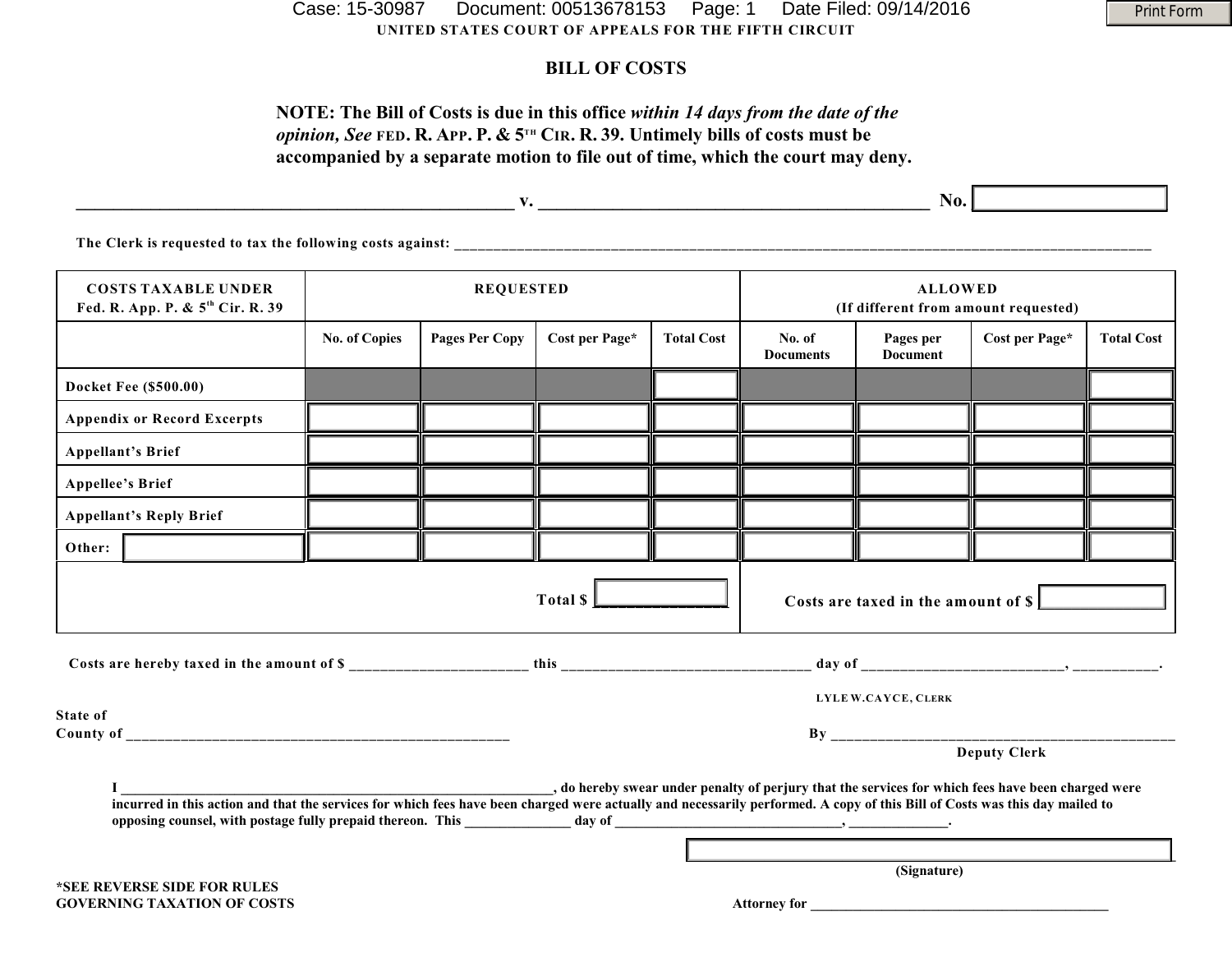#### Case: 15-30987 Document: 00513678153 Page: 2 Date Filed: 09/14/2016

#### *FIFTH CIRCUIT RULE 39*

*39.1 Taxable Rates. The cost of reproducing necessary copies of the brief, appendices, or record excerpts shall be taxed at a rate not higher than \$0.15 per page, including cover,* index, and internal pages, for any for of reproduction costs. The cost of the binding required by  $5^{10}$  CIR, R, 32.2.3that mandates that briefs must lie reasonably flat when open shall *be a taxable cost but not limited to the foregoing rate. This rate is intended to approximate the current cost of the most economical acceptable method of reproduction generally available; and the clerk shall, at reasonable intervals, examine and review it to reflect current rates. Taxable costs will be authorized for up to 15 copies for a brief and 10 copies of an appendix or record excerpts, unless the clerk gives advance approval for additional copies.*

*39.2 Nonrecovery of Mailing and Commercial Delivery Service Costs. Mailing and commercial delivery fees incurred in transmitting briefs are not recoverable as taxable costs.*

39.3 Time for Filing Bills of Costs. The clerk must receive bills of costs and any objections within the times set forth in FED. R. APP. P. 39(D). See 5<sup>TH</sup> CIR. R. 26.1.

#### **FED. R. APP. P. 39. COSTS**

**(a)** *Against Whom Assessed.* The following rules apply unless the law provides or the court orders otherwise;

- (1) if an appeal is dismissed, costs are taxed against the appellant, unless the parties agree otherwise;
- (2) if a judgment is affirmed, costs are taxed against the appellant;
- (3) if a judgment is reversed, costs are taxed against the appellee;
- (4) if a judgment is affirmed in part, reversed in part, modified, or vacated, costs are taxed only as the court orders.

**(b)** *Costs For and Against the United States.* Costs for or against the United States, its agency or officer will be assessed under Rule 39(a) only if authorized by law.

**©)** *Costs of Copies* Each court of appeals must, by local rule, fix the maximum rate for taxing the cost of producing necessary copies of a brief or appendix, or copies of records authorized by rule 30(f). The rate must not exceed that generally charged for such work in the area where the clerk's office is located and should encourage economical methods of copying.

#### **(d)** *Bill of costs: Objections; Insertion in Mandate.*

(1) A party who wants costs taxed must – within 14 days after entry of judgment – file with the circuit clerk, with proof of service, an itemized and verified bill of costs.

(2) Objections must be filed within 14 days after service of the bill of costs, unless the court extends the time.

(3) The clerk must prepare and certify an itemized statement of costs for insertion in the mandate, but issuance of the mandate must not be delayed for taxing costs. If the mandate issues before costs are finally determined, the district clerk must – upon the circuit clerk's request – add the statement of costs, or any amendment of it, to the mandate.

**(e)** *Costs of Appeal Taxable in the District Court.* The following costs on appeal are taxable in the district court for the benefit of the party entitled to costs under this rule:

(1) the preparation and transmission of the record;

- (2) the reporter's transcript, if needed to determine the appeal;
- (3) premiums paid for a supersedeas bond or other bond to preserve rights pending appeal; and

(4) the fee for filing the notice of appeal.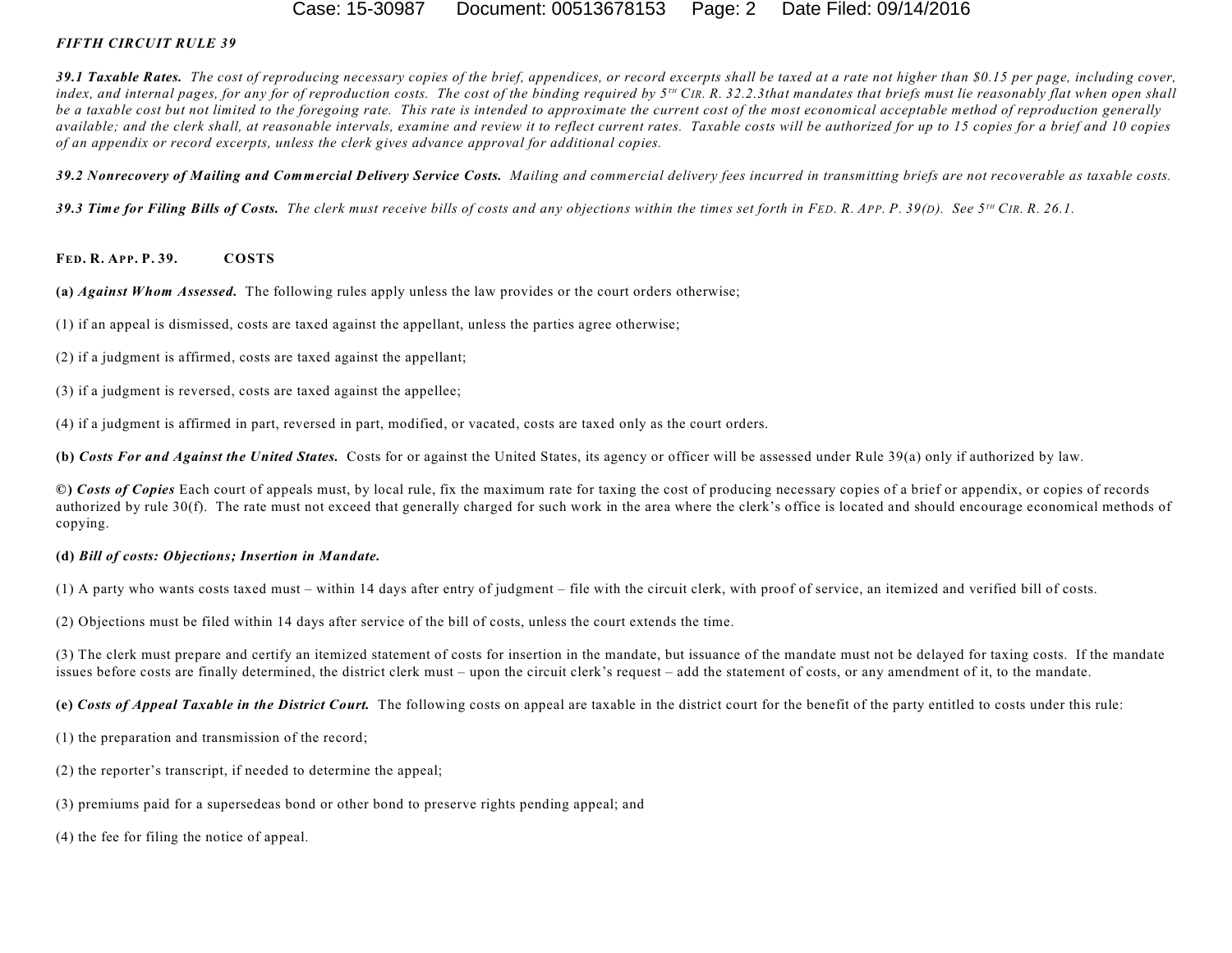# *United States Court of Appeals*

**FIFTH CIRCUIT OFFICE OF THE CLERK**

**LYLE W. CAYCE CLERK**

**TEL. 504-310-7700 600 S. MAESTRI PLACE NEW ORLEANS, LA 70130**

September 14, 2016

MEMORANDUM TO COUNSEL OR PARTIES LISTED BELOW

Regarding: Fifth Circuit Statement on Petitions for Rehearing or Rehearing En Banc

No. 15-30987 Plnd Prnthd of Gulf Coast, Inc, et al v. Rebekah Gee USDC No. 3:15-CV-565

---------------------------------------------------

Enclosed is a copy of the court's decision. The court has entered judgment under FED R. APP. P. 36. (However, the opinion may yet contain typographical or printing errors which are subject to correction.)

FED R. APP. P. 39 through  $41$ , and  $5<sup>TH</sup>$  CIR. R.s 35, 39, and  $41$  govern costs, rehearings, and mandates. **5TH CIR. R.s 35 and 40 require you to attach to your petition for panel rehearing or rehearing en banc an unmarked copy of the court's opinion or order.** Please read carefully the Internal Operating Procedures (IOP's) following FED R. APP. P. 40 and 5TH CIR. R. 35 for a discussion of when a rehearing may be appropriate, the legal standards applied and sanctions which may be imposed if you make a nonmeritorious petition for rehearing en banc.

Direct Criminal Appeals. 5<sup>TH</sup> CIR. R. 41 provides that a motion for a stay of mandate under FED R. APP. P. 41 will not be granted simply upon request. The petition must set forth good cause for a stay or clearly demonstrate that a substantial question will be presented to the Supreme Court. Otherwise, this court may deny the motion and issue the mandate immediately.

Pro Se Cases. If you were unsuccessful in the district court and/or on appeal, and are considering filing a petition for certiorari in the United States Supreme Court, you do not need to file a motion for stay of mandate under FED R. APP. P. 41. The issuance of the mandate does not affect the time, or your right, to file with the Supreme Court.

Court Appointed Counsel. Court appointed counsel is responsible for filing petition(s) for rehearing(s) (panel and/or en banc) and writ(s) of certiorari to the U.S. Supreme Court, unless relieved of your obligation by court order. If it is your intention to file a motion to withdraw as counsel, you should notify your client promptly, **and advise them of the time limits for filing for rehearing and certiorari**. Additionally, you MUST confirm that this information was given to your client, within the body of your motion to withdraw as counsel.